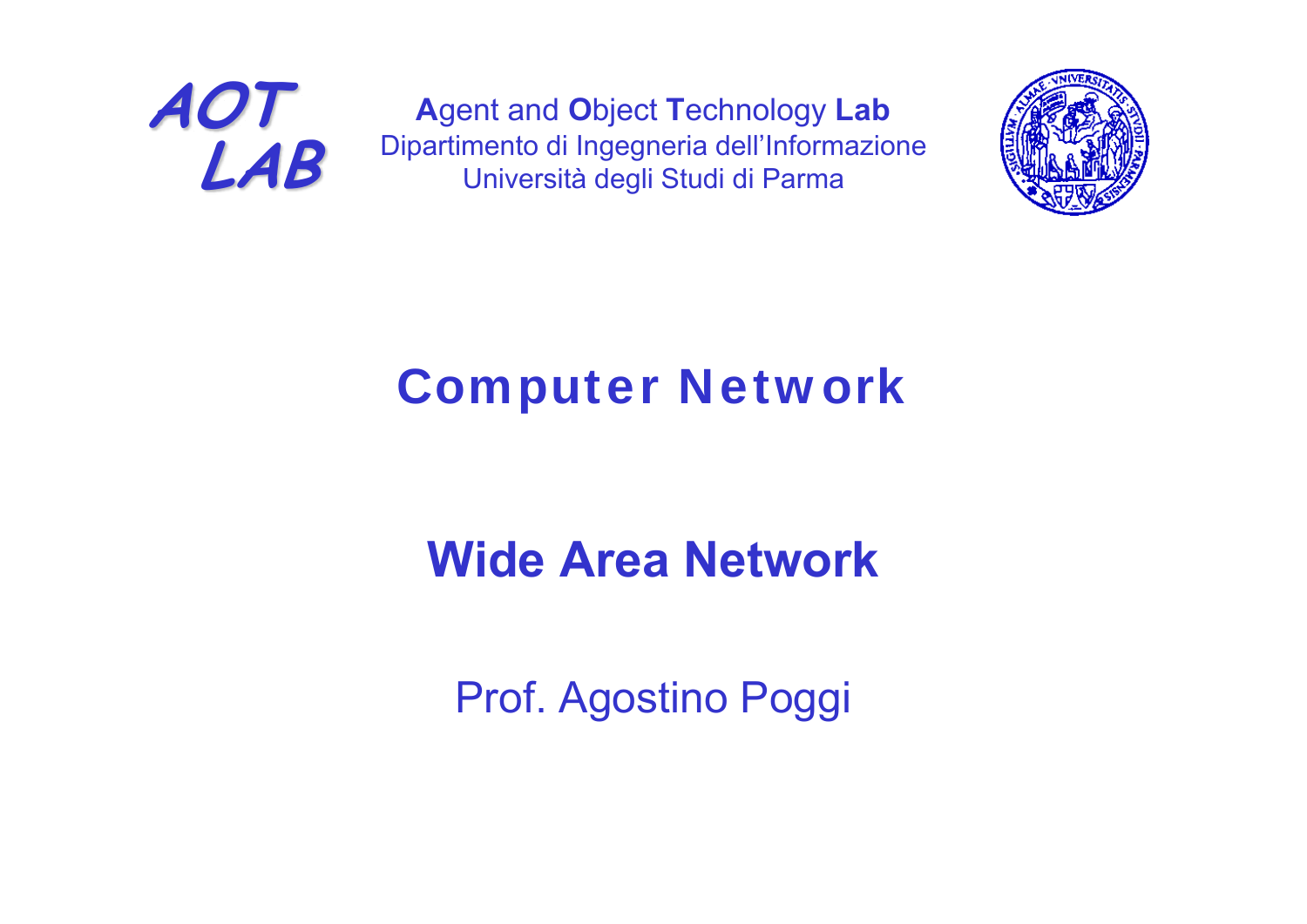



- Bridging of any distance
- Usually for covering of a country or a continent
- Topology normally is irregular due to orientation to current needs
- Usually quite complex interconnections of subnetworks which are owned by different operators
- No broadcast, but point-to-point connections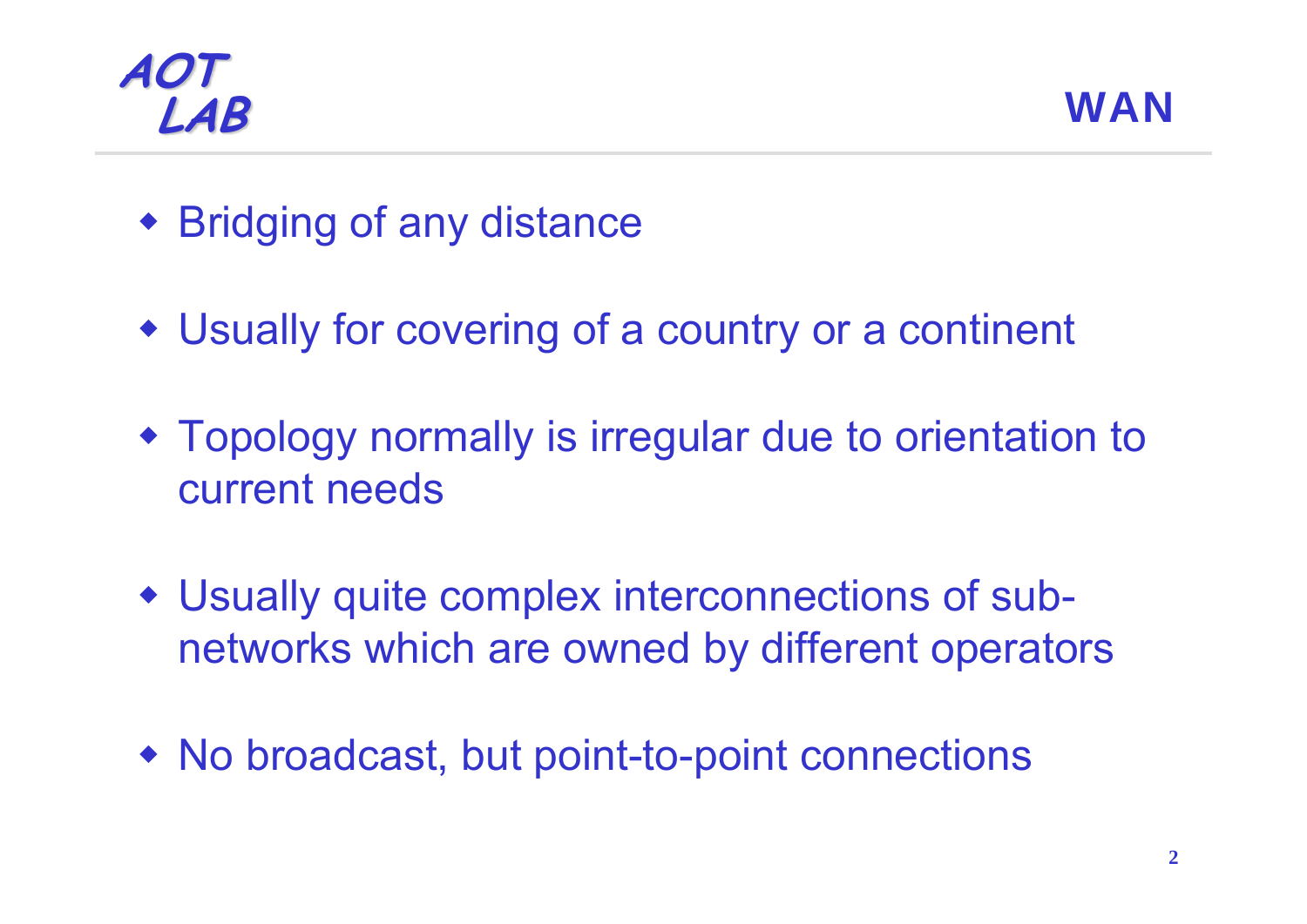



- LAN technologies cannot be used for building networks able to be extended arbitrarily far or to handle arbitrarily many computers
	- $\mathcal{L}^{\text{max}}$ Distance limitations even with extensions
	- Broadcast is a problem
- Need other technologies for realizing WAN
- WAN technologies replace shared media with packet switches and point-to-point connections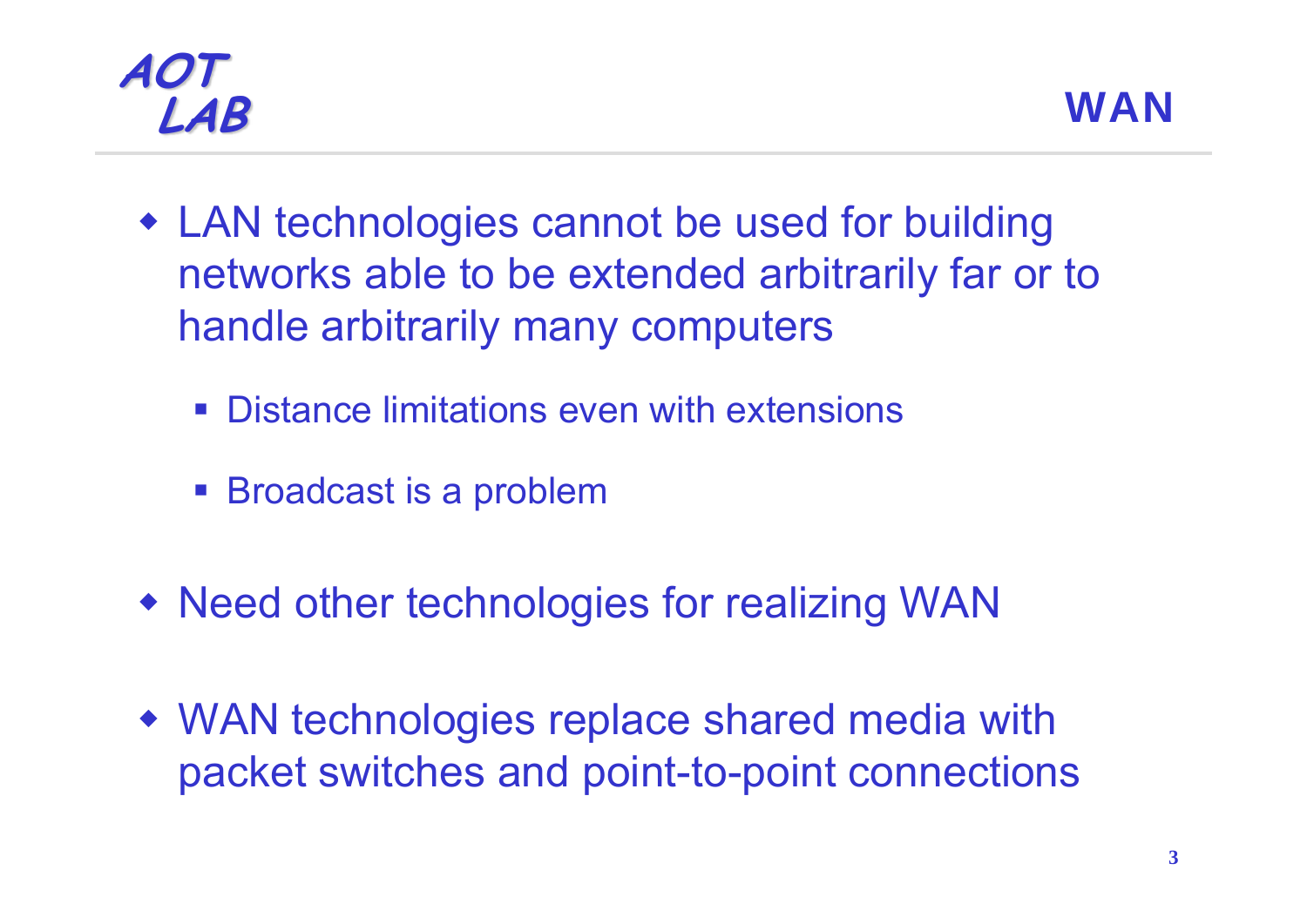### **LAB** WAN Components

- Point-to-point long-distance connections
	- **Throughput depends on estimated traffic**
	- **Number depends on reliability needed**
- Packet switches
	- **Special purpose computer systems**
	- Connect to other packet switches and to computers
	- **Forward packets**
- Computers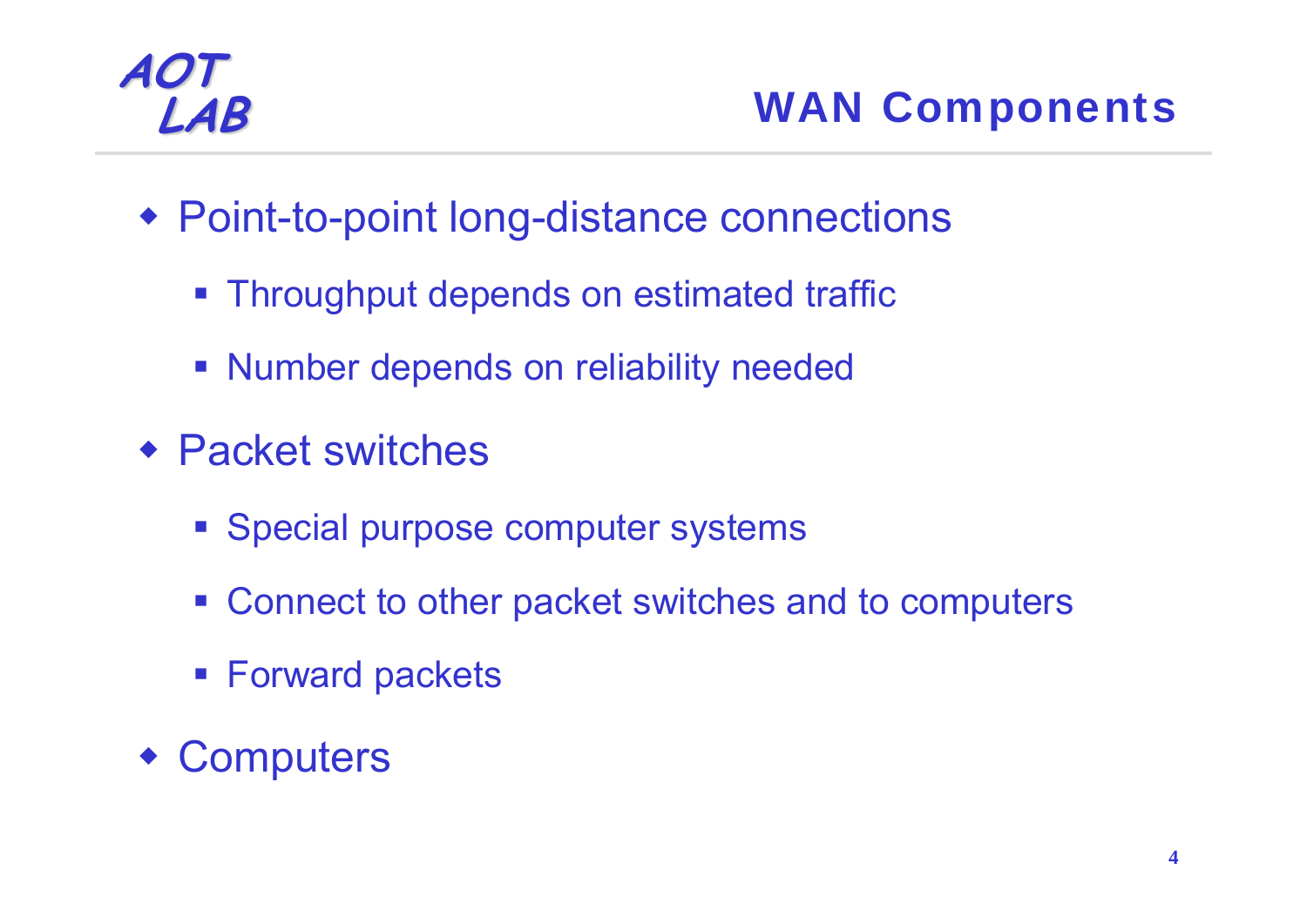### **LAB** Store and Forward

- ♦ Basic paradigm used in packet switched network
- ♦ Packet
	- Contains destination address
		- •Packet switch number
		- $\bullet$ Computer number
- ♦ **Switch** 
	- 1. Stores packet in memory
	- 2. Examines destination
	- 3. Forwards packet
		- •Using routing table
		- $\bullet$ Routing table gives next hop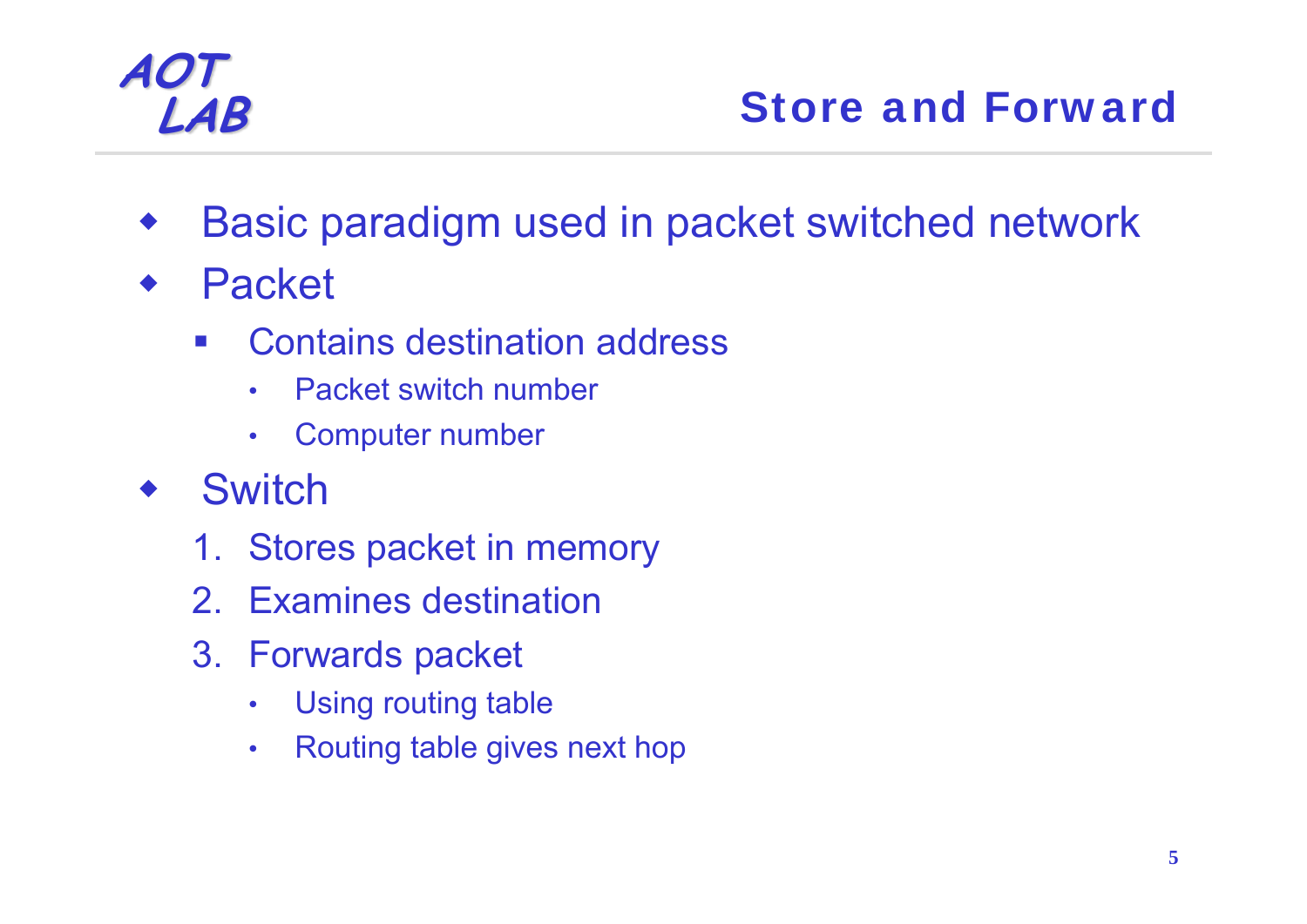#### **Store and Forward**

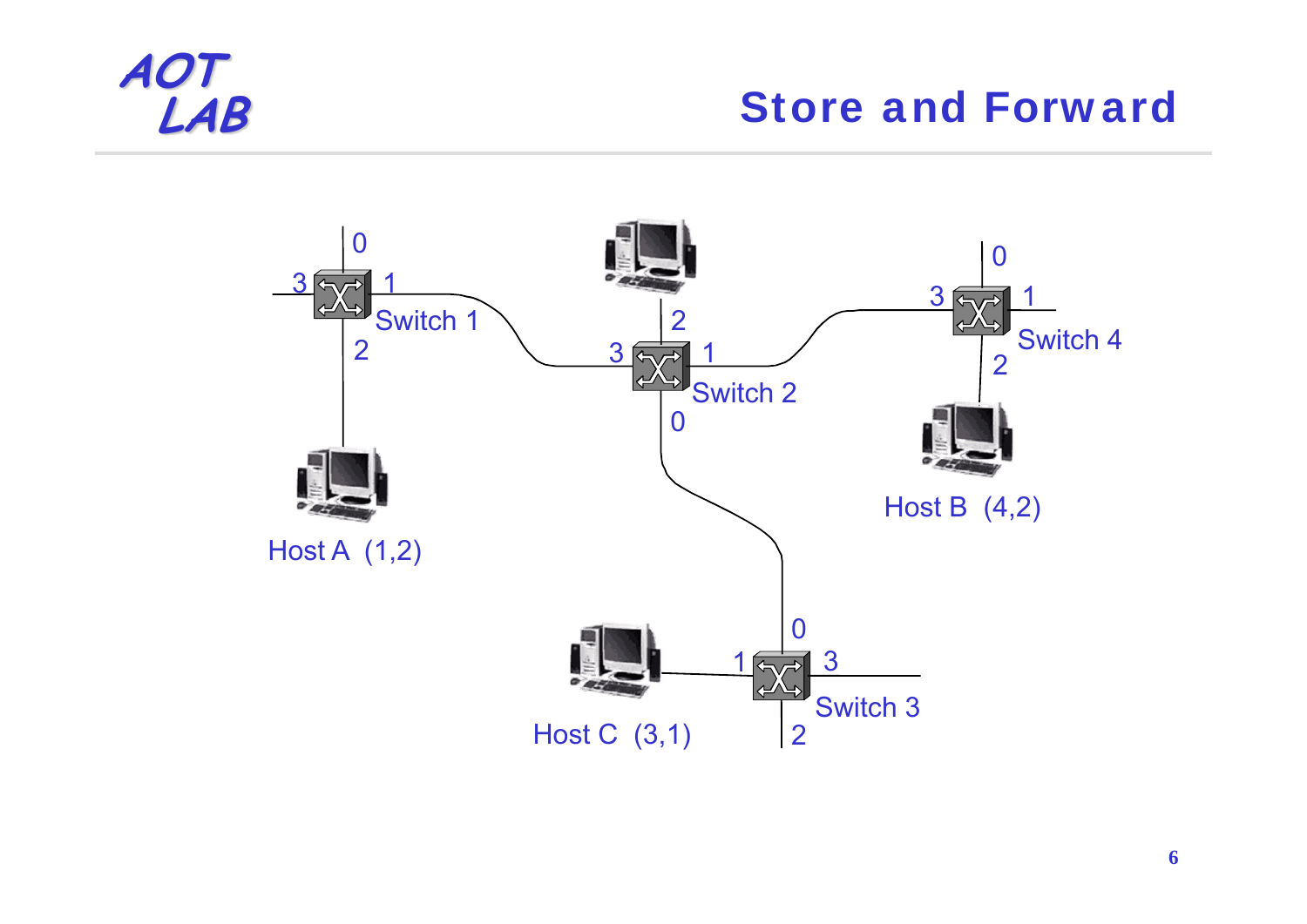**LAB** Flow Control

- Needed because
	- **Sending computer system is faster than receiving** computer
	- **Sending application is faster than receiving application**
- Synchronizes computers
- Avoids congestion
- Two forms
	- Stop-and-go
	- **Sliding window**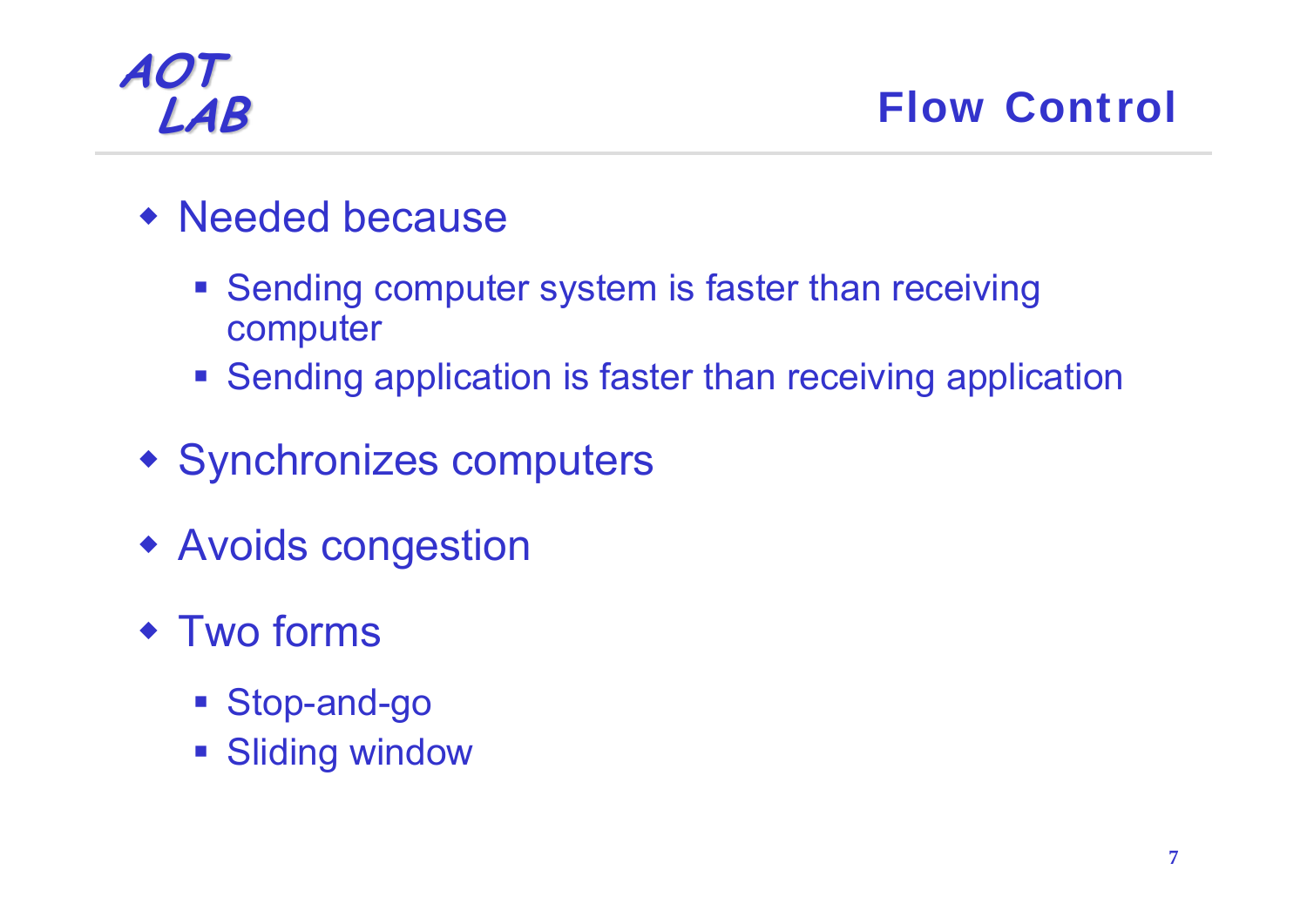**LAB** Stop-and-Go

- ♦ Sender
	- 1. Transmits one packet
	- 2. Waits for signal from receiver
- ♦ **Receiver** 
	- 1. Receives and consumes packet
	- 2. Transmits signal to sender
- ♦ **Inefficient**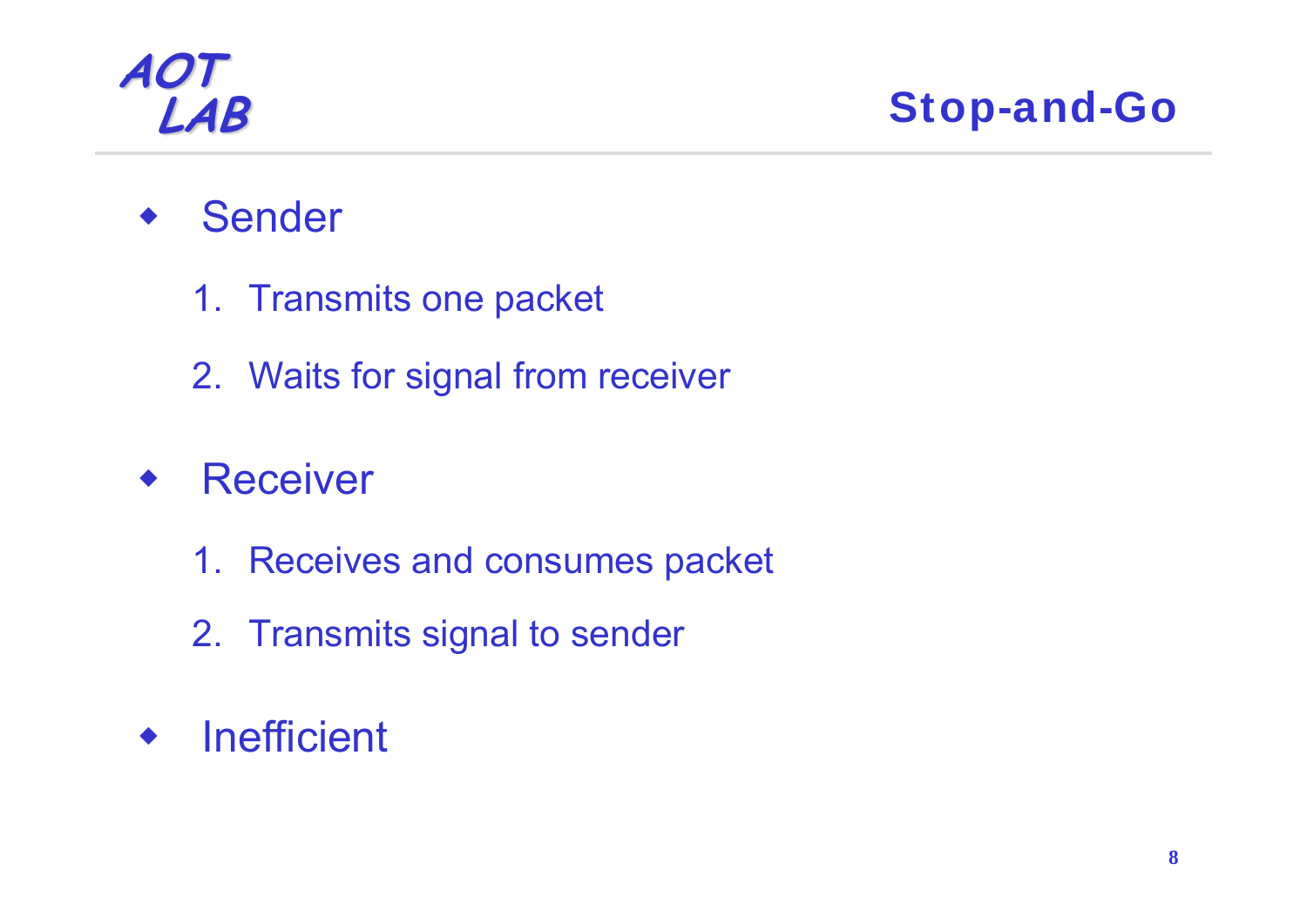

**LAB** Stop-and-Go

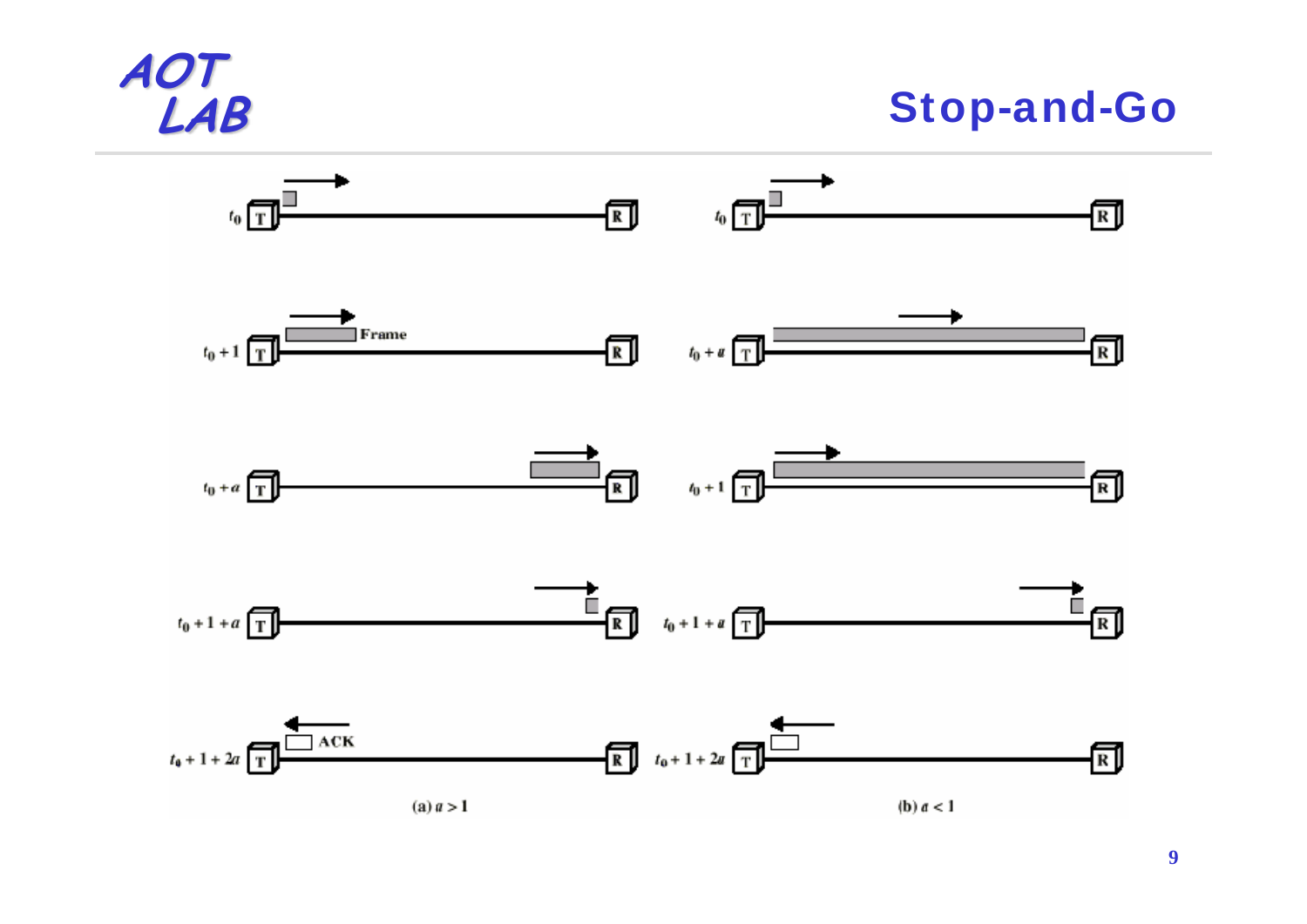- ♦ **Receiver** 
	- $\mathcal{L}^{\text{max}}$ Establishes multiple buffers and informs sender
- ♦ Sender
	- 1. Transmits packets for all available buffers
		- •Each frame is numbered
	- 2. Only waits if no signal arrive before transmission completes
- ♦ **Receiver** 
	- $\mathcal{L}_{\mathcal{A}}$  Send signals as packets arrive
		- $\bullet$ Signals include number of next packet expected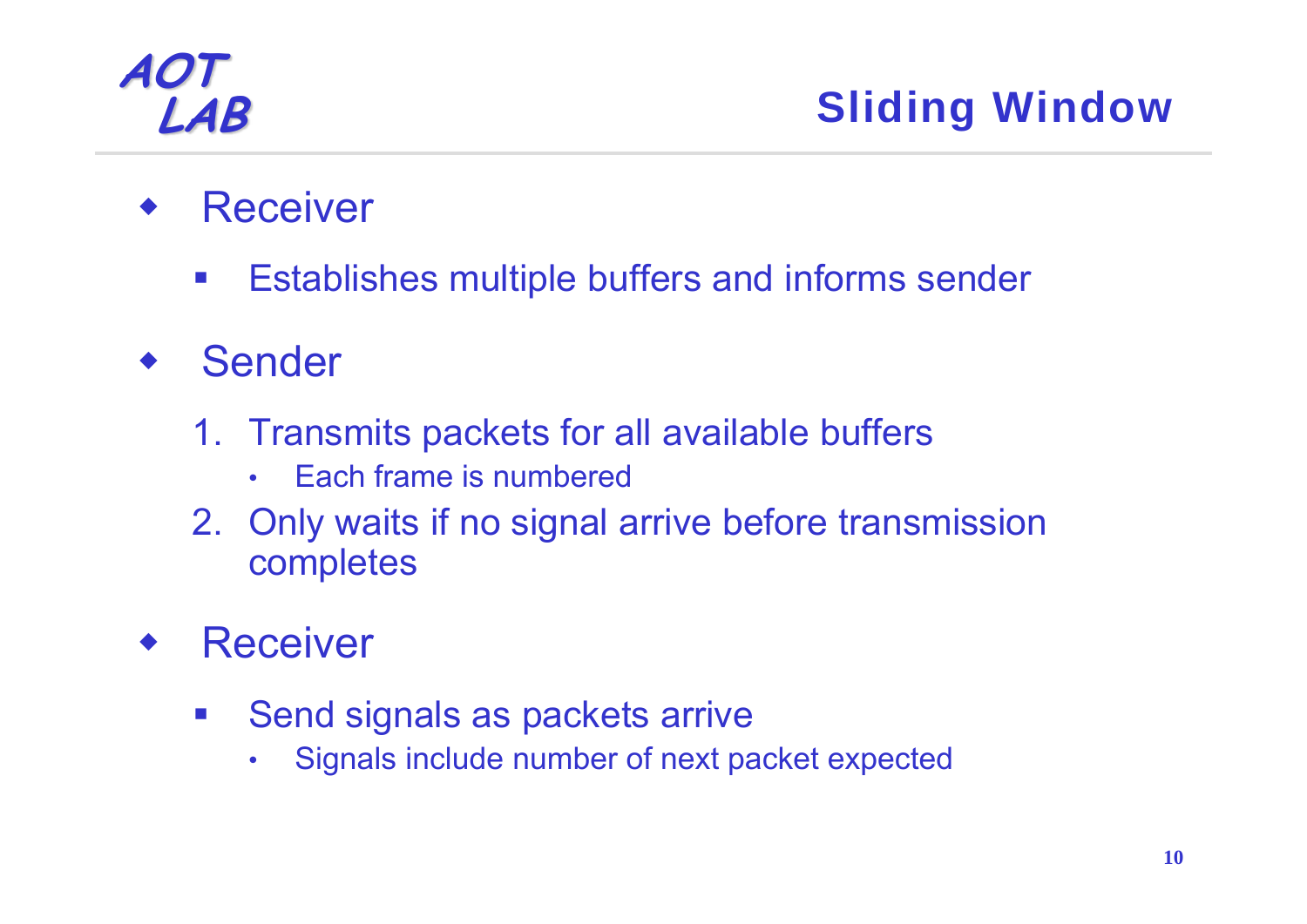### **Sliding Window**



(b) Receiver's perspective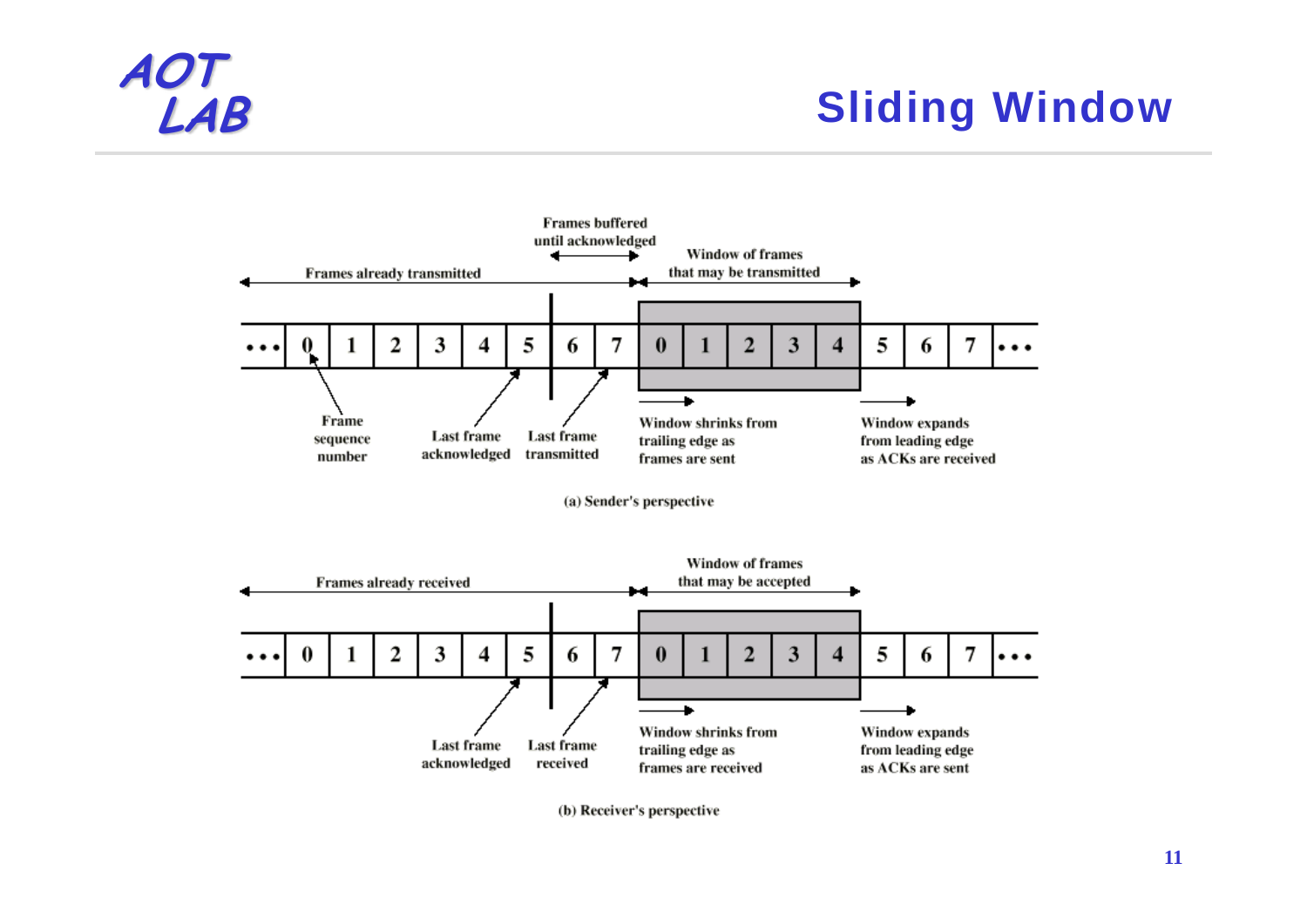

### **Sliding Window**

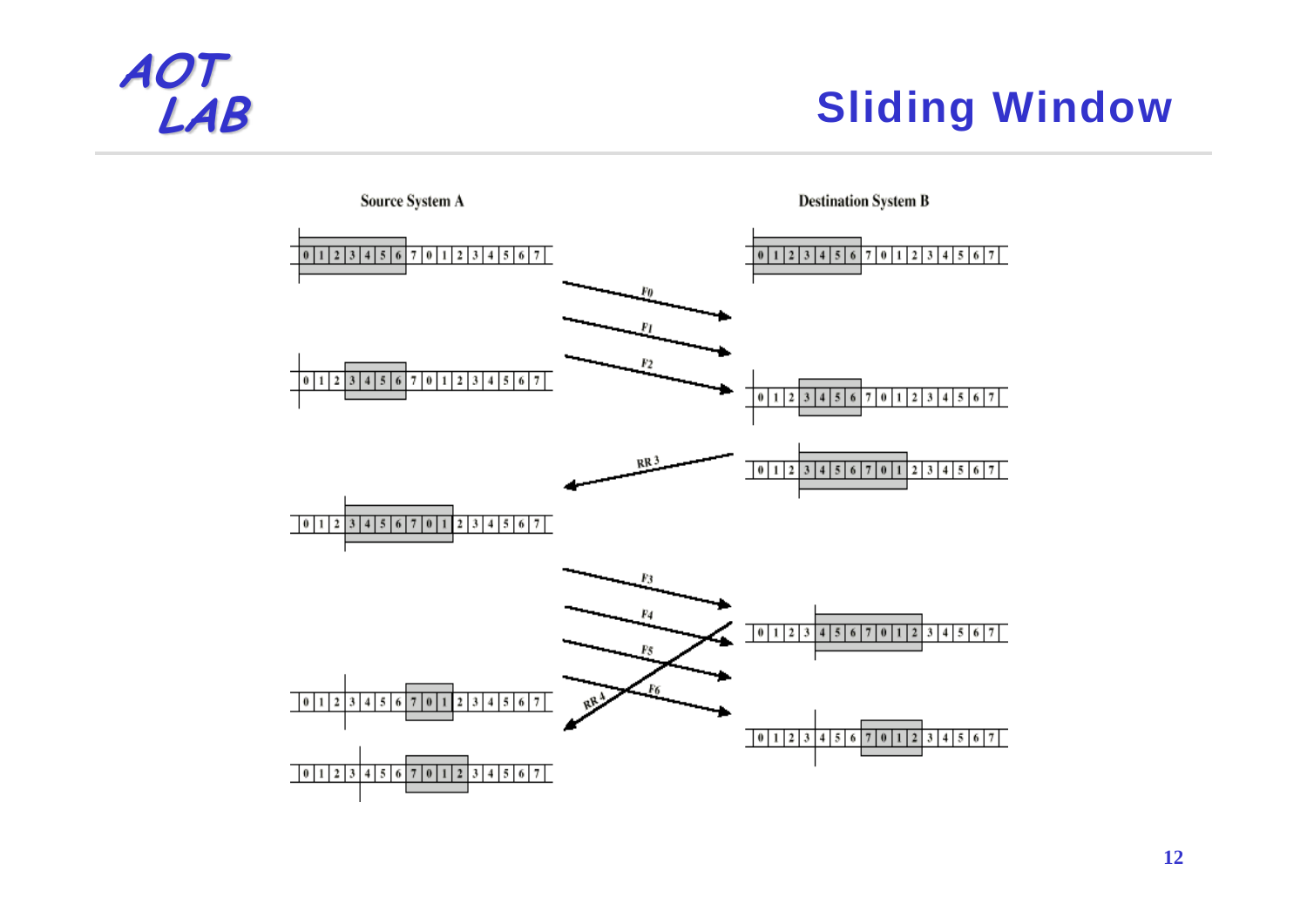**LAB** Sliding Window

- Sliding window techniques can be enhanced
	- **Receiver can acknowledge frames without permitting** further transmission (Receive Not Ready)
		- Must send a normal acknowledge to resume
	- **If duplex, use piggybacking** 
		- If no data to send
			- Use acknowledgement frame
		- If data but no acknowledgement to send
			- Send last acknowledgement number again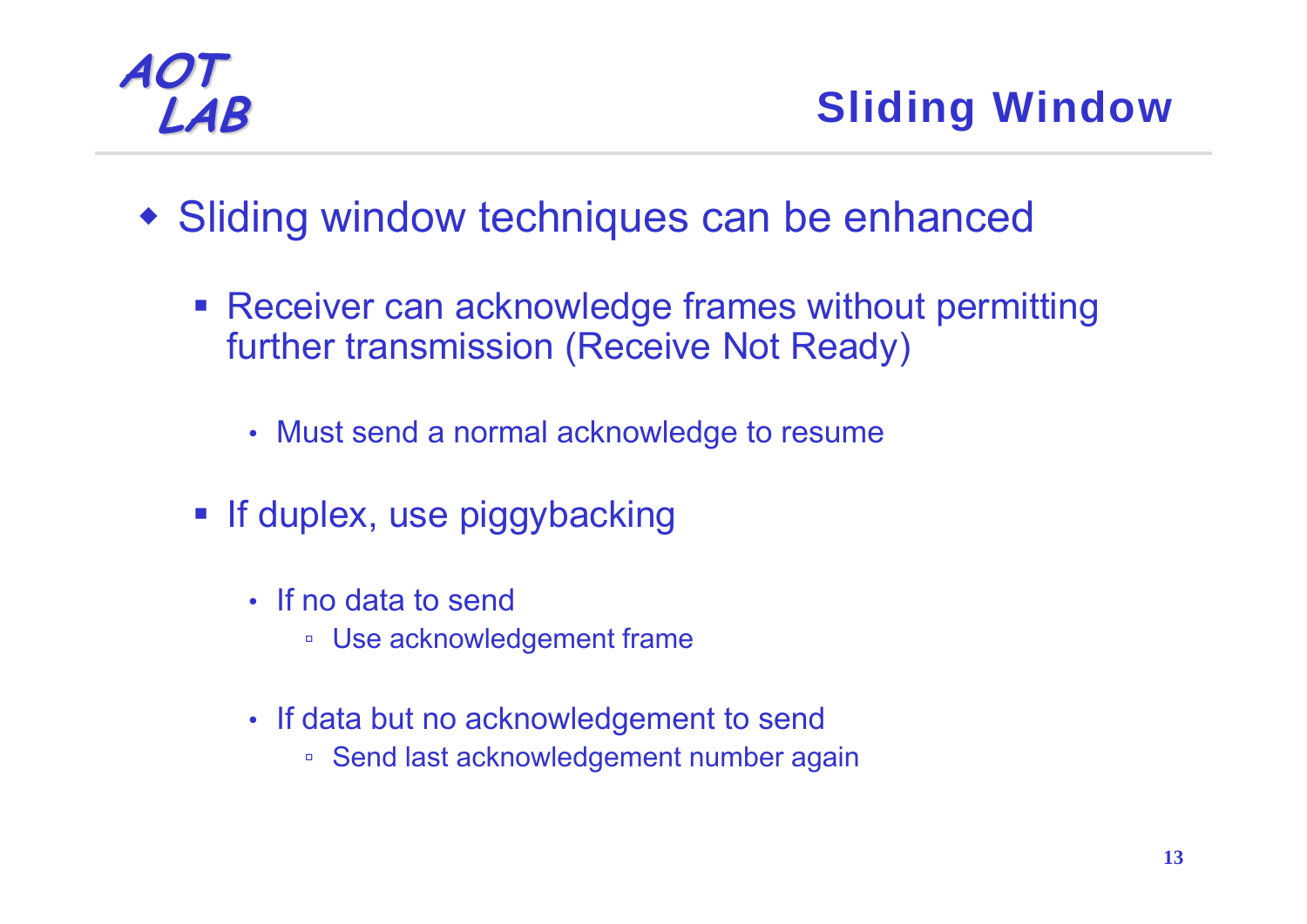- Finds a path (sequence of routers) from a source to a destination
- Uses it to transport data to the destination
- Usually is based on the building of a routing table for each router of the net

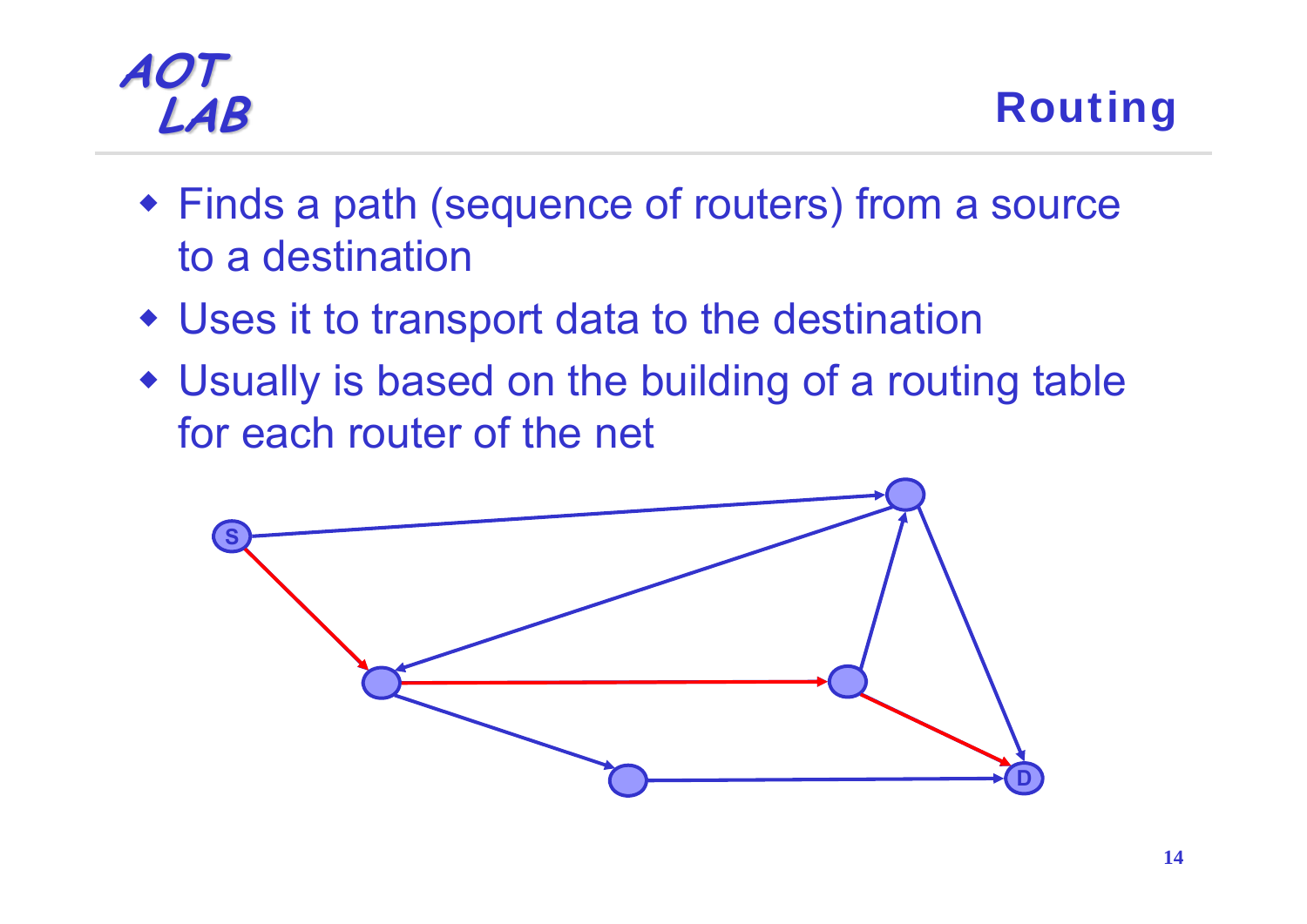### **Routing Algorithm Desiderata**

- Optimality
- Fairness
- Stability
- Robustness
- Correctness
- Simplicity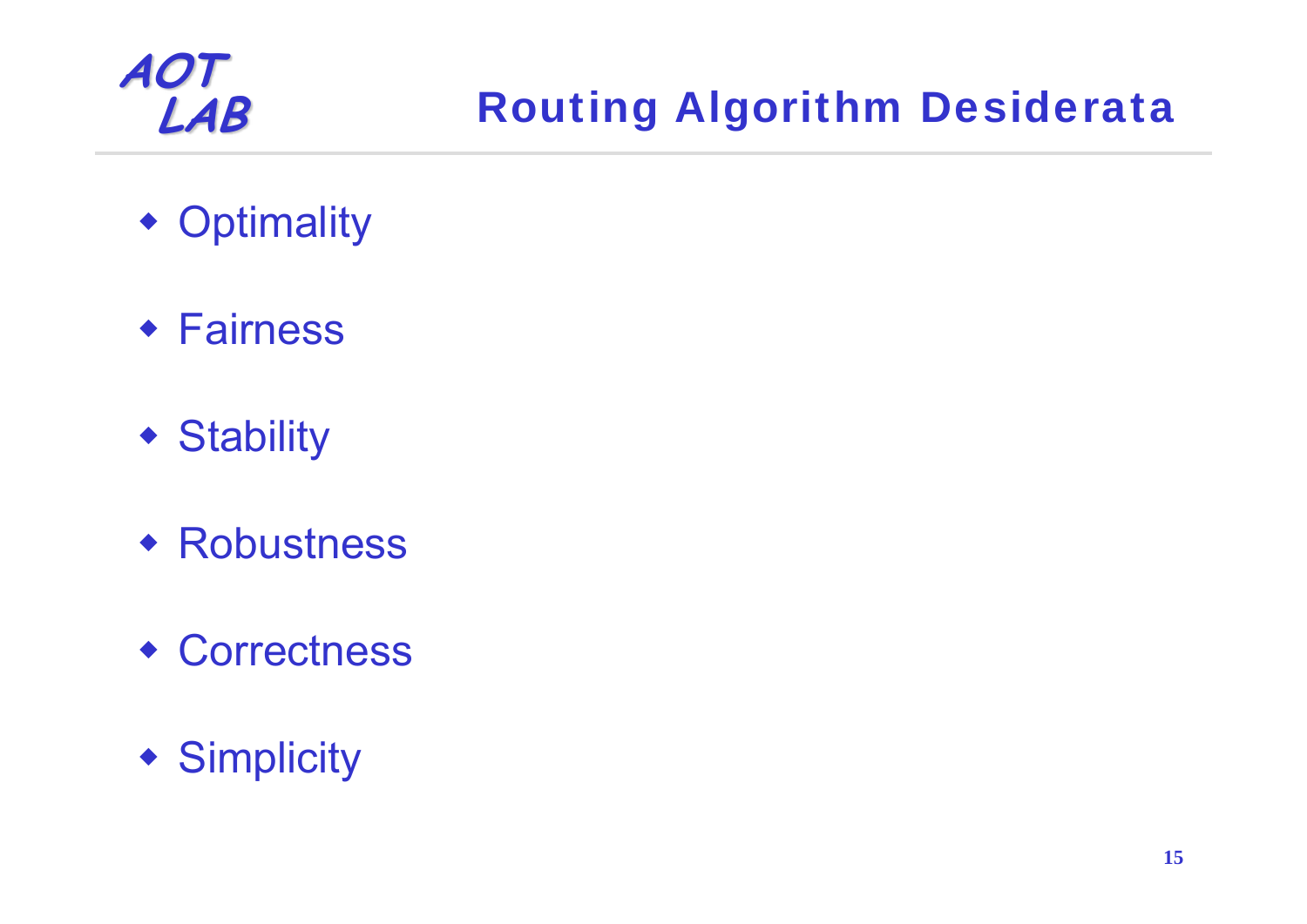### **LAB** Packets Routing

- Packets are routed in two ways
	- Connection-Oriented
		- Packets follow the same route
		- Fixed routes are called Virtual Circuits
		- Think to telephone call
	- Connectionless
		- Each packet is independently handled
		- Packets contain address of destination
		- No setup required before transmission of data
		- No cleanup required after transmission of data
		- Think to postcards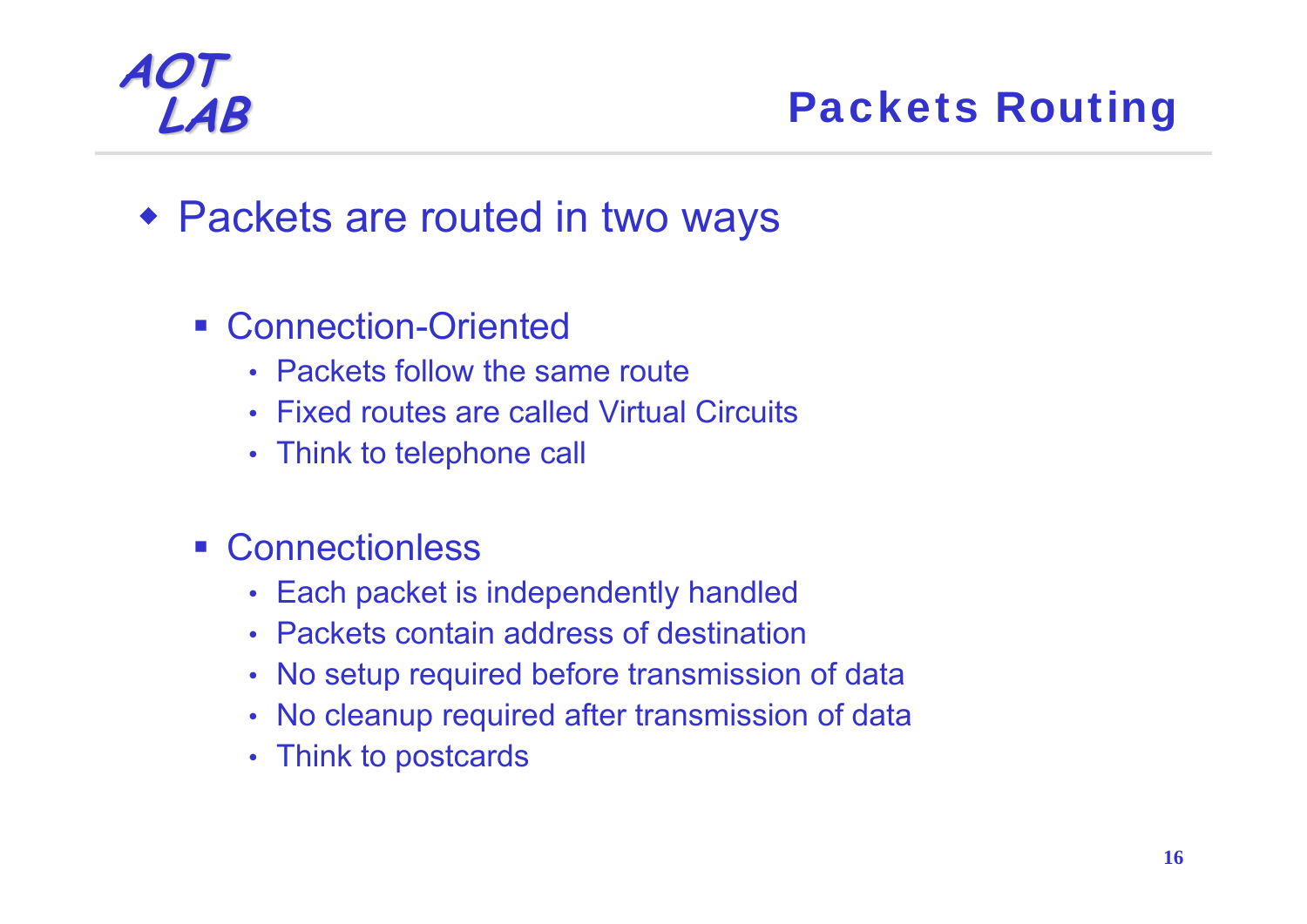- ♦ Sender
	- 1. Requests connection to receiver
	- 2. Waits for network to form connection
	- 3. Leaves connection in place while sending data
	- 4. Terminates connection when no longer needed

#### ♦ **Network**

- 1. Receives connection request
- 2. Forms path to specified destination and informs sender
- 3. Transfers data across connection
- 4. Removes connection when sender requests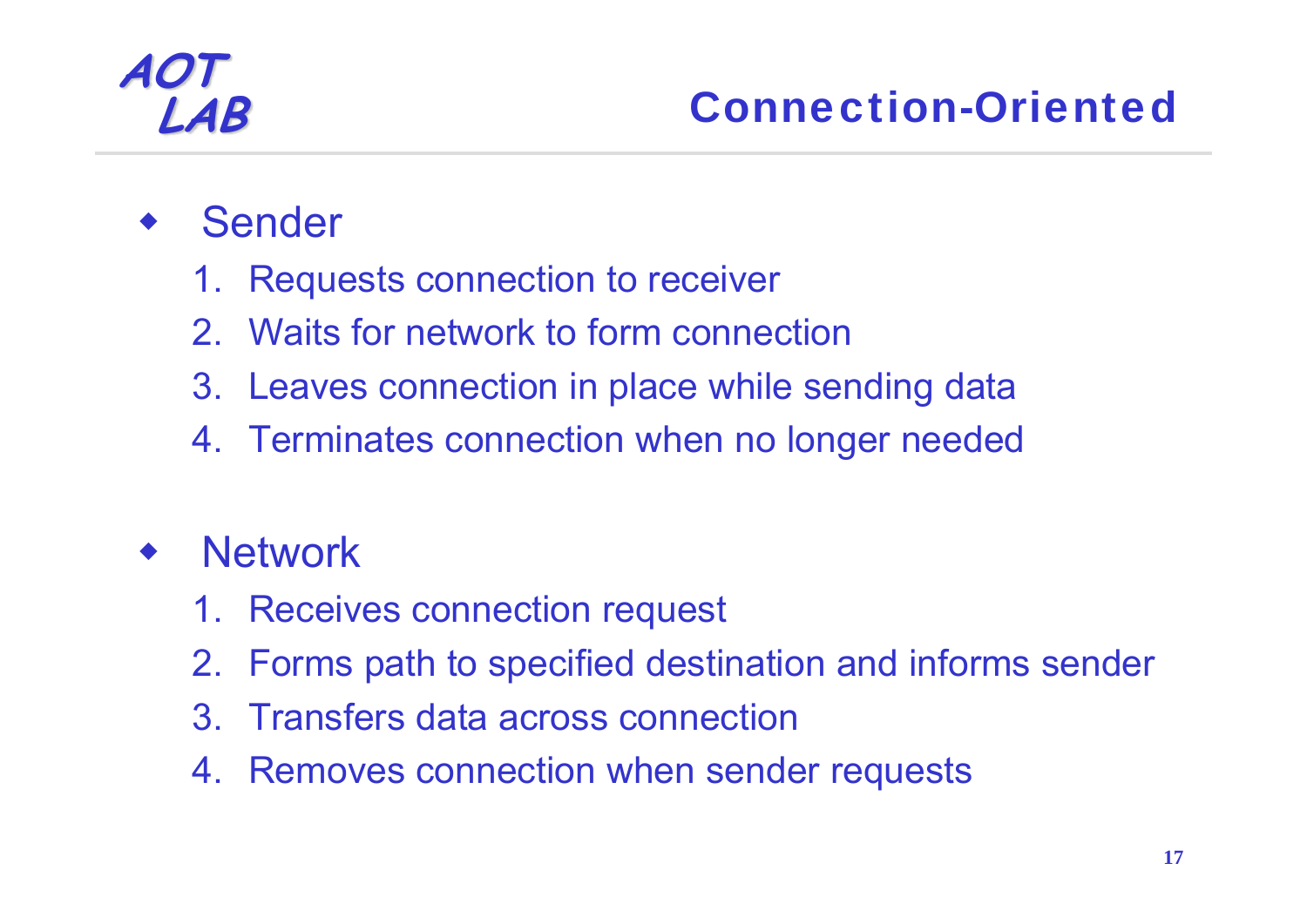### **LAB** Connection-Oriented

- Permanent Virtual Circuit (PVC)
	- **Entered manually**
	- **Survives reboot**
	- Usually persists months
- Switched Virtual Circuit (SVC)
	- **Requested dynamically**
	- **Initiated by application**
	- **Example 2 Ferminated when application exits**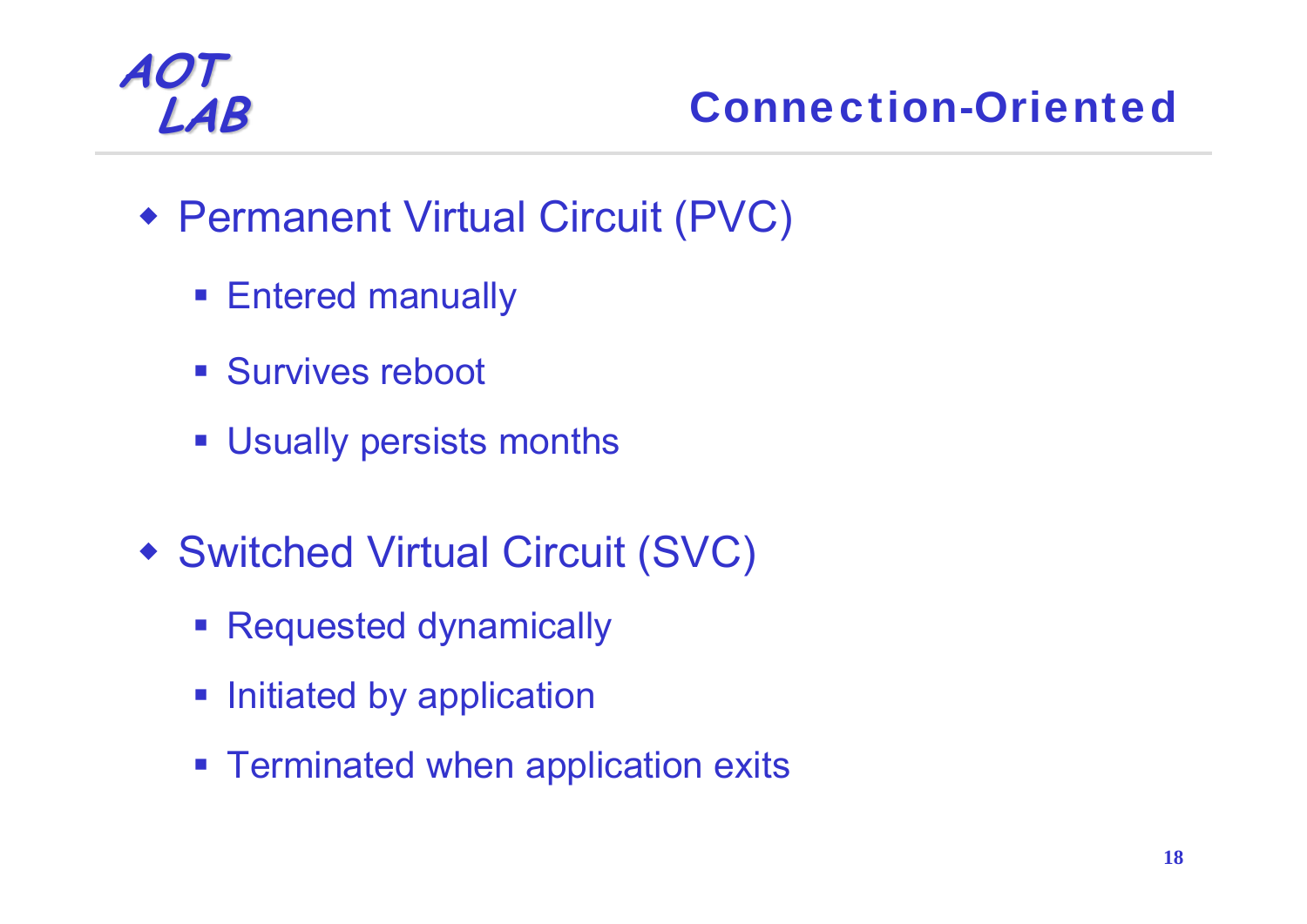# **LAB** Connection-Oriented<br>
Vs. Connectionless

- Connection-Oriented
	- **More intelligent in network**
	- **Can reserve bandwidth**
	- **Example 20 Feature Connection setup overhead**
	- **State in packet switches**
	- Well-suited to real-time applications
- Connectionless
	- **Less overhead**
	- **Permits asynchronous use**
	- Allows broadcast/multicast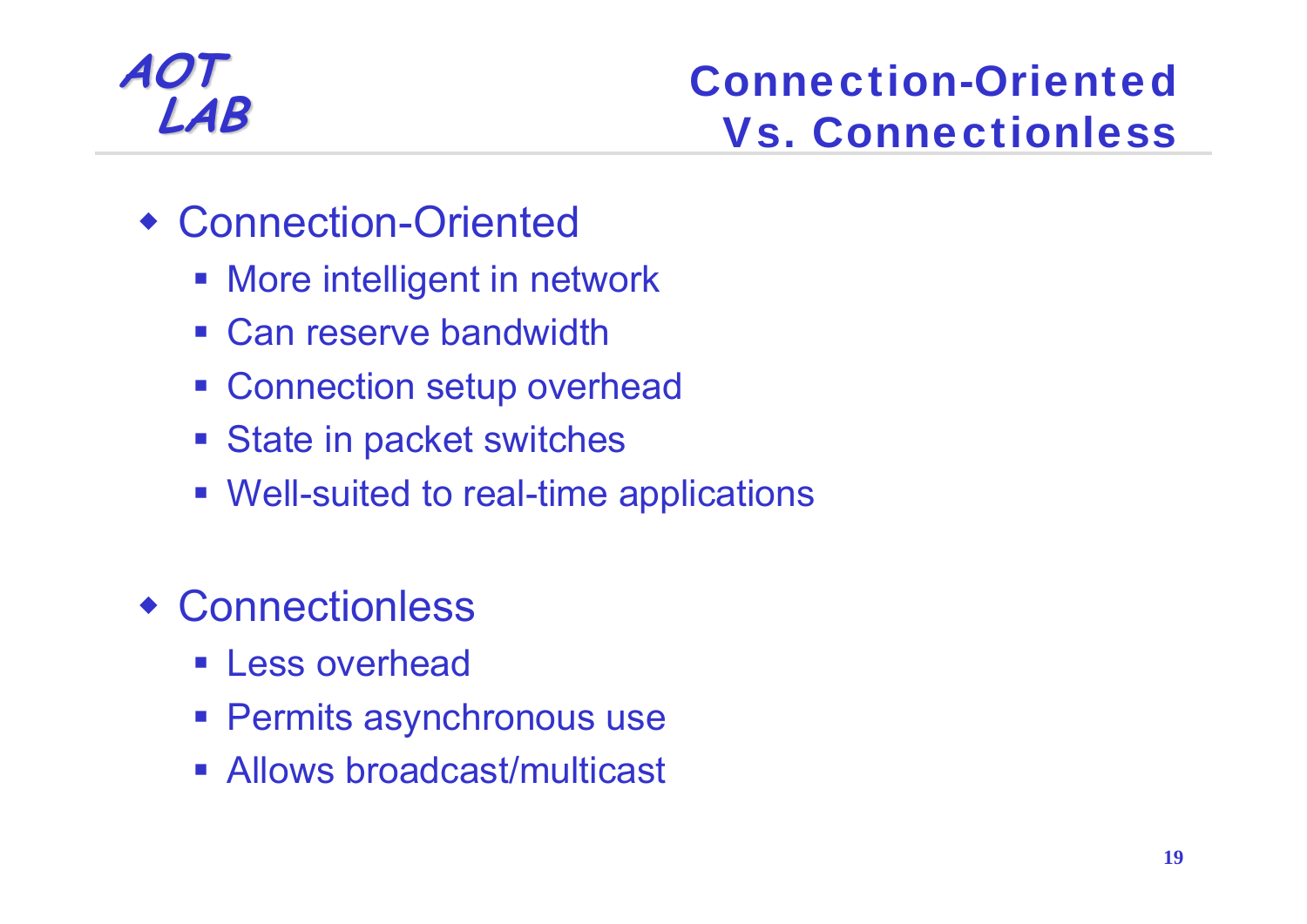### **LAB** Routing Algorithm Classification

Global view

**AOT**

- Graph of entire network (i.e., routers, links)
- Local view
	- **Service Service**  Partial knowledge of remote parts of network
- Centralized
	- **Service Service**  One node maintains view and distributes routes to other nodes
- Decentralized
	- **Service Service** All nodes maintain view

### ◆ Static

- Infrequent route changes
- Infrequent view update (i.e., static link costs)
- Dynamic
	- Frequent periodic route changes
	- Frequent view update; (i.e., dynamic link costs)
- Manual
	- **Service Service** Tables created by hand
- Automatic
	- **Software creates/updates** tables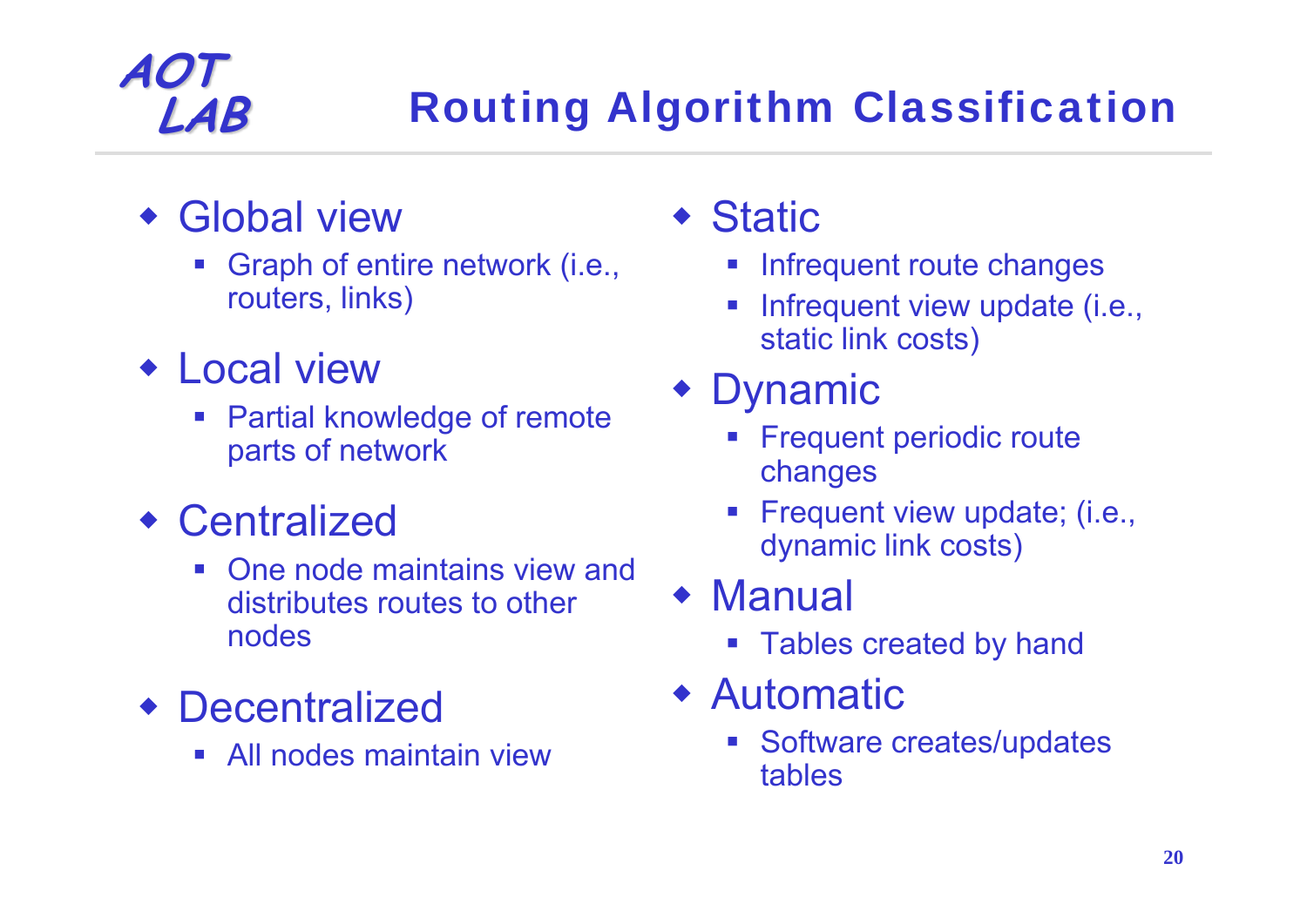### **LAB** Dynamic Algorithms Subclasses

### **• Isolated**

**AOT**

- Each router makes its routing decisions using only the local information it has on hand
- **Routers do not even exchange information with their** neighbors
- Centralized
	- **A centralized node makes all routing decisions**
	- **The centralized node has access to global information**

### Distributed

■ Each router makes its routing decisions using a combination of local and global information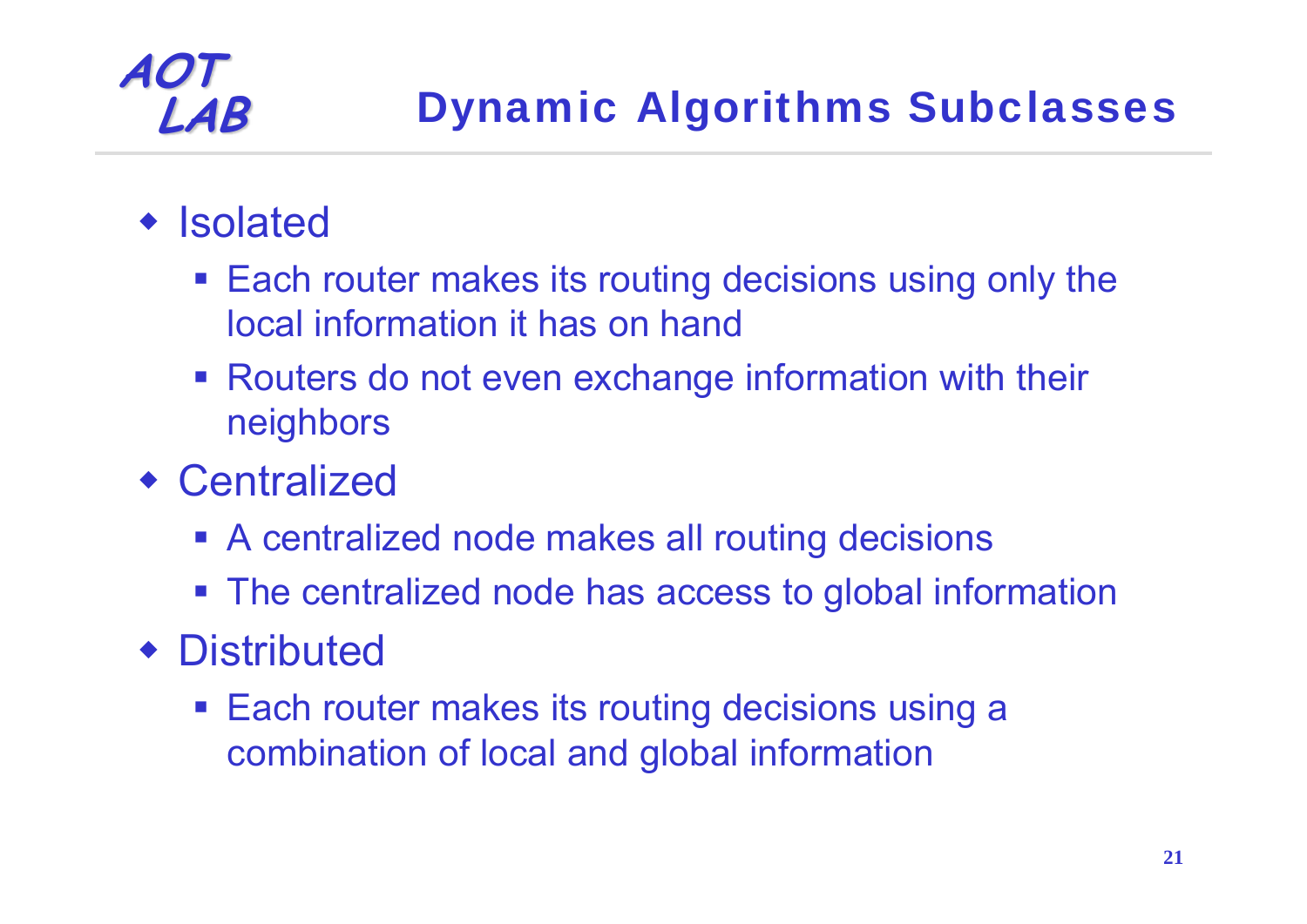### ◆ Flooding

- Routers forward packets to all ports except the input port
- ◆ Hot potato
	- **Routers choose output line with the shortest queue**
- Backward learning
	- Routers use information stored in normal packets (i.e., source address and number of hops) to learn shortest path to each source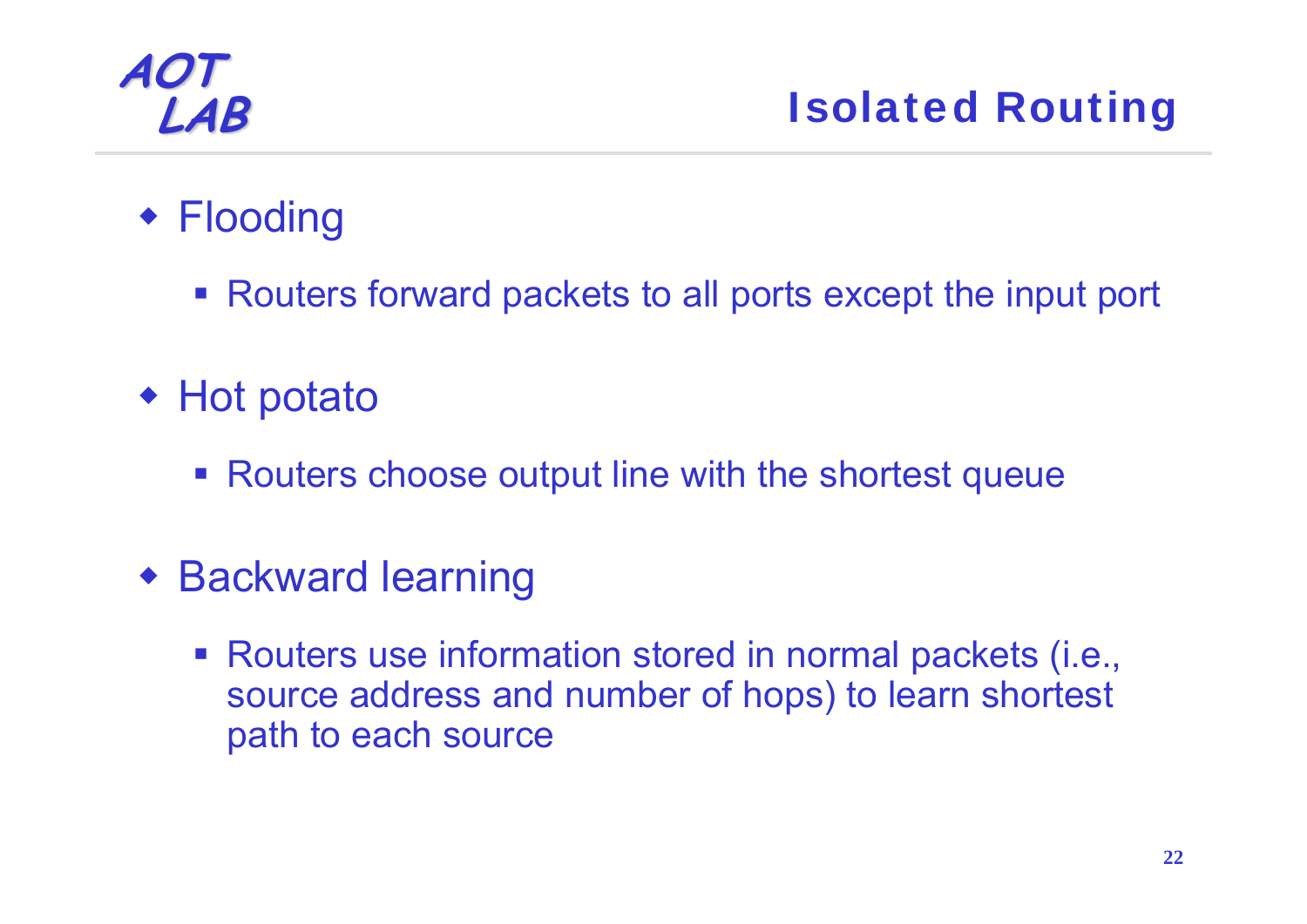### **LAB** Advantages / Disadvantages

- ♦ All
	- $\mathcal{L}_{\mathcal{A}}$ **Simple**

- ♦ Backward learning
	- $\mathcal{L}^{\text{max}}$ **Efficient**
- Flooding and Hot potato
	- $\mathcal{L}_{\mathcal{A}}$  Some routers receive a packet multiple times
	- **Packets can go round in** loops forever
	- $\mathcal{L}_{\mathcal{A}}$ Inefficient
- Flooding
	- **High traffic**
- ◆ Hot potato
	- Long delay
- Backward learning
	- $\mathbb{R}^3$  Only deal with good news, not bad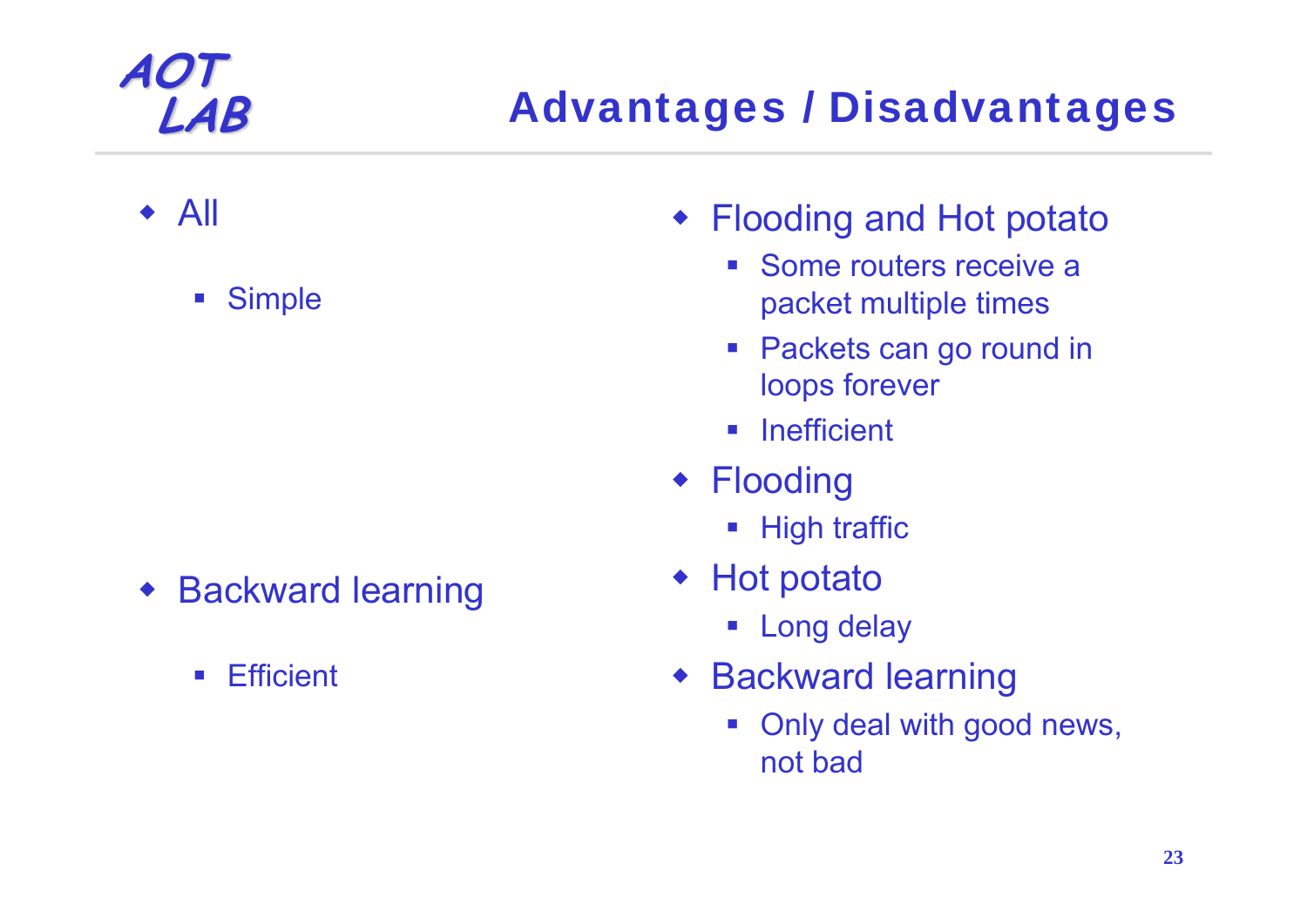### **LAB** Computer Network Graph Model

- Nodes model switches and computers
- Edges model connections
- Label on edges represents distance
	- Geographic distance
	- Economic cost
	- **Inverse of capacity**

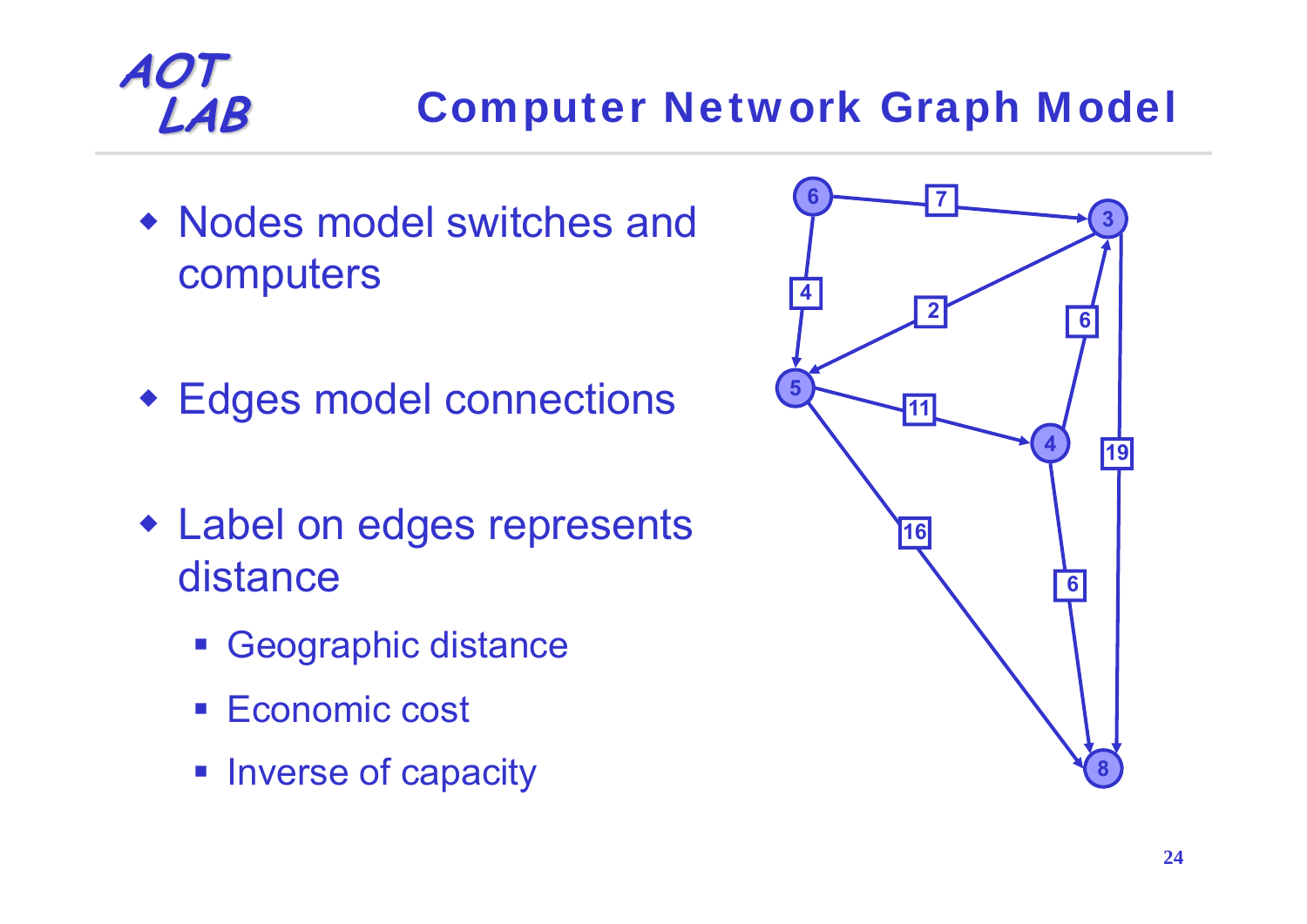

 Routers use graph theory algorithms to compute routing tables

- Two main routing algorithms
	- **Distance Vector**
	- Link-State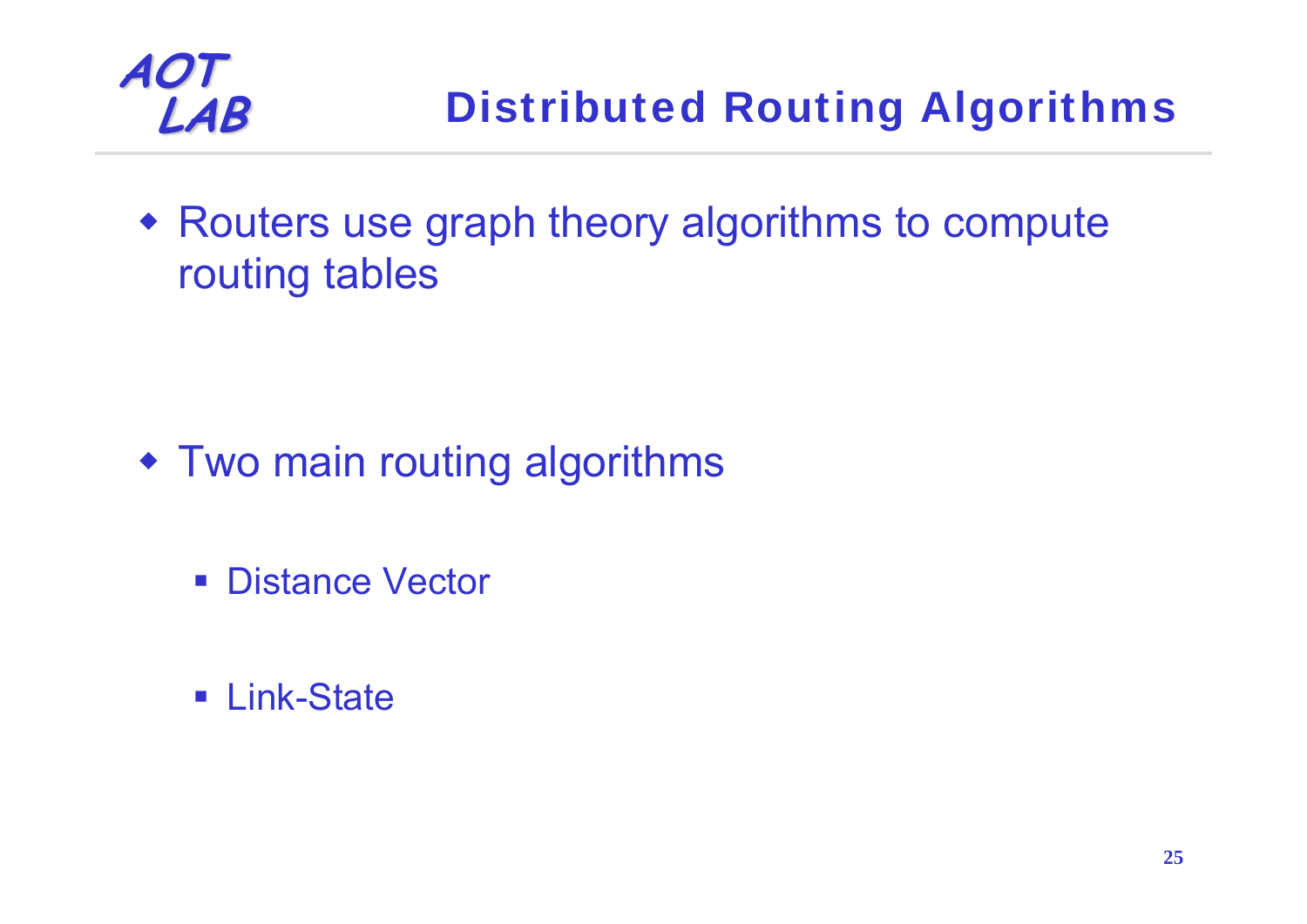- Periodic two-way exchange between neighbors caused by local link cost change or the reception of a message from a neighbor
- Sender
	- Sends a list of pairs (destination and distance) when distance change
- ◆ Receiver
	- 1.Compares each pair to local routes
	- 2.Changes routes if better path exists
- Exchanges stop when costs converge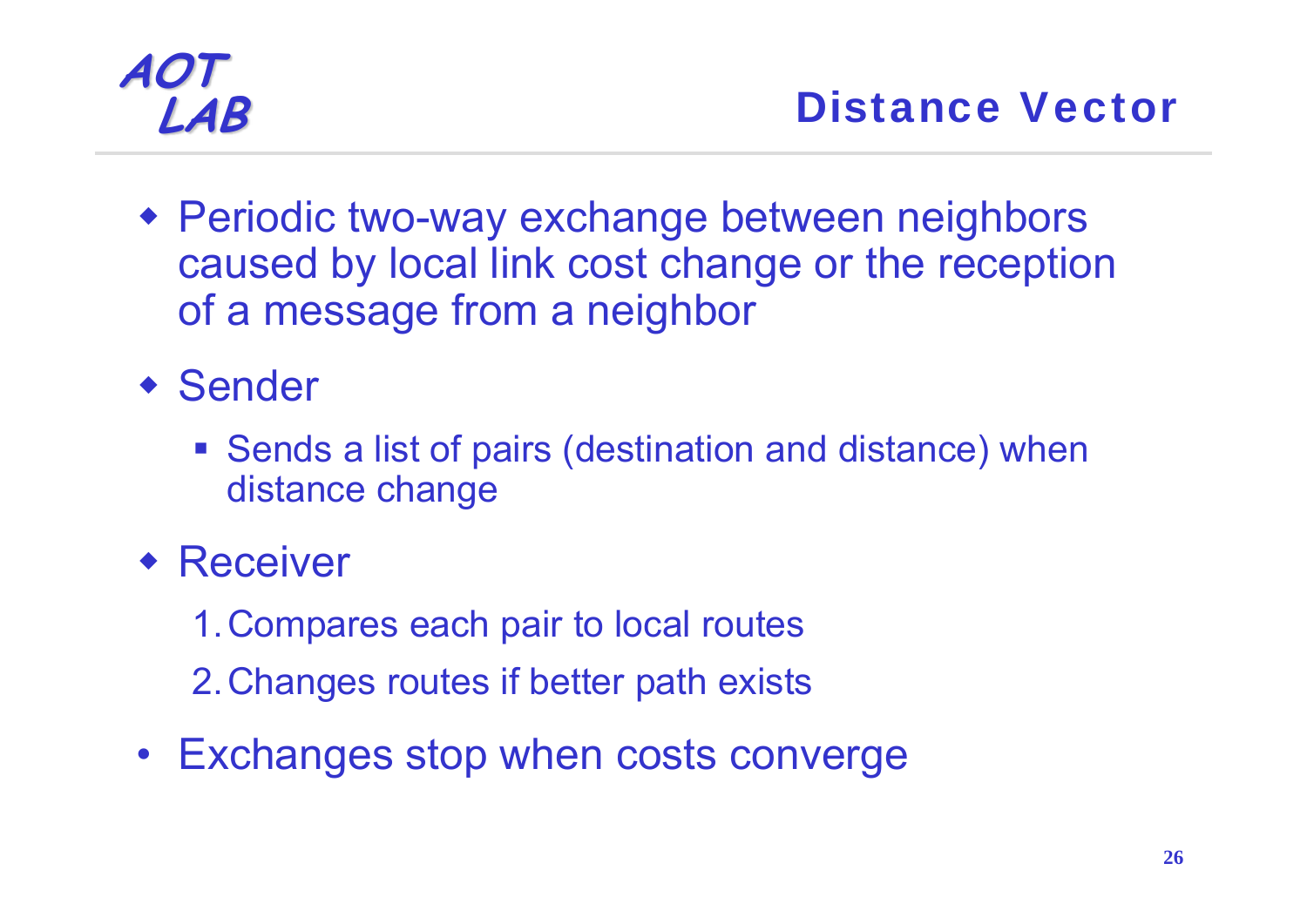# **TO**<br>LAB

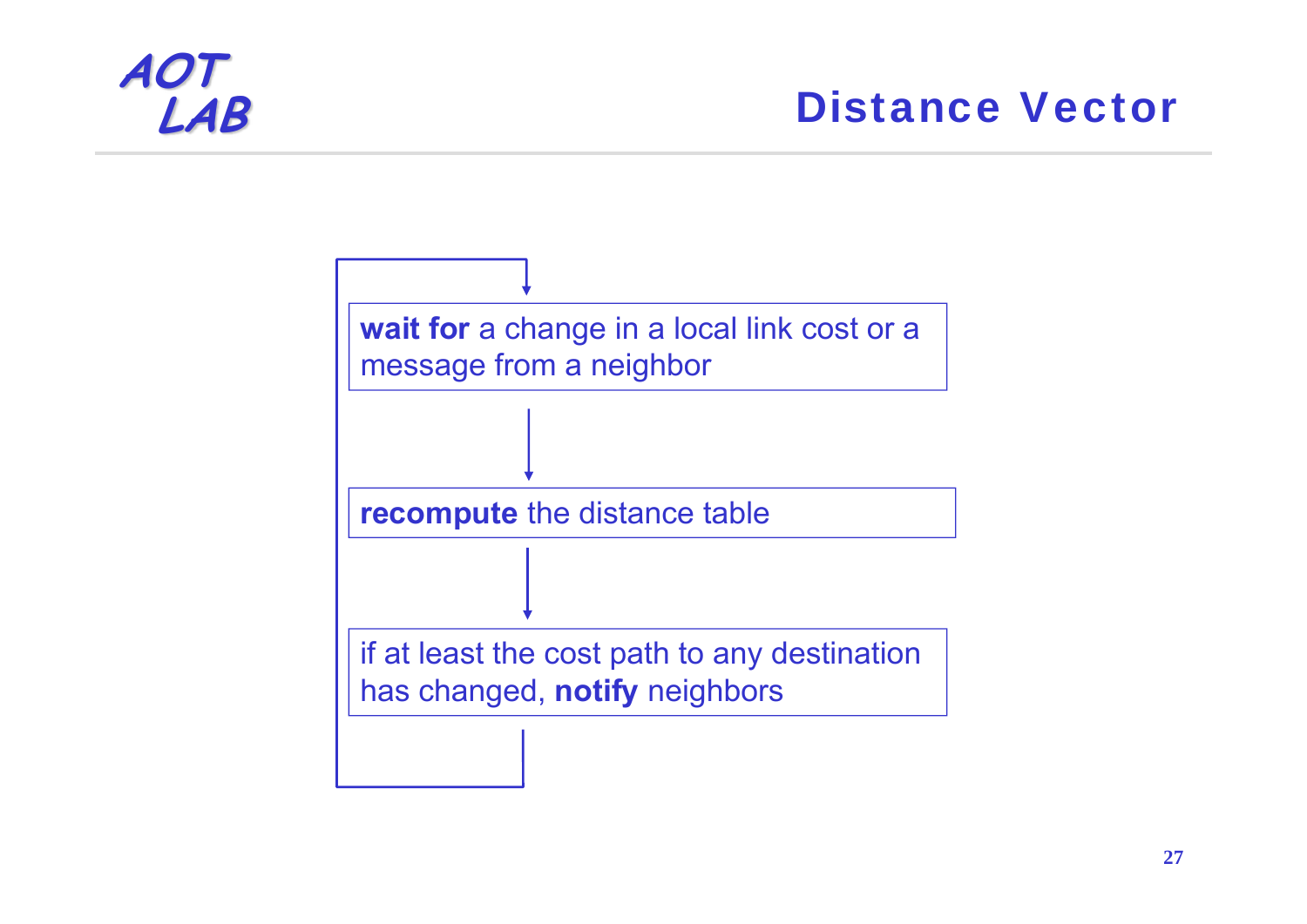#### Let

- **N** denotes the set of nodes in the graph
- **s** denotes the node for which compute paths
- neighbors(s) denotes the neighbors of node s
- C<sub>ii</sub> denotes a non-negative **Cost/weight for the path from** the node i to the node j
- **Pj** denotes the next hop from the node s toward the node j
- Then the algorithm is defined as follows
- 1. ∀ <sup>n</sup>є N /\* initialization \*/
- 2. if  $n \neq s$

$$
3. \qquad C_{\rm sn} = \infty
$$

4.else

$$
5. \qquad C_{\rm sn} = 0
$$

6. repeat 7. ∀ <sup>n</sup><sup>є</sup> neighbor(s) 8. ∀ $\forall$  z  $\epsilon$  N 9..  $\qquad$  if C<sub>sz</sub> > C<sub>sn</sub> + C<sub>nz</sub> then 10. $C_{sz} = C_{sn} + C_{nz}$ 11. Pz $P_{7}$  = n 12.until converge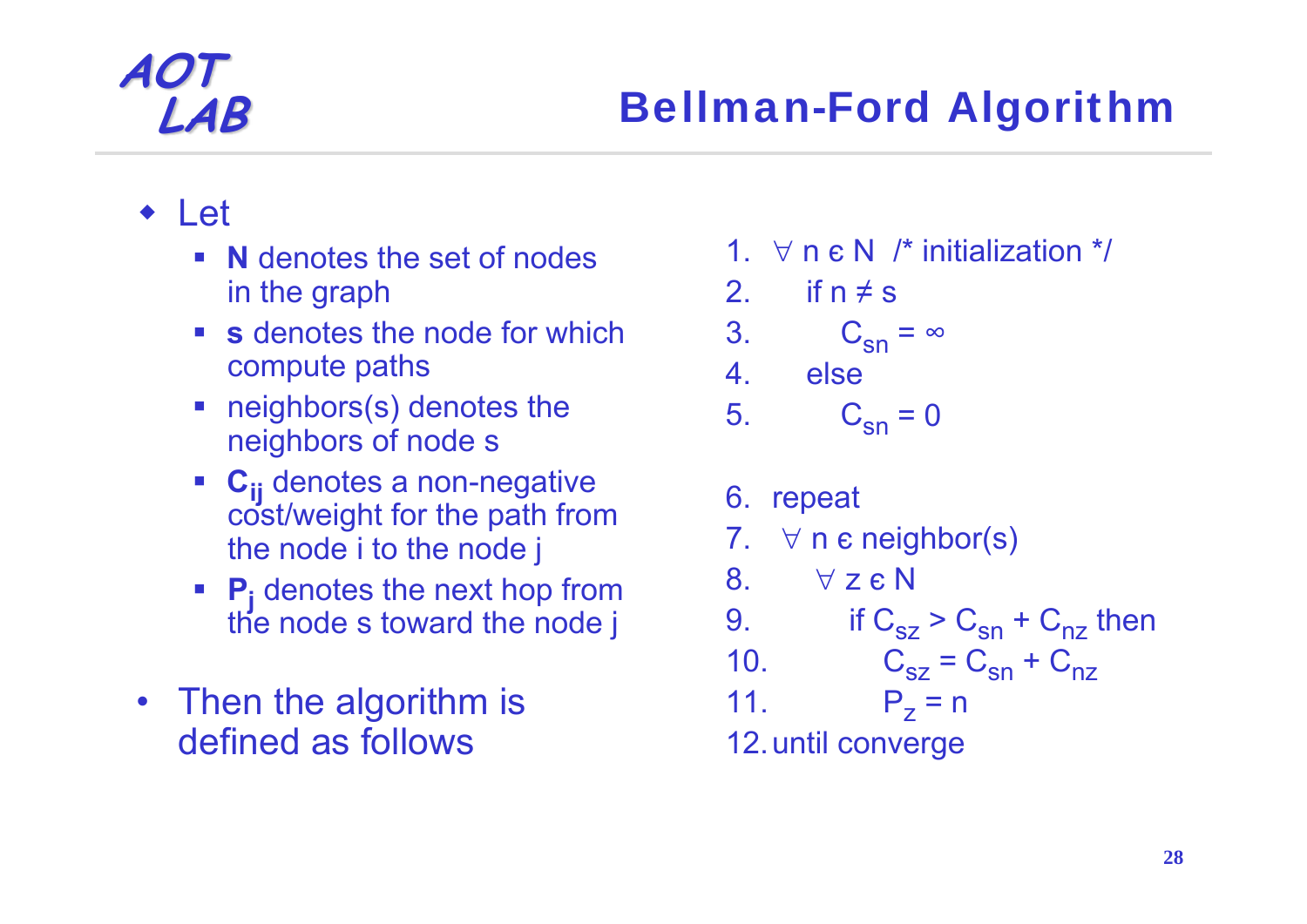

#### **LAB** Distance Vector



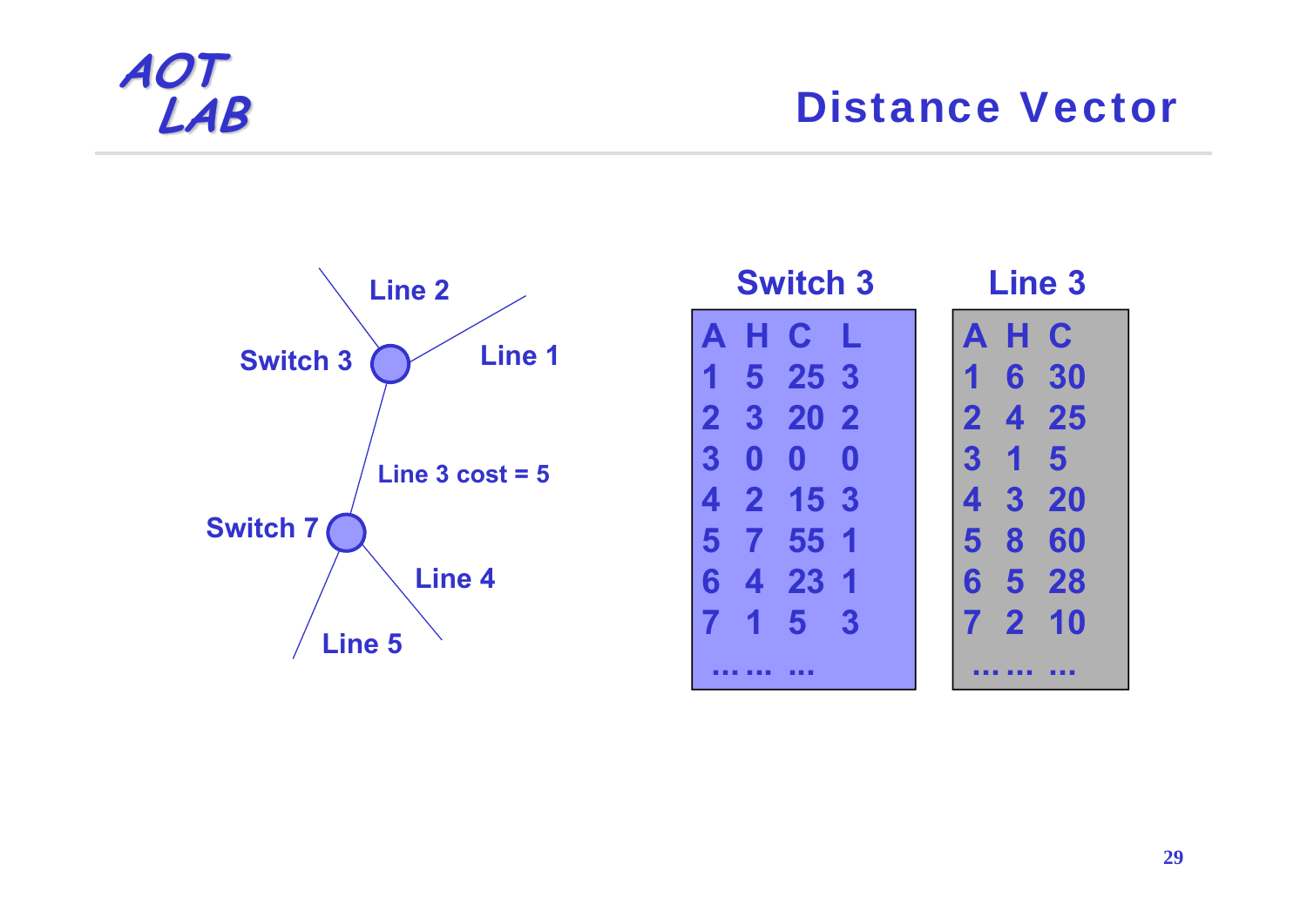

#### **Distance Vector**

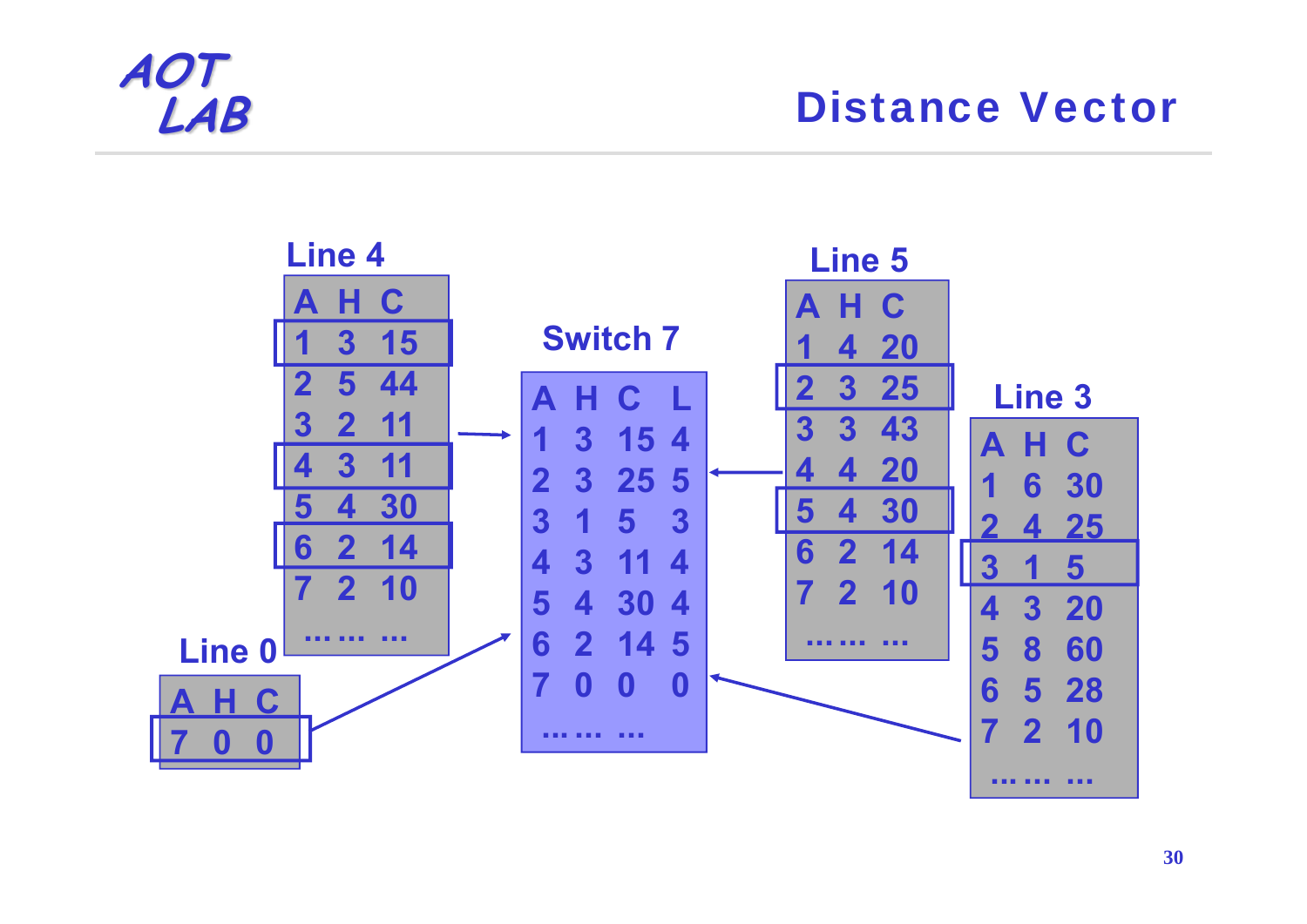- ◆ Black hole
	- A node receives a packet for which it does not know a path (usually during transient)
- Bouncing effect
	- **Some packets loop into a ring of nodes (usually during** transient)
- Count to infinity
	- When a node becomes unreachable or assumes a bad value, the related cost may rise slowly toward the new value
	- **Solution is to fix a cost threshold for setting a node as** unreachable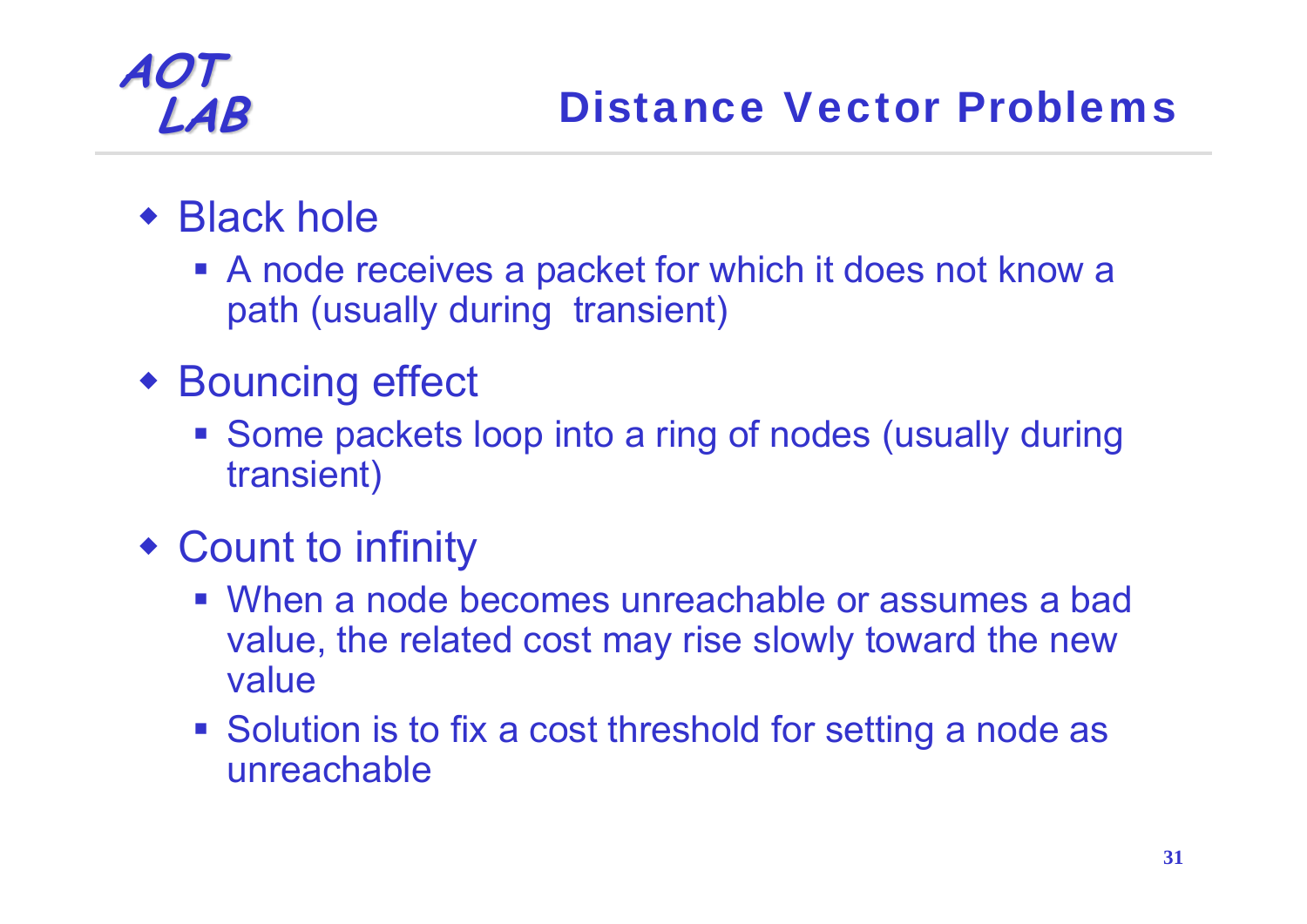### **Count to Infinity**





Cost link between x and y changes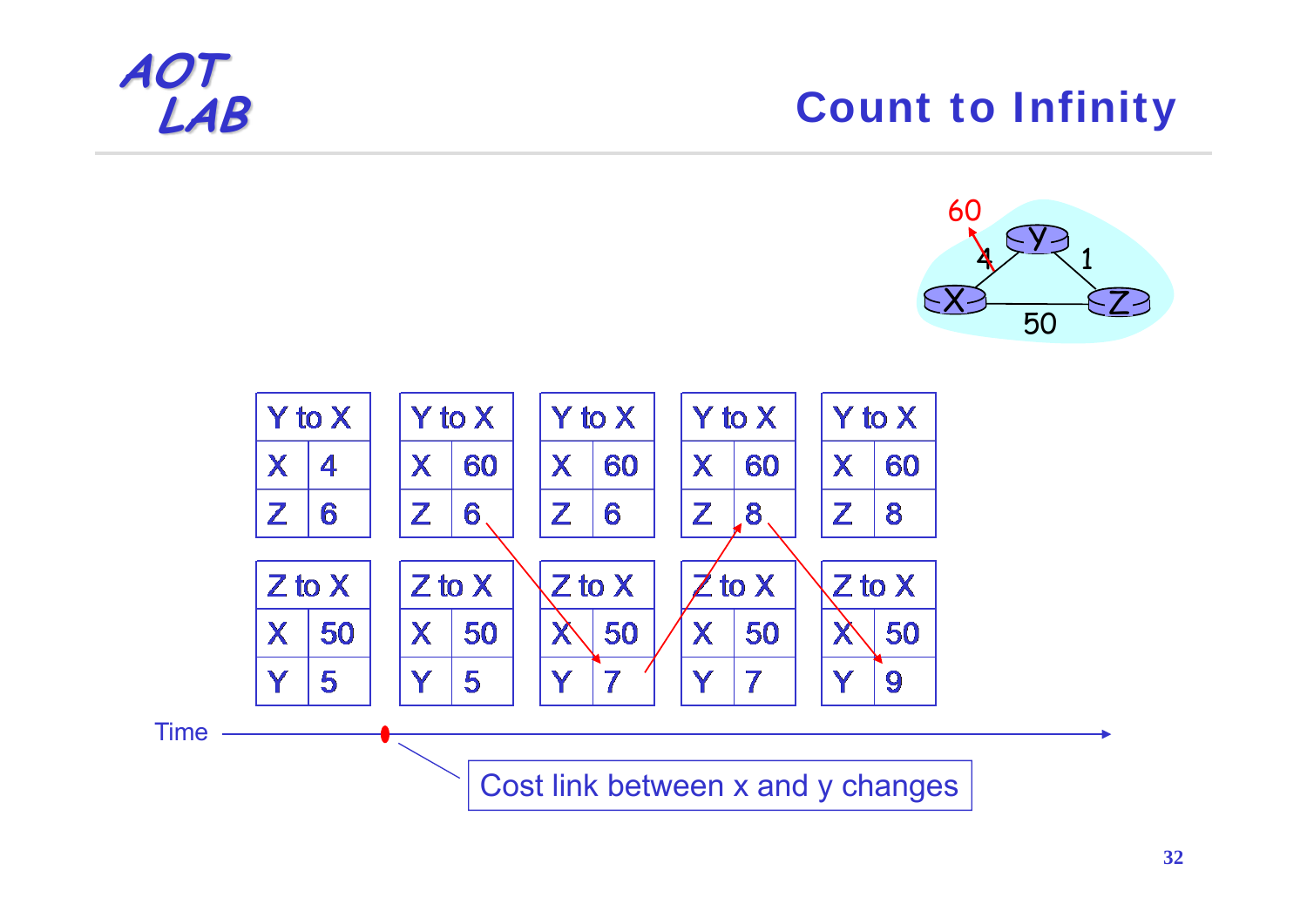

- Distance Vector is easy to be implemented, but
	- **Nodes have not topology information**
	- $\mathcal{L}_{\mathcal{A}}$ Difficulties to predict its behavior for large network
	- **High complexity (between**  $O(N^2)$  **and**  $O(N^3)$ **)** 
		- Hierarchical network structure
	- **Slow convergence**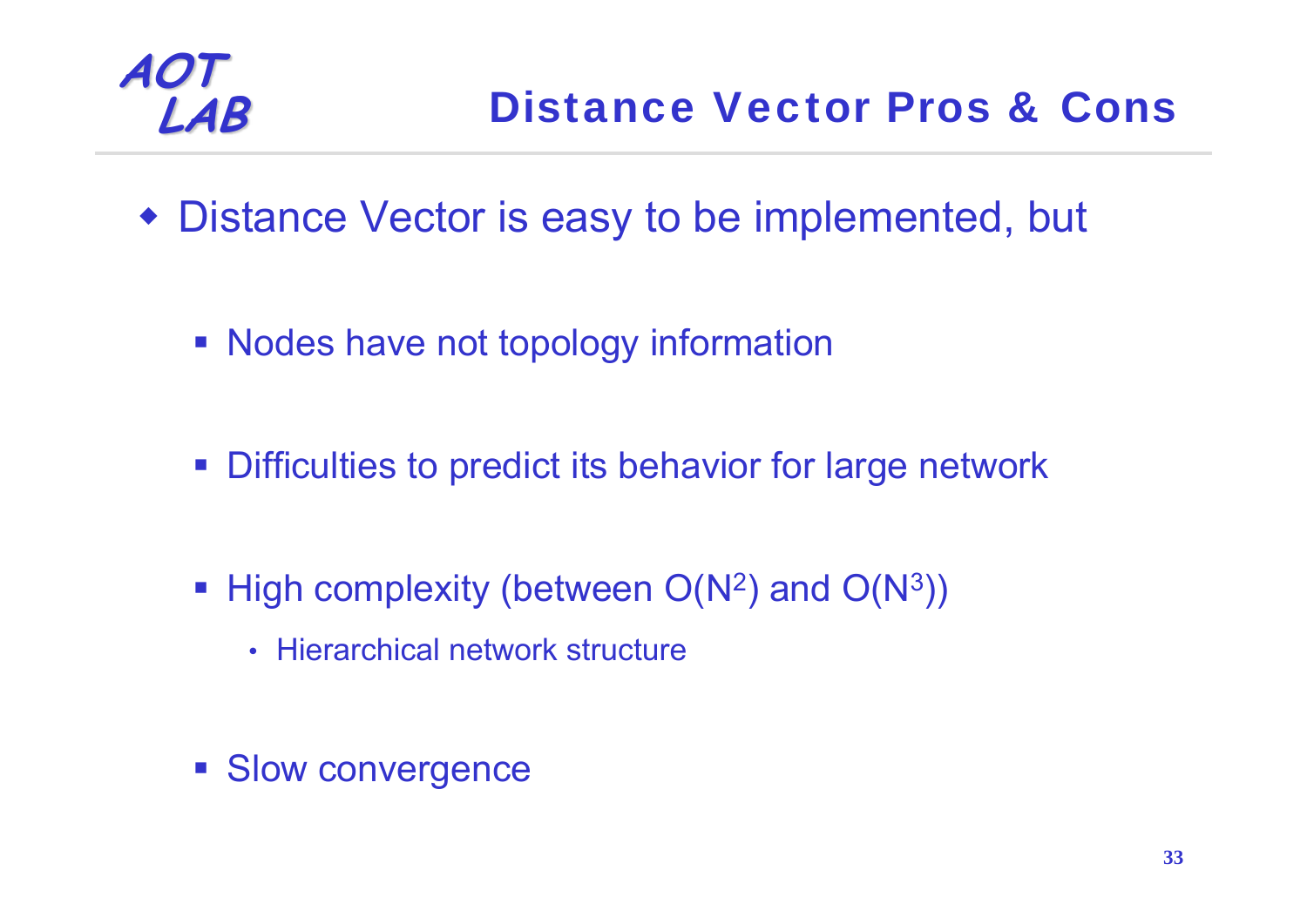### **LAB** Link-State Routing

- ♦ Periodic broadcast of information on link status
- Pair of switches
	- 1. Test link between them
	- 2. Broadcast link status message

#### ♦ Receiver

- 1. Receives status messages
- 2. Computes new routes
- 3. Uses Dijkstra's algorithm
- ♦ Process performed whenever needed
	- When connections die / reappear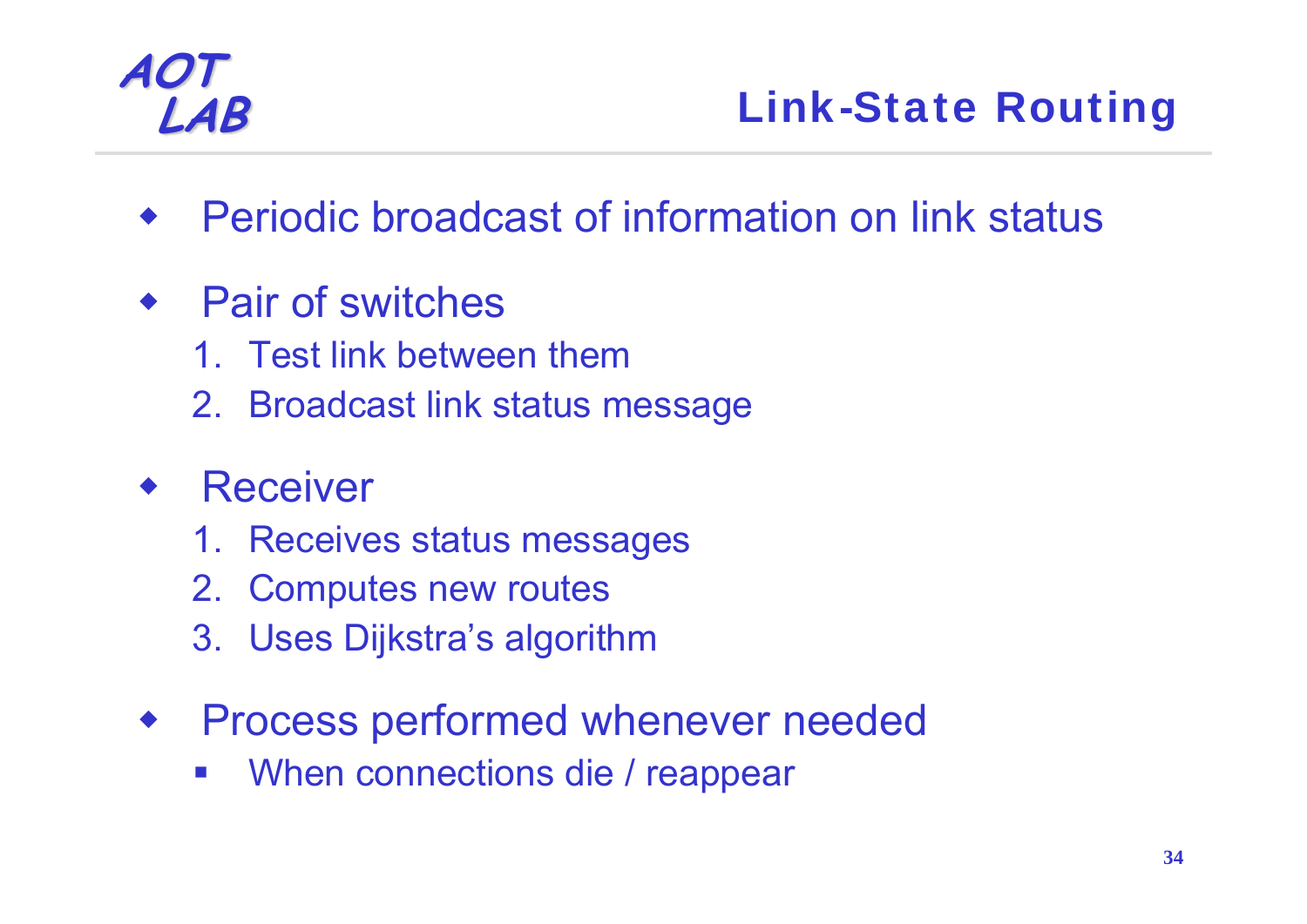### **LAB** Dijkstra's Algorithm

### • Input

- **Graph with weighted edges**
- $\mathcal{L}^{\text{max}}_{\text{max}}$ Goal node

- Output
	- **Set of shortest paths from goal node to the other nodes**
	- Cost of each path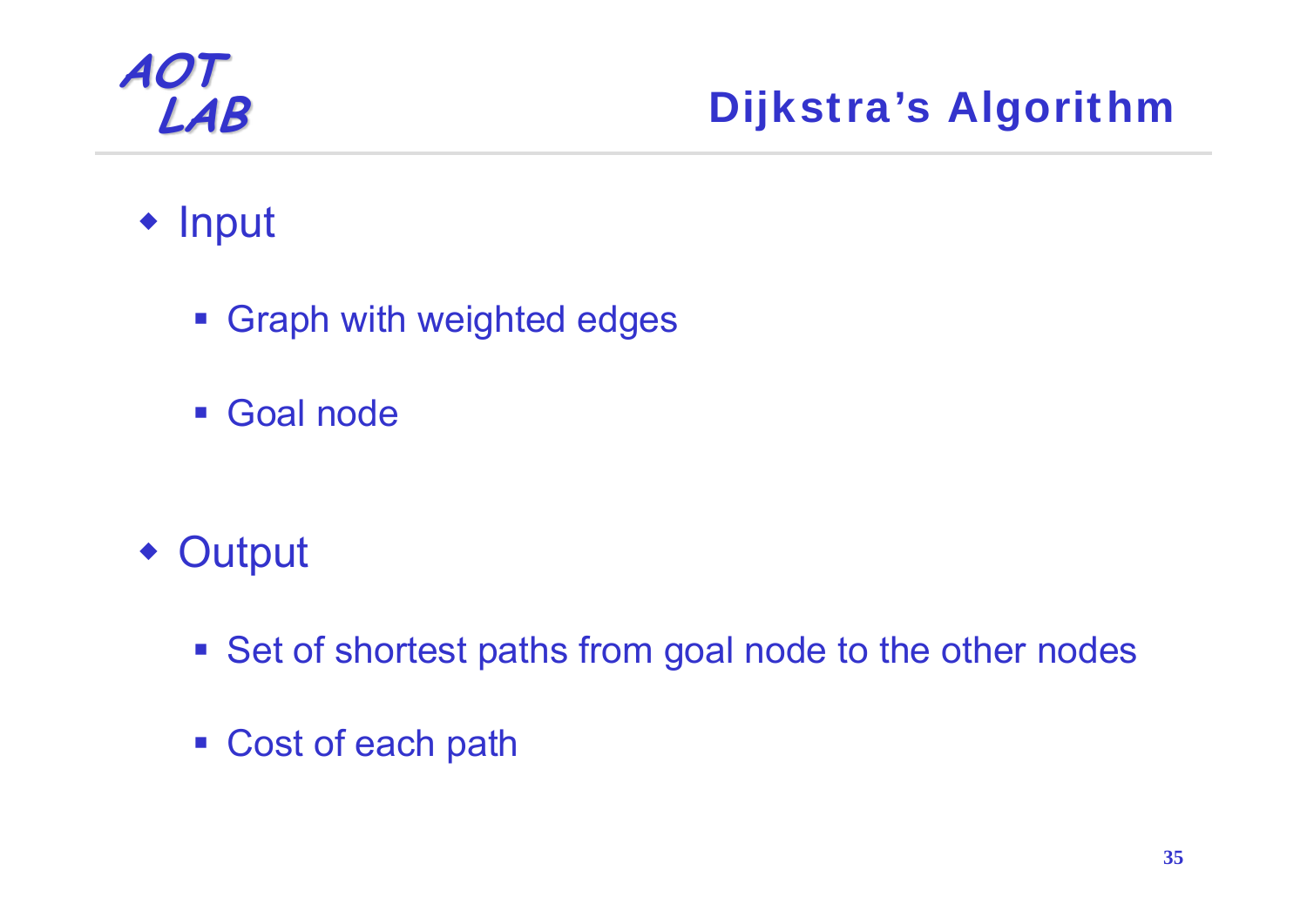### **LAB** Dijkstra's Algorithm

#### Let

- **N** denotes the set of nodes in the graph
- **s** denotes the node for which compute paths
- **wij** denotes the non-negative cost (weight) for edge from the node i to the node j,  $\infty$  if there is not an edge
- **C<sub>sn</sub>** denotes the cost of the path from the node s to the node n
- **Pj** denotes the next hop from the node s toward the node j
- Then the algorithm is defined as follows

1.  $\forall$  <code>n  $\epsilon$  N  $\,$  /\*</code> initialization \*/

2. if  $n \neq s$ 

$$
3. \qquad C_{\rm sn} = \infty
$$

4.else

$$
5. \qquad C_{\rm sn} = 0
$$

6. while not empty(N) 7. c = argmin (C<sub>sn</sub> : n e N) 8. N = N – {c} 9. ∀ n є N10.. if  $C_{\rm sn}$  >  $C_{\rm sc}$  + w<sub>cn</sub> then 11. $C_{\rm sn} = C_{\rm sc} + w_{\rm cn}$ 12. P<sub>n</sub>  $P_n = c$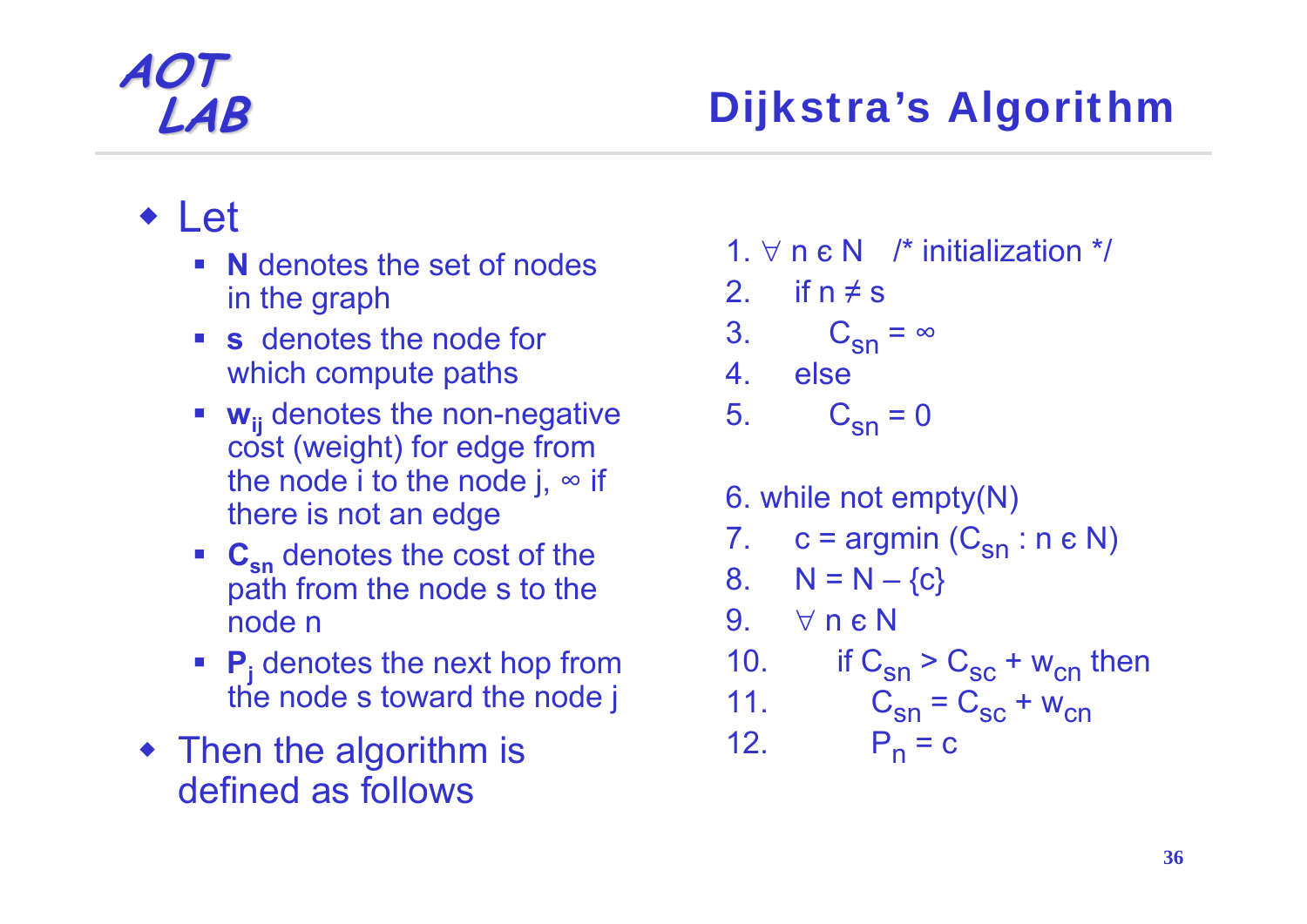

### **Dijkstra's Algorithm**

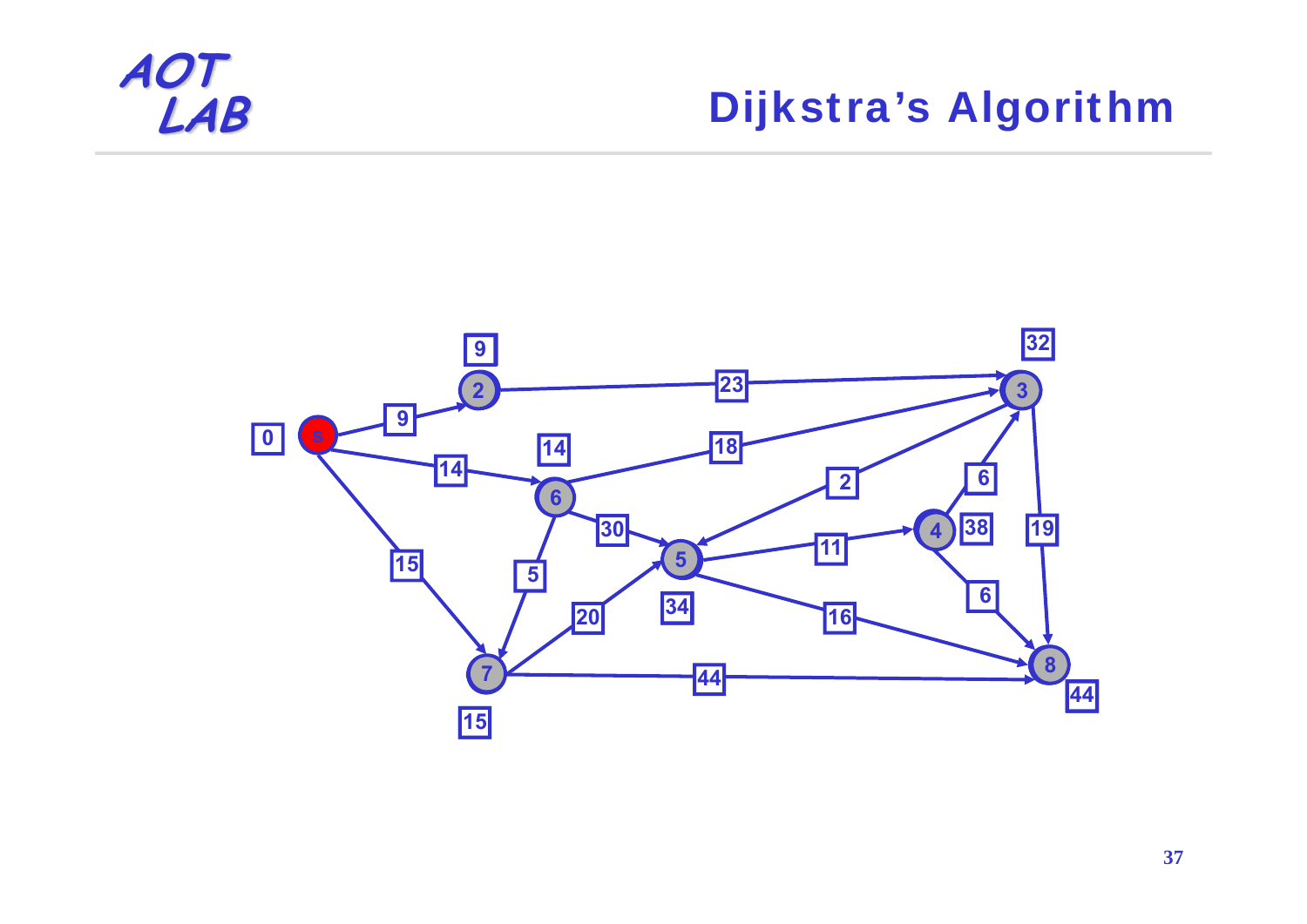### **LAB** Link-State Pros & Cons

- Link State main features are
	- **Fast convergence**
	- **Nodes have topology information**
	- **Small quantity of packet exchanged**
	- Good scalability (complexity is O(E·logN))
- But the problems are
	- Amount of information stored at each node is large
	- **Not suitable for broadcasting networks**
	- **Oscillations are possible when changes are frequent**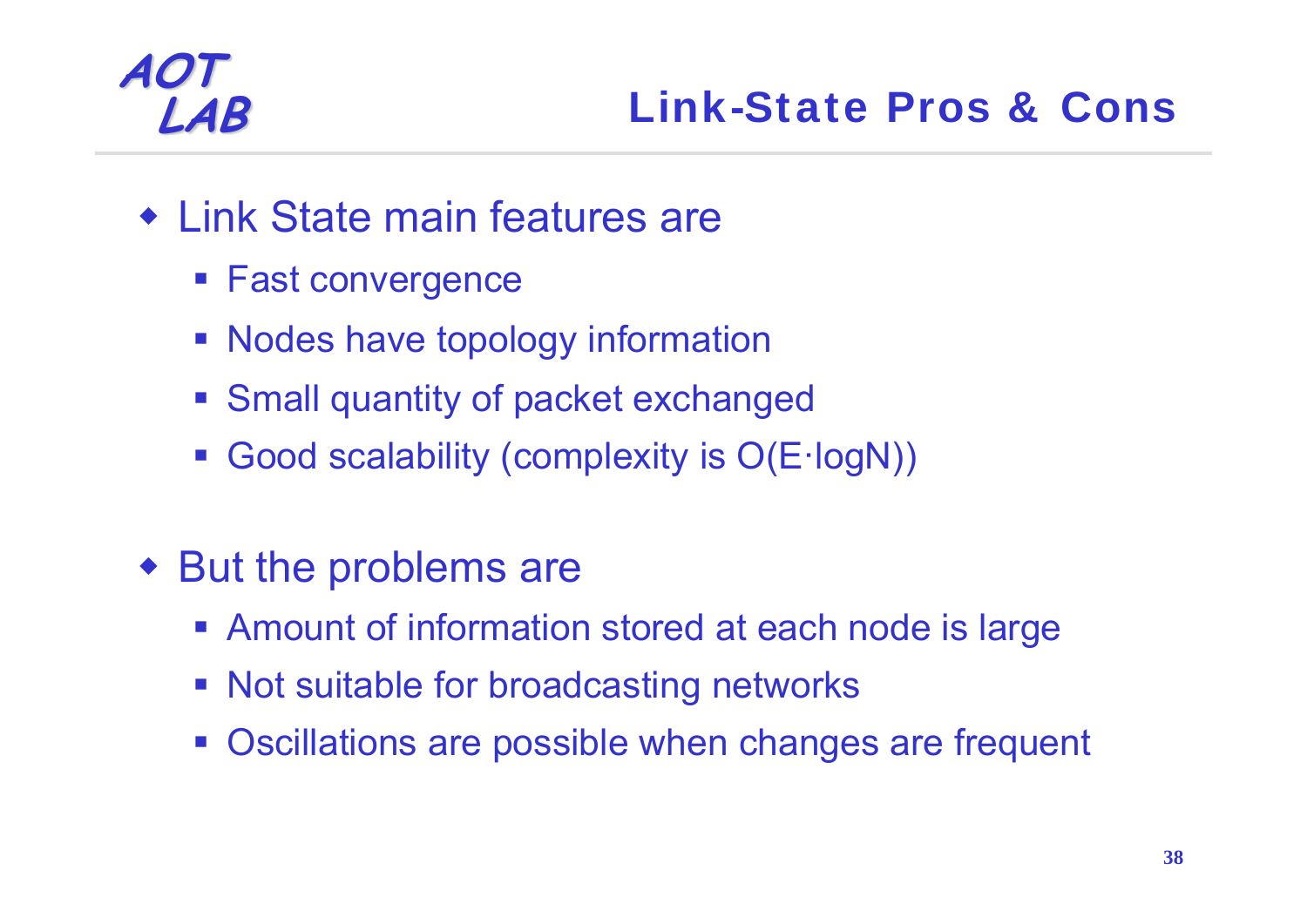- Message complexity
	- DV exchange messages between neighbors
	- LS with N nodes and E links, O(NE) messages sent
- Speed of Convergence
	- $\mathcal{L}_{\mathrm{max}}$  DV
		- •May be routing loops
		- Count-to-infinity problem
		- Convergence time varies
	- **LS** 
		- •Requires O(NE) messages
		- •May have oscillations

 Robustness: what happens if router malfunctions?

> DV

- Nodes can advertise incorrect path cost
- Each node's table used by others
- Error propagate into the network
- LS
	- Nodes can advertise incorrect link cost
	- Each node computes only its own table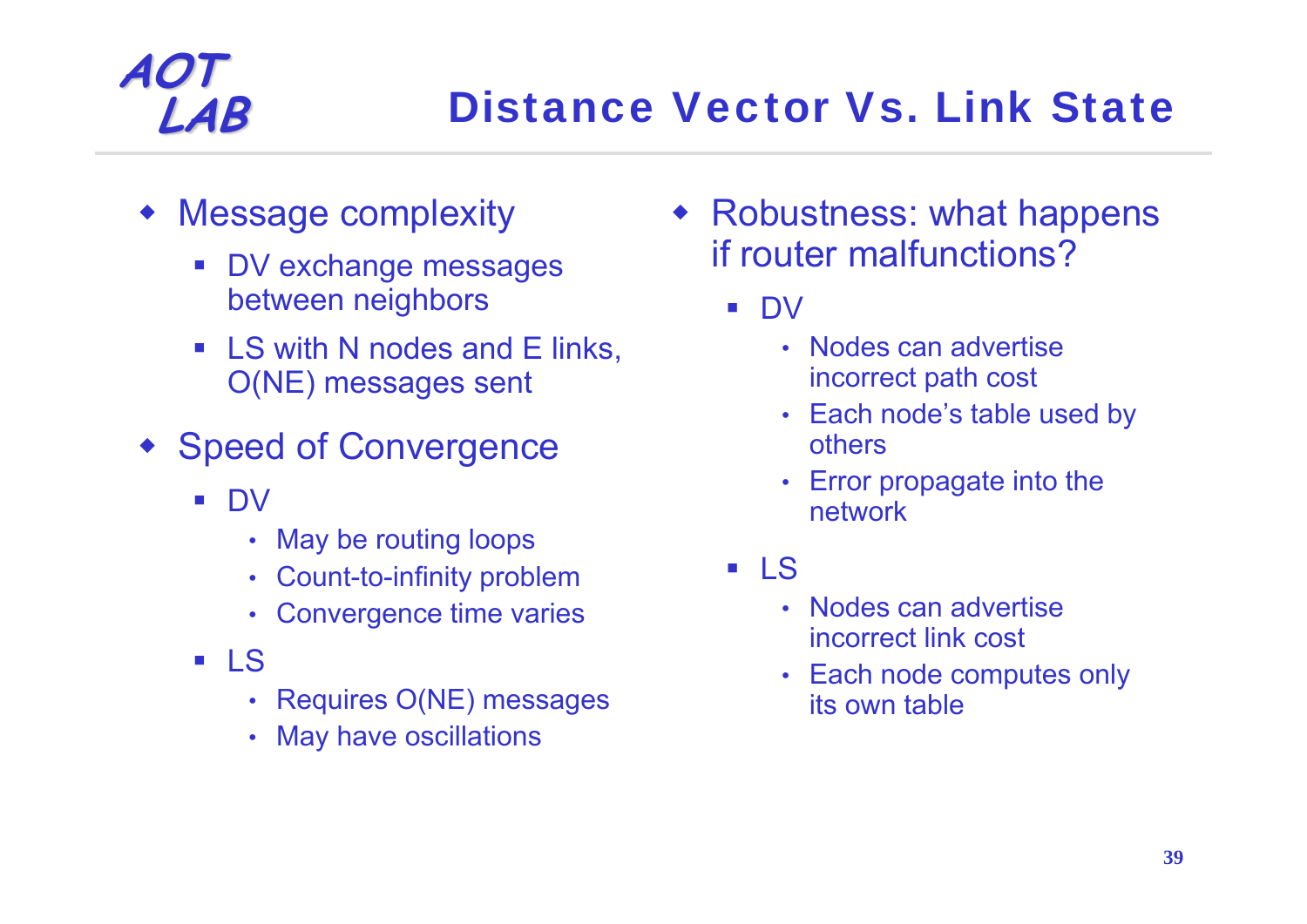# **LAB Implement Routing**<br> **LAB** for the Global Network

- Scale with 50 million destinations
	- **If is not possible to store all the destinations in routing** tables
	- Routing table exchange would swamp links
- Administrative autonomy
	- The global network (internet) is a network of networks
	- Each network admin may want to control routing in its own network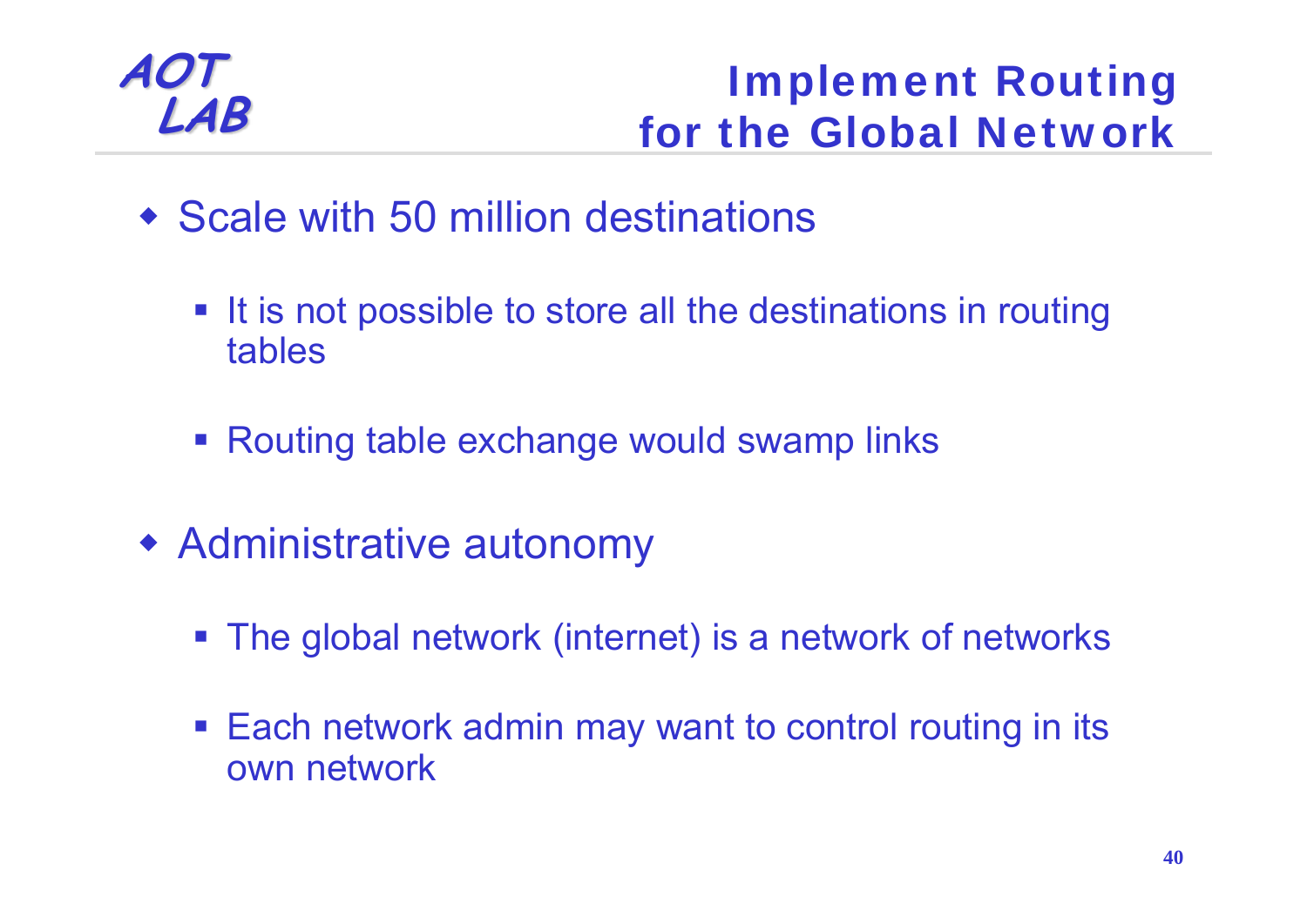- Routers are aggregated into regions called, "autonomous systems" (AS)
- Routers in same AS run same routing protocol "intra-AS" routing protocol
- Routers in different AS can run different "intra-AS" routing protocol
- Gateway routers are special routers in AS
	- Run intra-AS routing protocol with all other routers in AS
	- **Are also responsible for routing to destinations outside** AS running inter-AS routing protocol with other gateway routers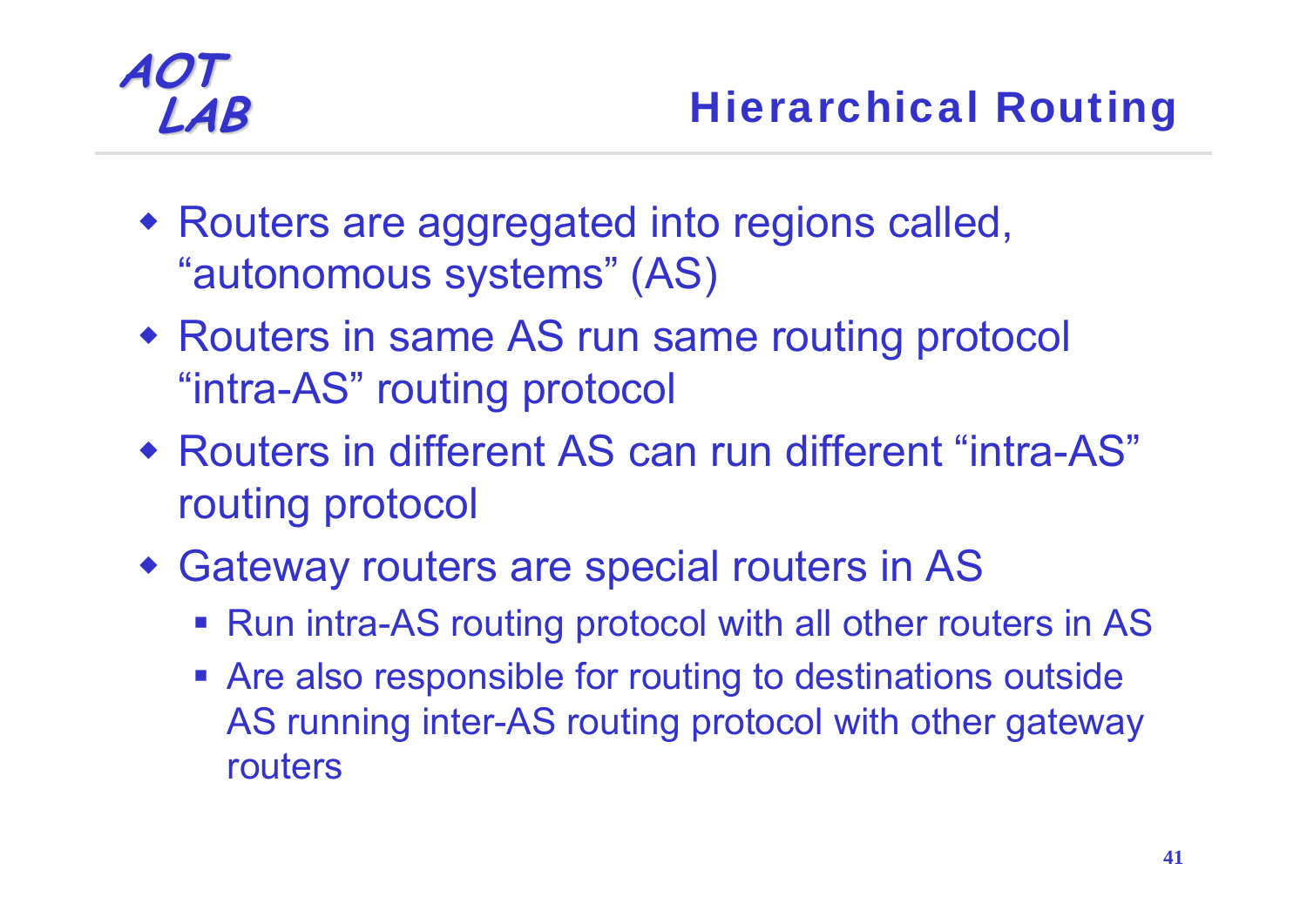

### **Hierarchical Routing**

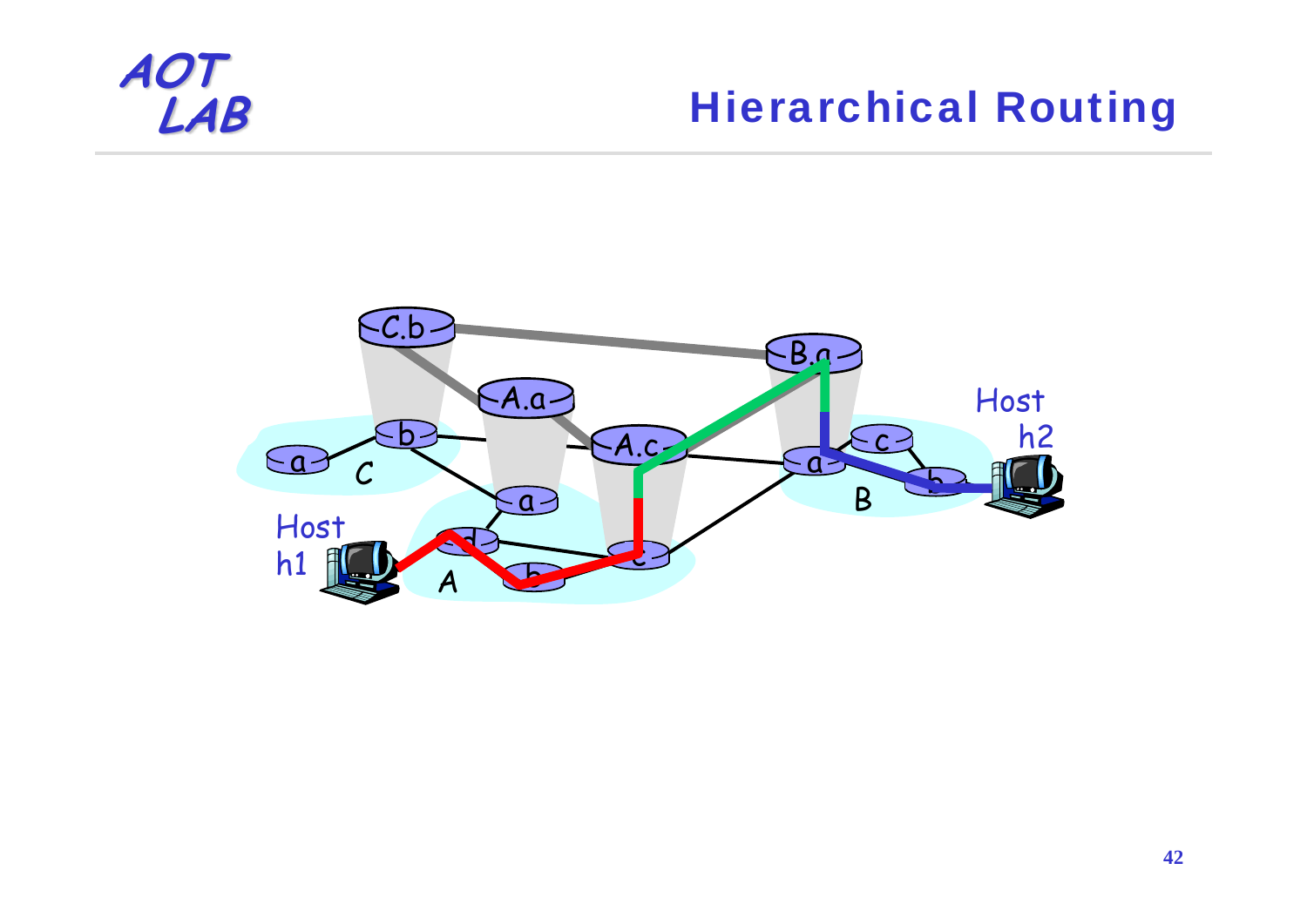

### **LAB** WAN Technologies

- In the past
	- Arpanet
	- $\blacksquare$  X.25
- Currently
	- **Frame Relay**
	- Asynchronous Transfer Mode (ATM)
	- **Synchronous Digital Hierarchy (SDH)**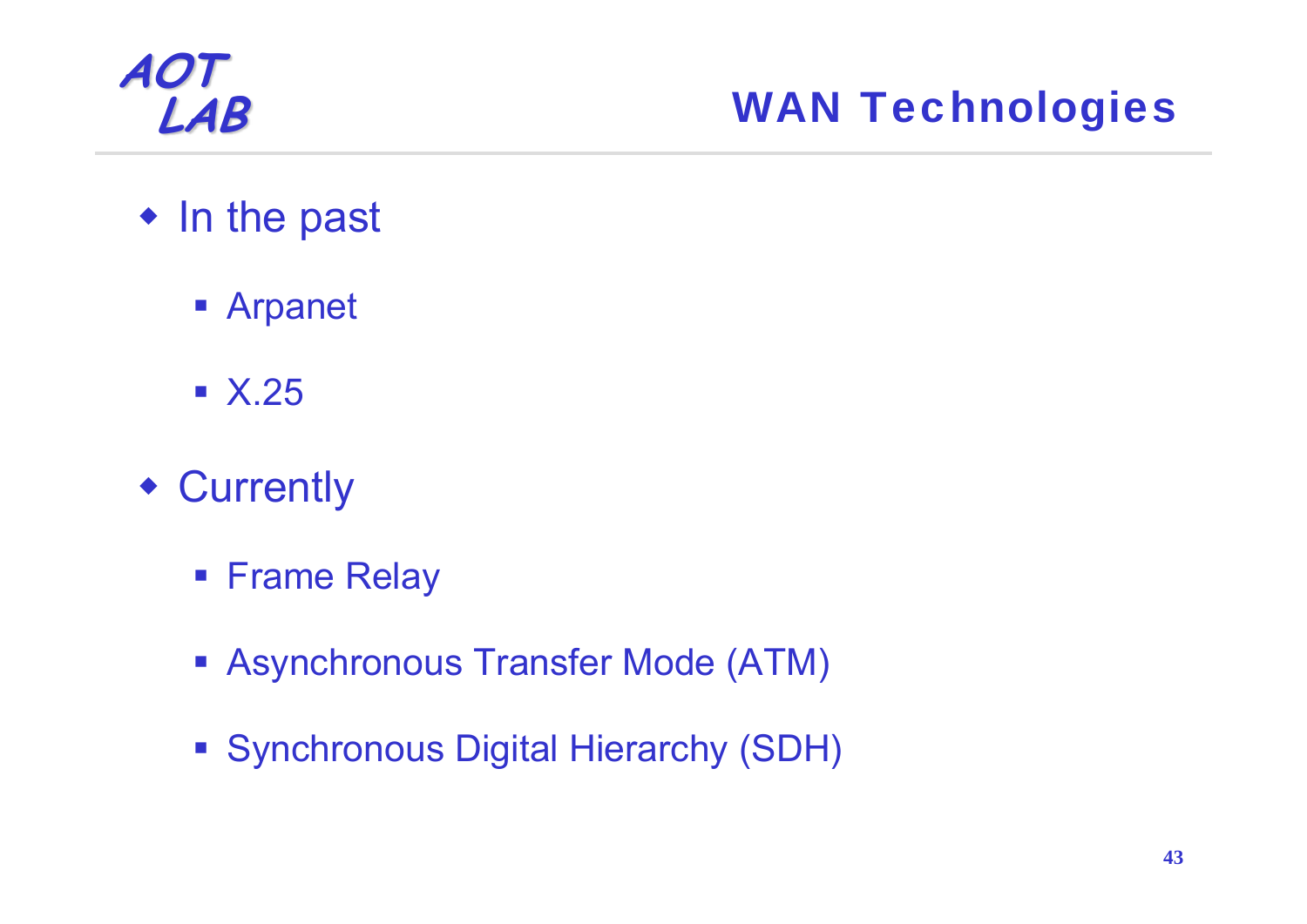- Connection-oriented technology for economic transmission of data with acceptable speed
- Mostly used for permanent virtual connections for which signaling for the connection establishment is not necessary
- Does not provide flow or error control
	- They must be provided by the upper-layer protocols
- Primary competitive advantage is its low cost
- Operates up to 45 Mbps with 56 kbps and 384 kbps being the most popular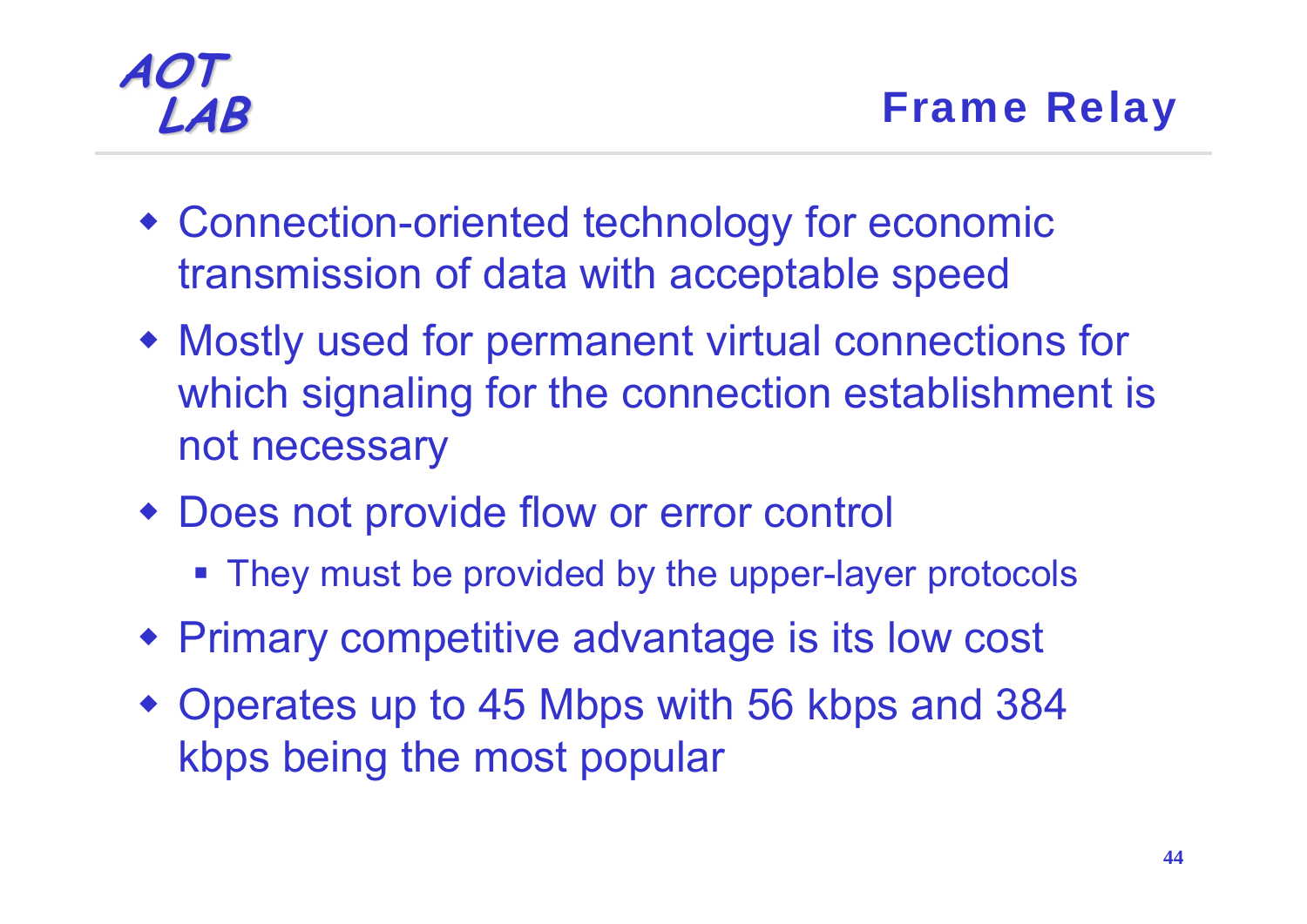### **Frame Relay Infrastructure**

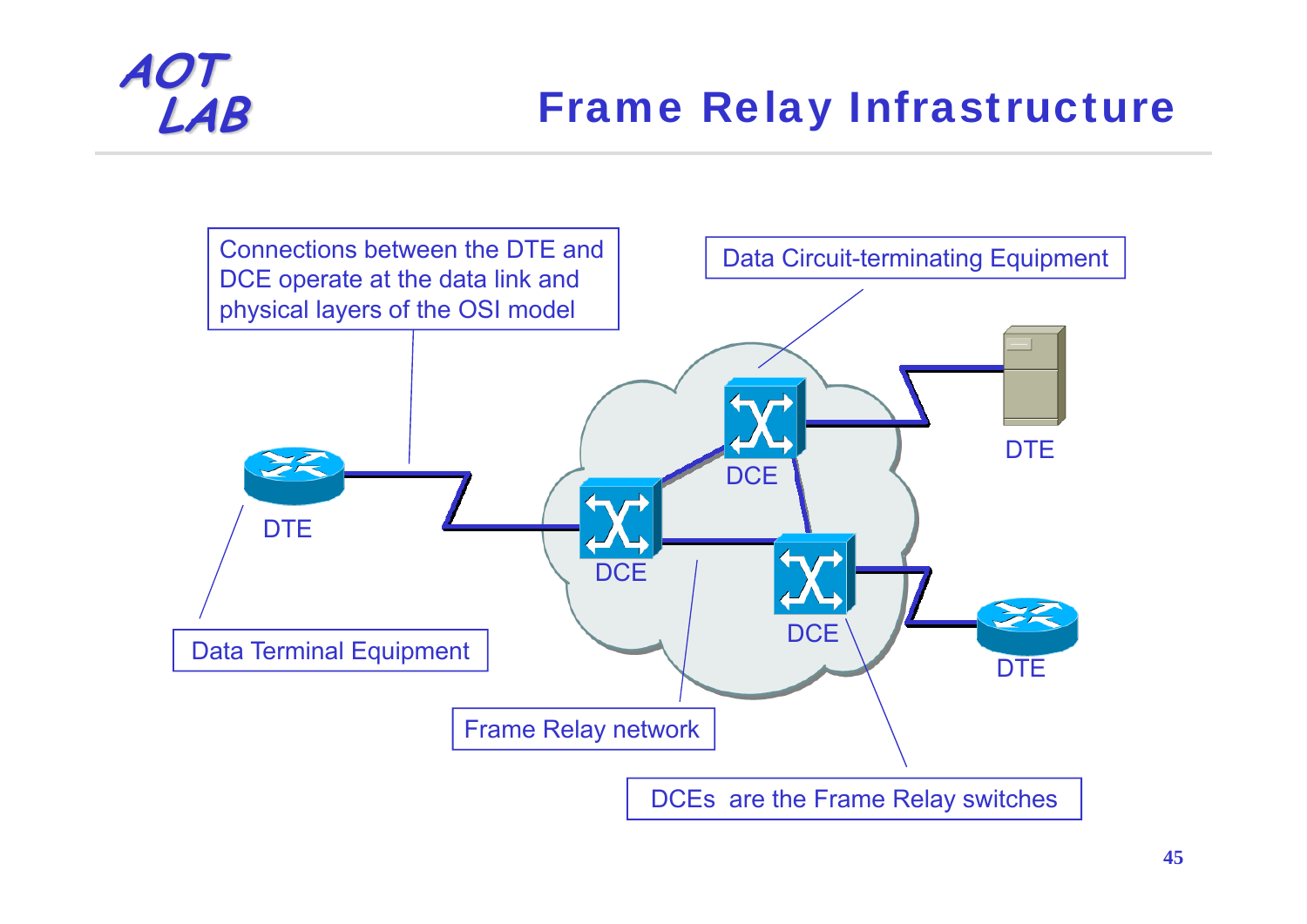- Data Terminal Equipment (DTE)
	- **DTEs generally are considered to be terminating** equipment for a specific network and typically are located on the premises of a customer
	- Example of DTE devices are terminals, personal computers, routers, and bridges
- Data Circuit-terminating Equipment (DCE)
	- **DCEs are carrier-owned internetworking devices**
	- **The purpose of DCE equipments is to provide clocking** and switching services in a network, which are the devices that actually transmit data through the WAN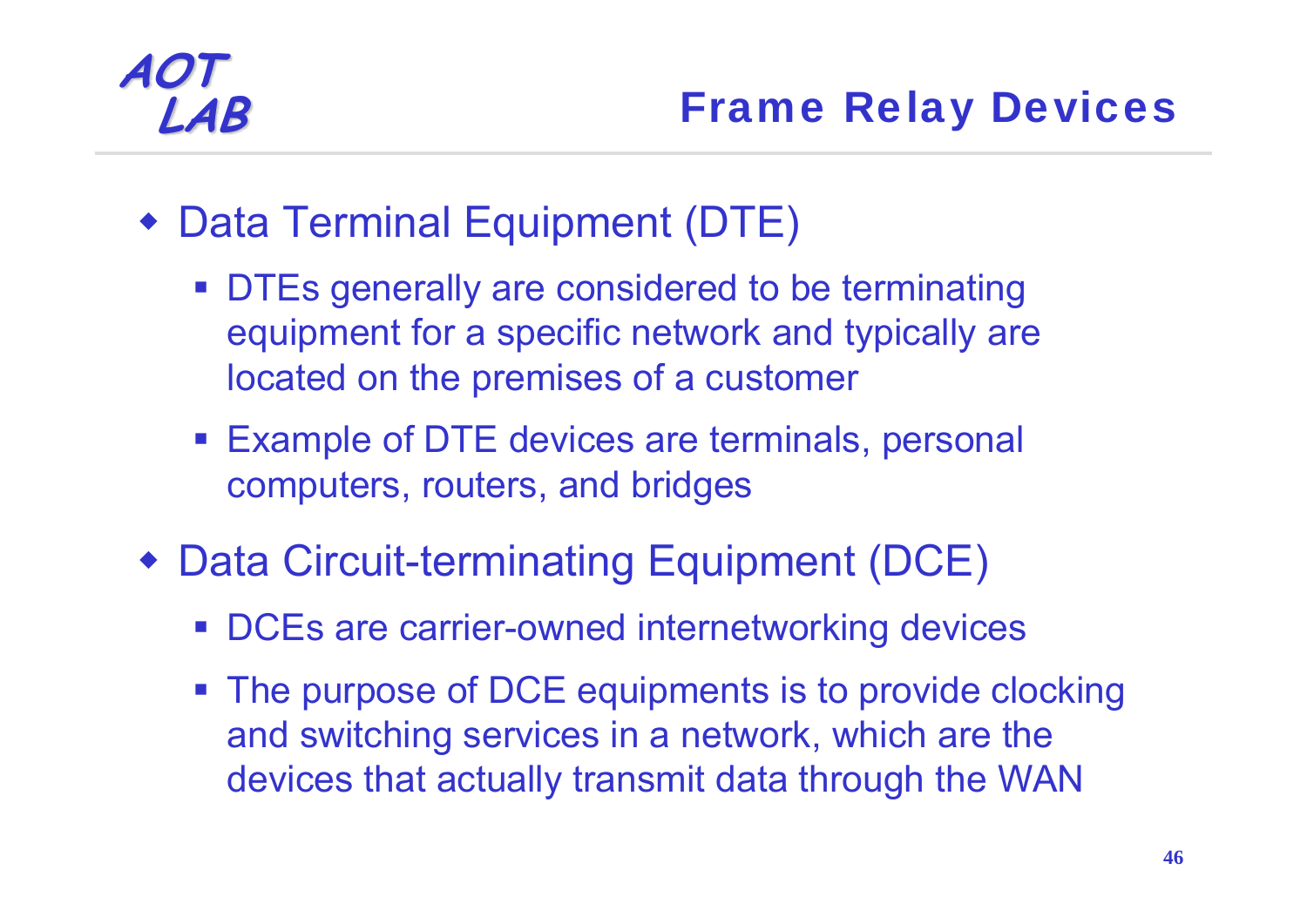

- Frame Relay operates over a permanent virtual circuit, which means that a permanent connection exists between the source DCE and destination DCE over the frame relay network
	- **Therefore, there is no need for call setup and** termination
- Frame Relay has two states:
	- Data transfer: between the DCE and the provider's DTE
	- **If latakeliers** 1 Idle: the line is active, but no data is being transferred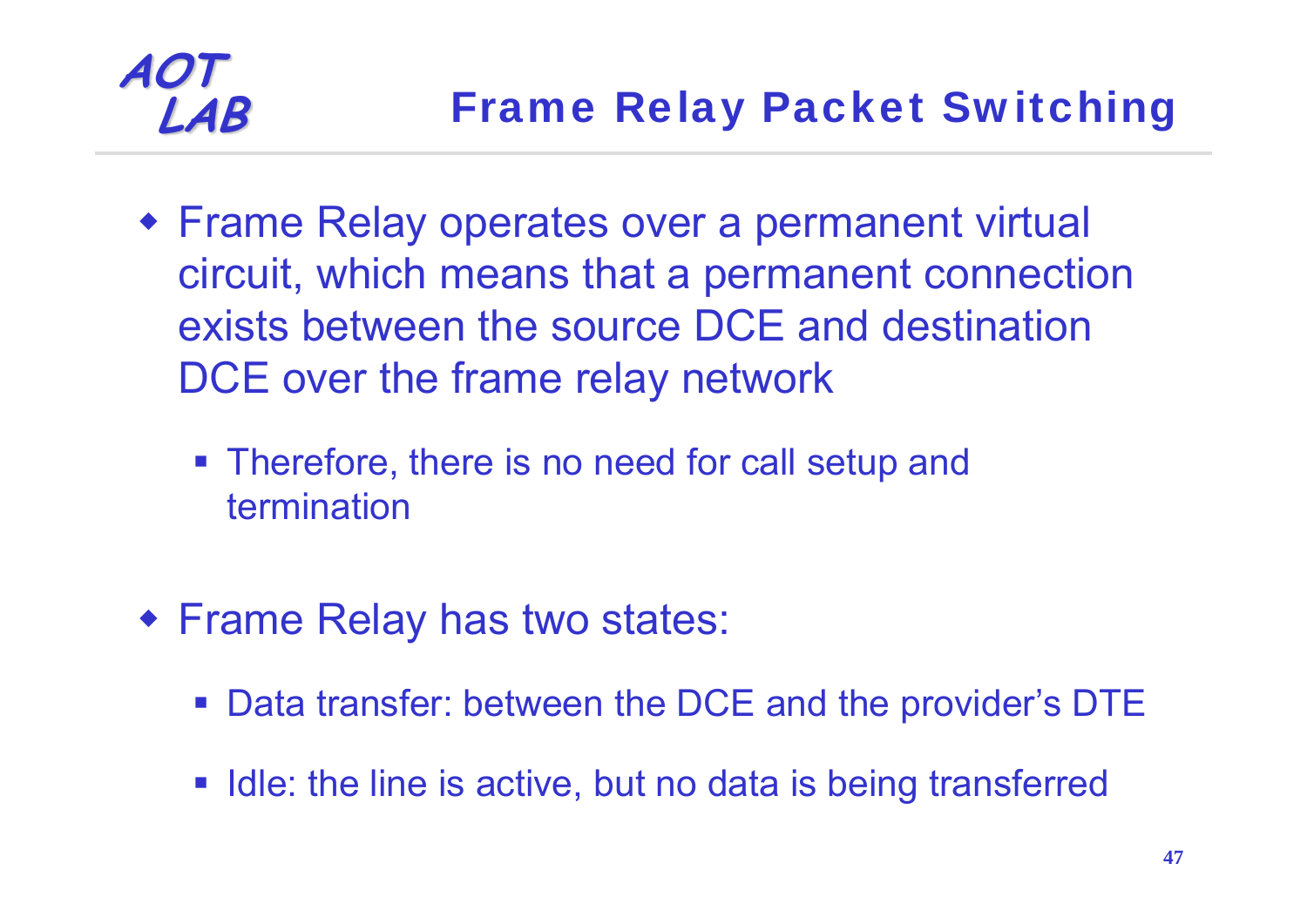

### **Frame Relay Packet**

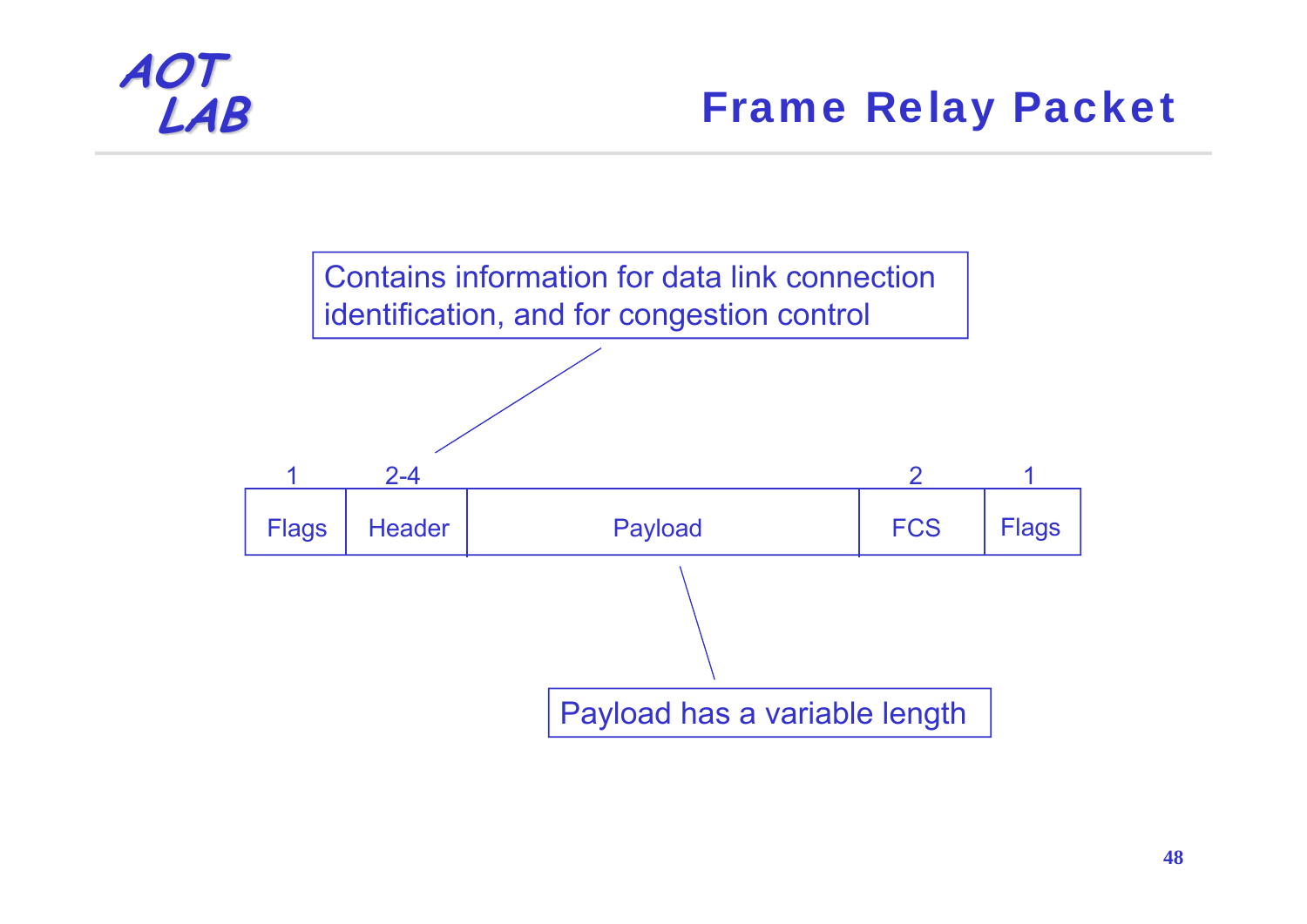

- Acronym of Asynchronous Transfer Mode
- Was designed by telephone companies for use in wide area networks, but is often used in local area networks
- Intended to accommodate voice, video and data
- Performance guaranteed (statistical)
	- Connection oriented interface
	- **Packet forwarding performed by hardware**
- Operates up to 622 Mbps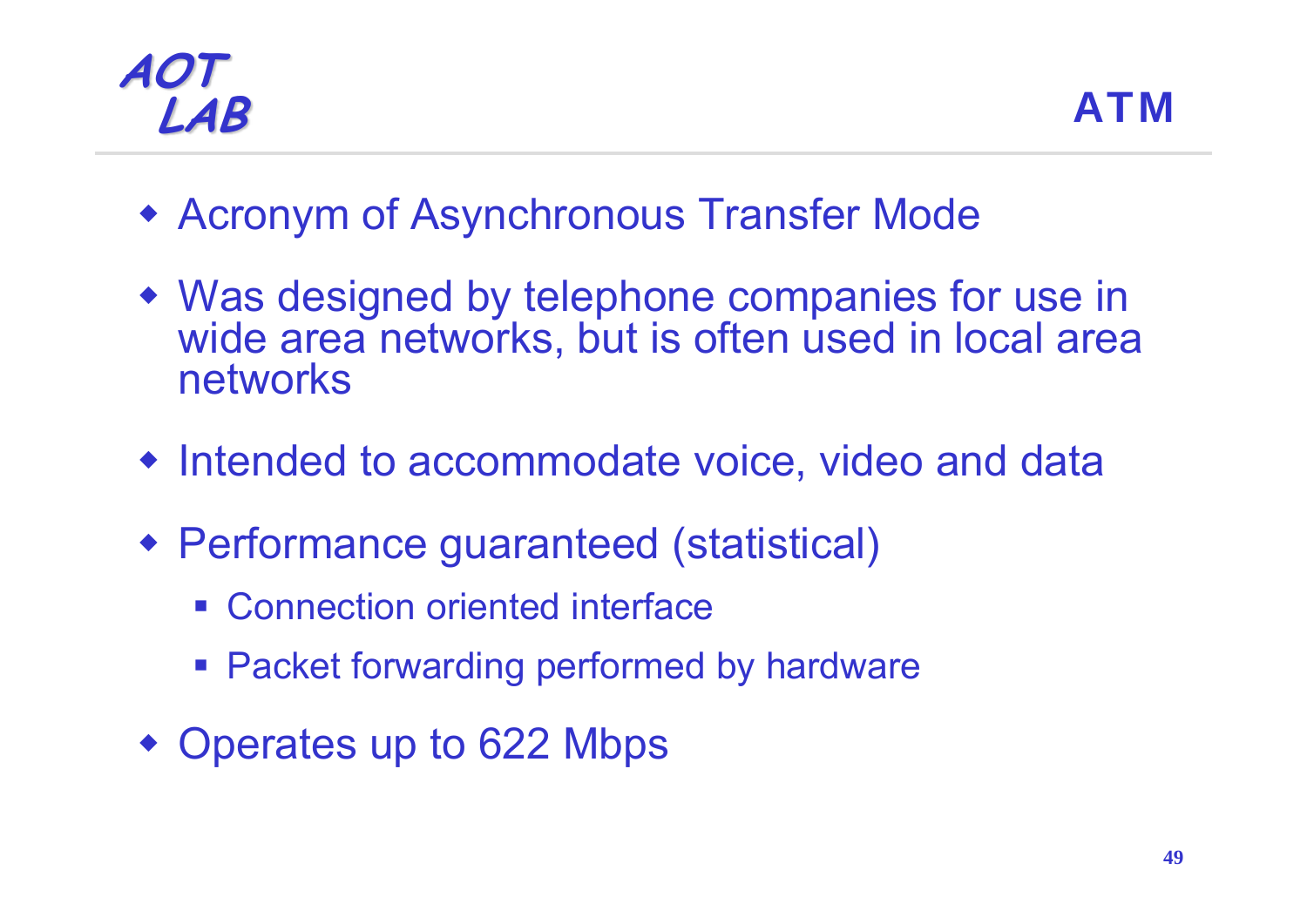### **LAB** ATM Infrastructure

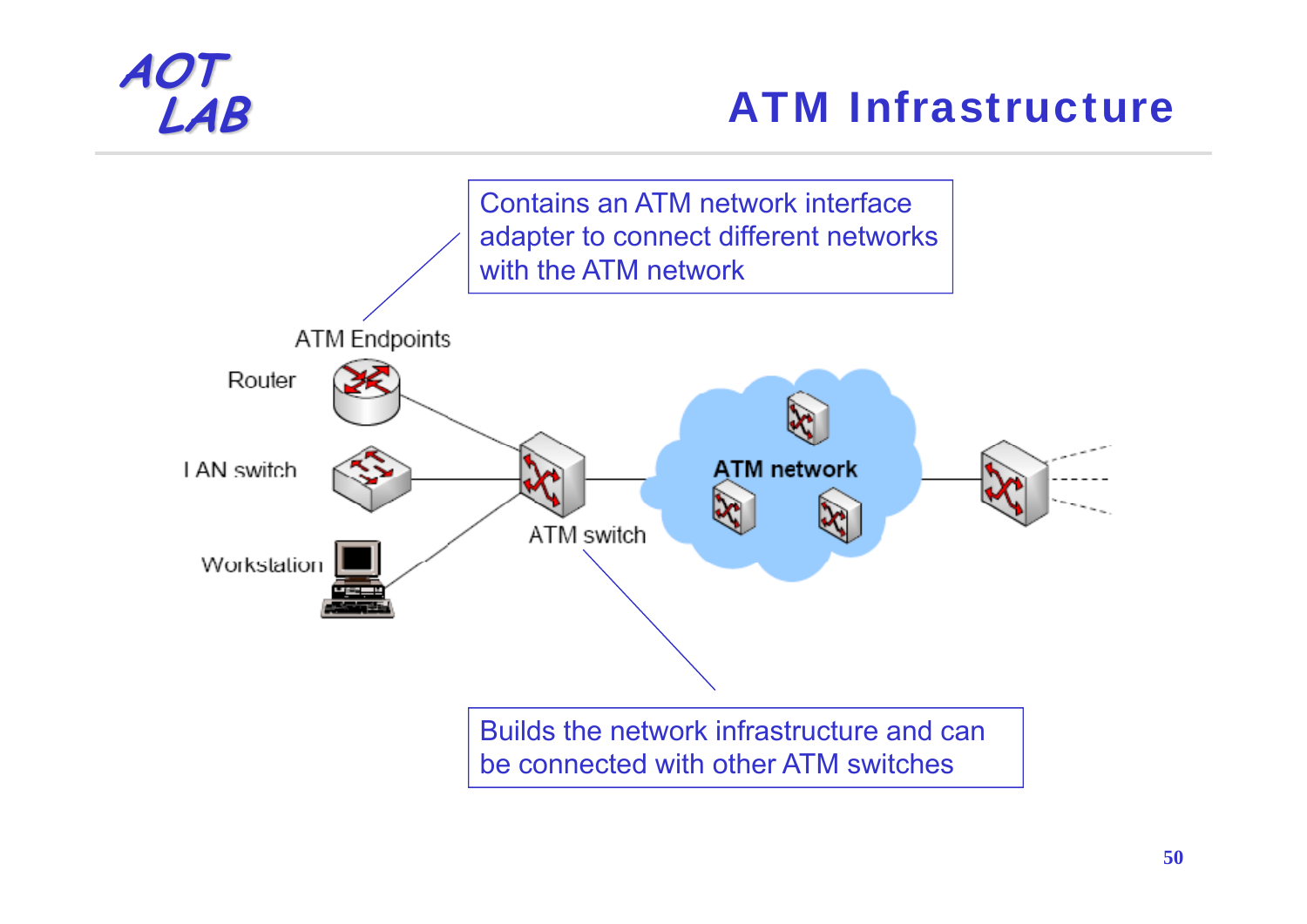Packet switching is like time division multiplexing, but without reserved time slots



- Asynchronous time multiplexing of several virtual connections
- Continuous cell stream
- Unused cells are sent empty
- Within overload situations, cells are discarded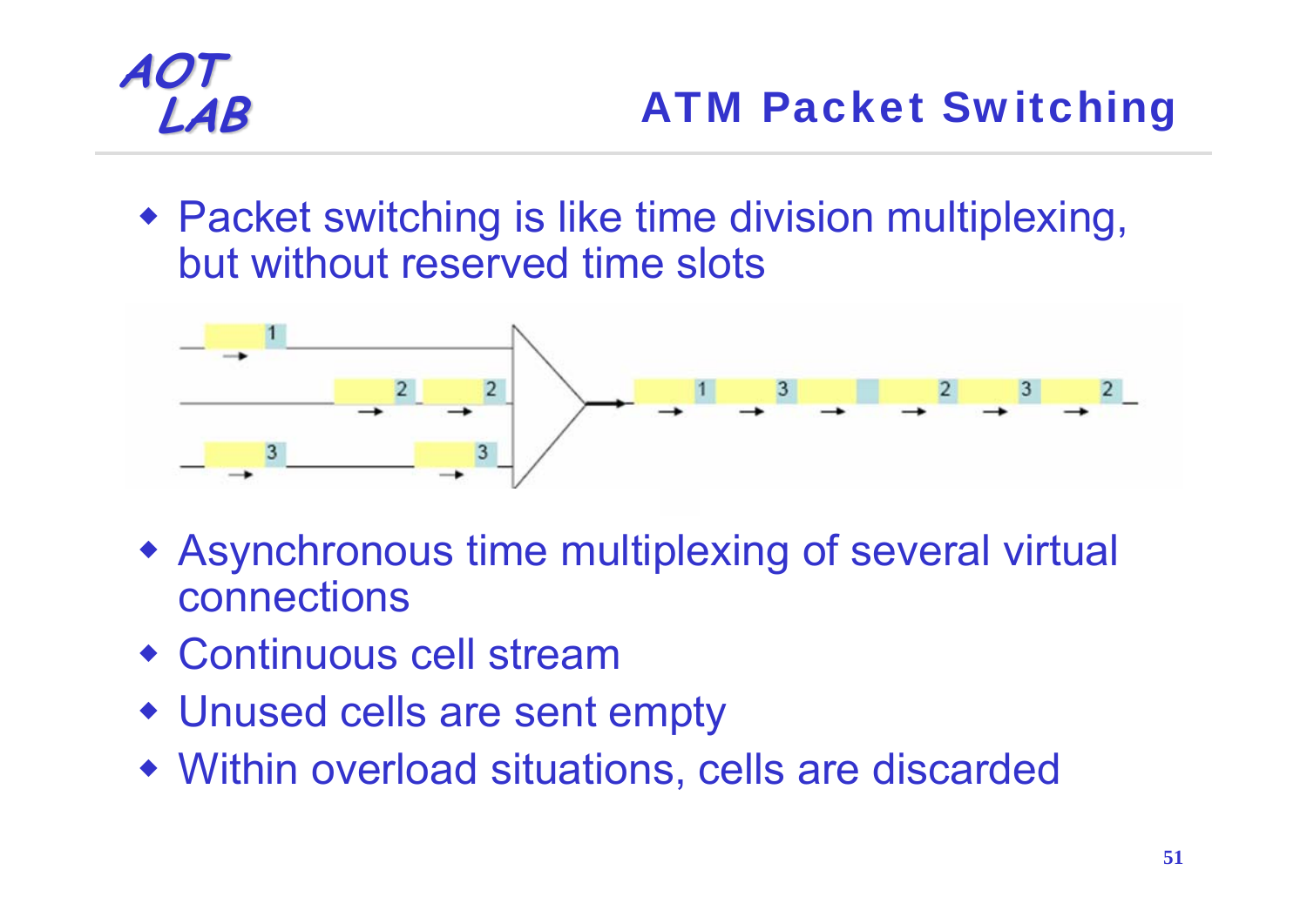

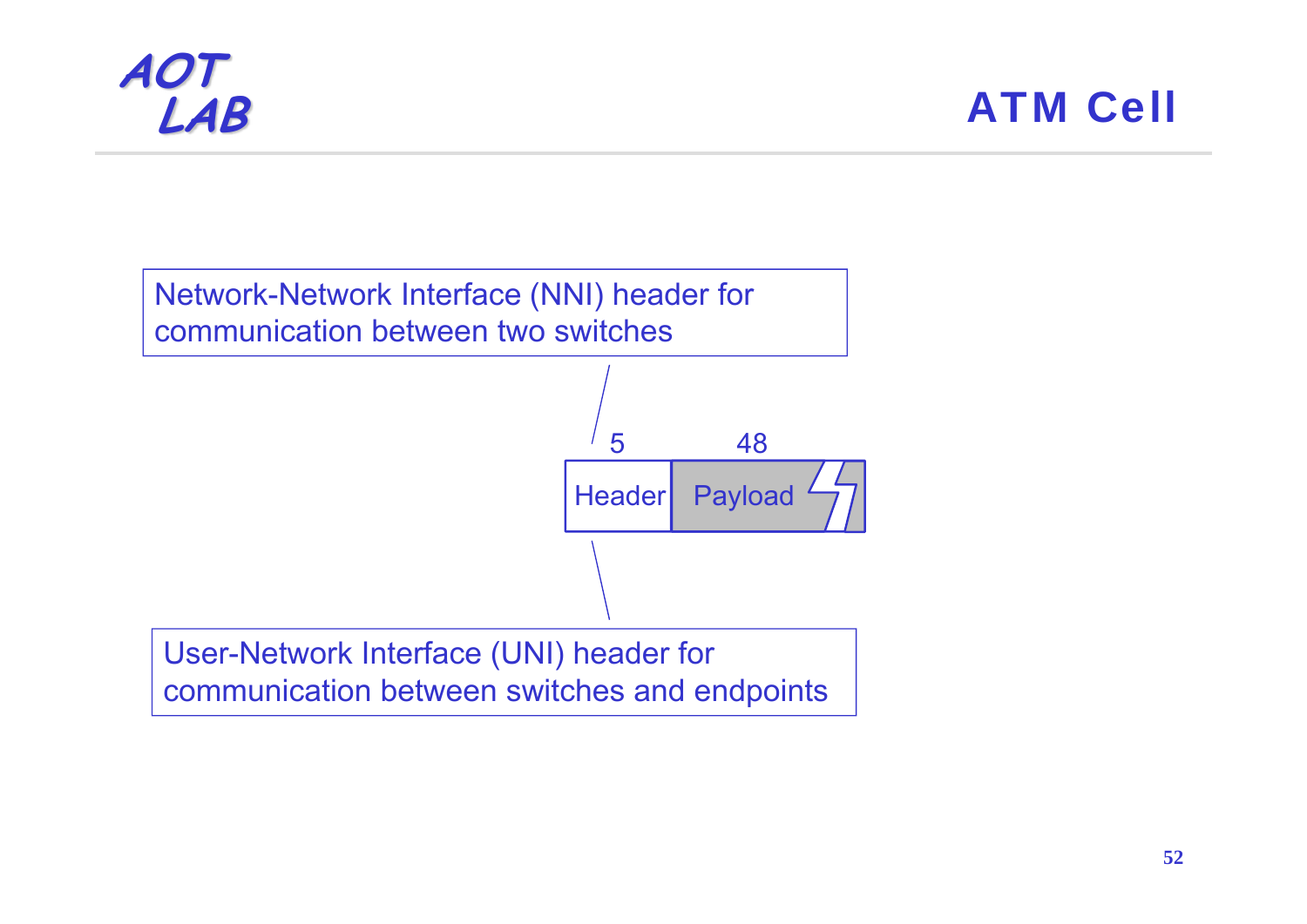

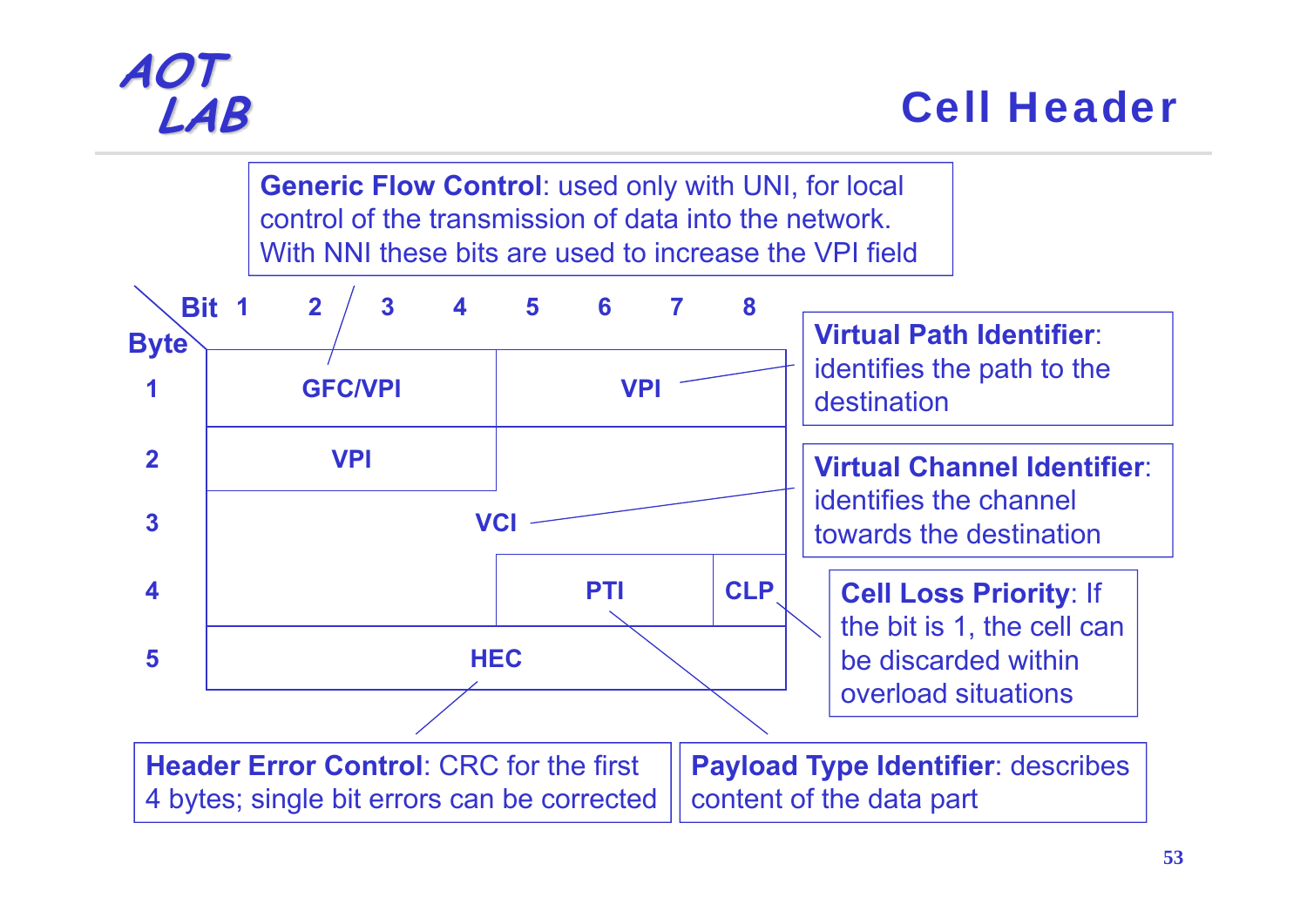# **LAB** Integration of ATM into Existing Networks

- ATM offers an interface to higher layers similar to TCP in the Internet protocols
- ATM had problems during its introduction:
	- Very few applications which build directly upon ATM
	- In the interworking of networks, TCP/IP was standard
		- Without TCP/IP binding, ATM could not be sold!
- Therefore different solutions for ATM were defined
	- $\blacksquare$  IP over ATM
	- LAN emulation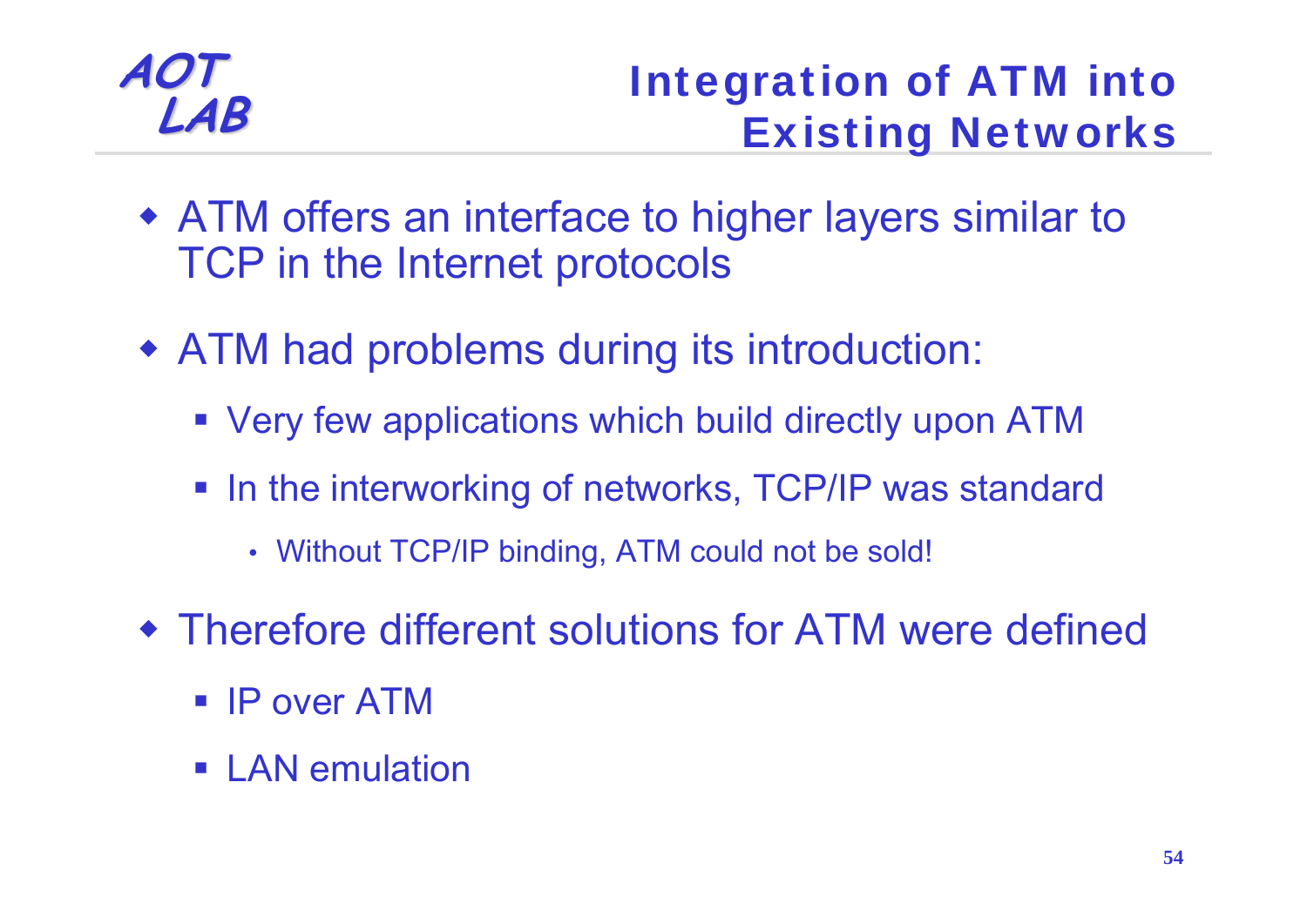#### **AOT LAB** SDH

- Acronym of Synchronous Digital Hierarchy
- Defines a set of physical layer standards for communications over optical fiber
- May have point-to-point, ring and mesh topology
- Operates up to 10 Gbps
- Is used in Europe and Japan, but an equivalent technology, called Synchronous Optical Network (SONET), is used in North America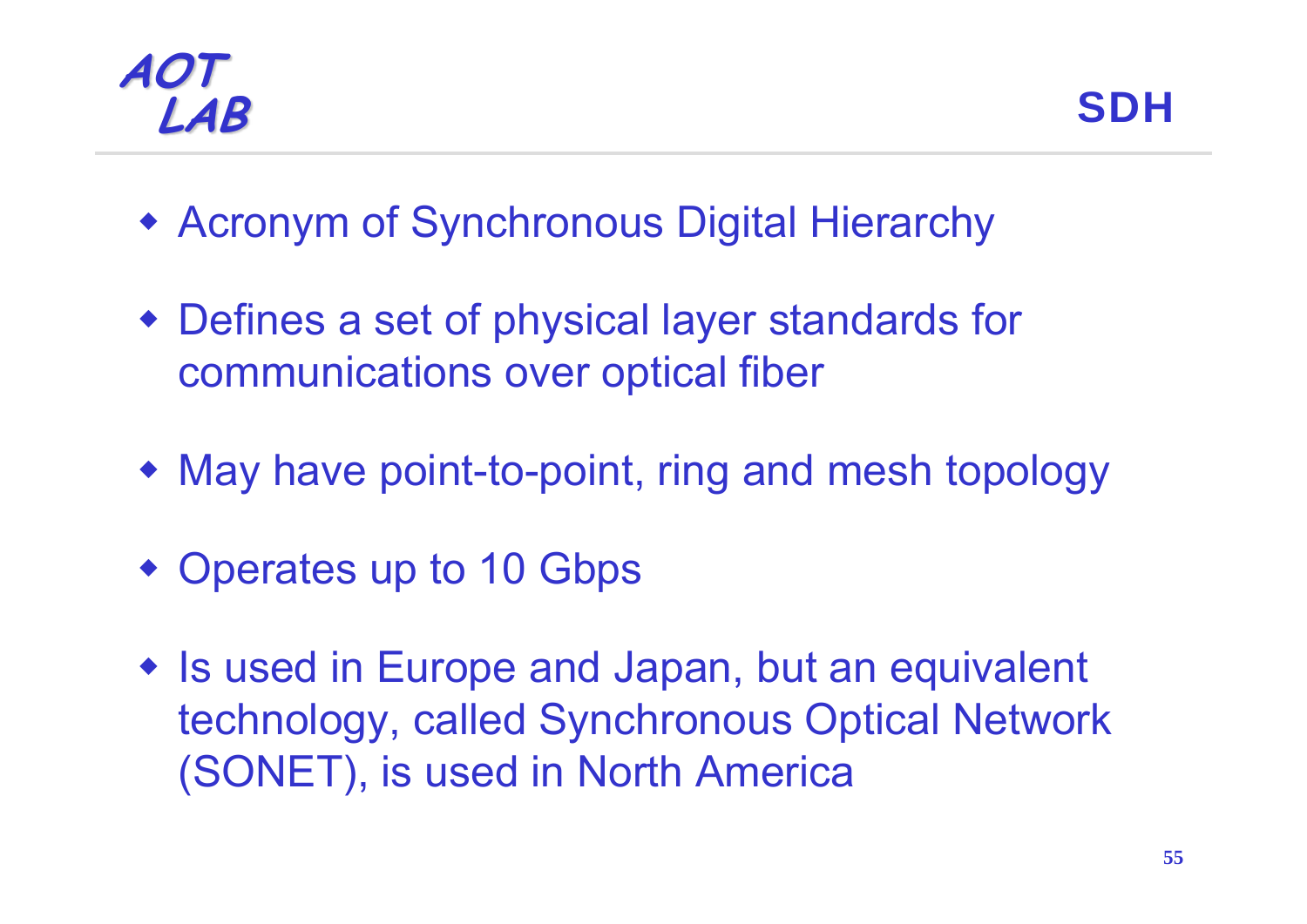

### **SDH Infrastructure**

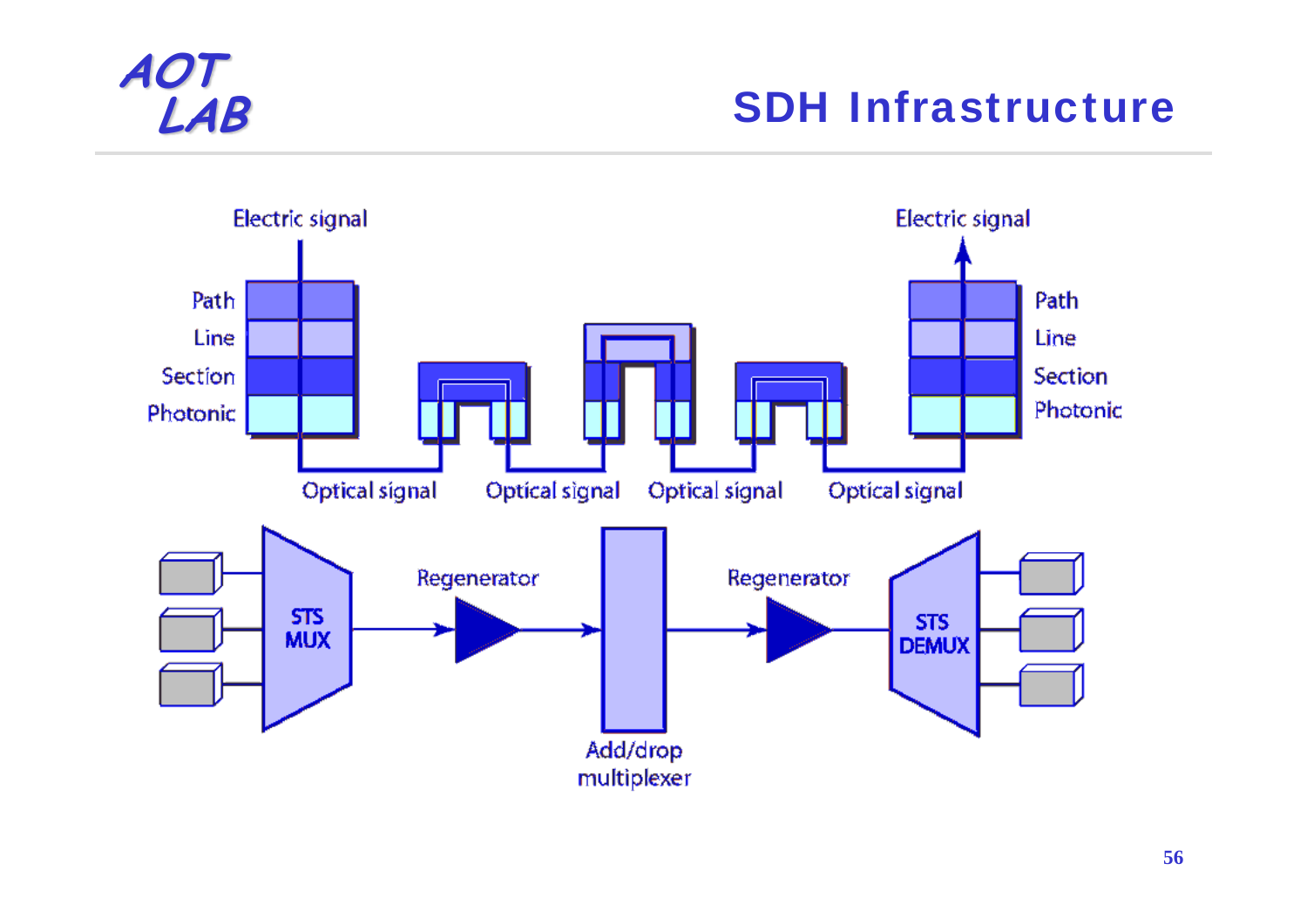- The transmission is organized into a continuous sequence of packets
- Each packet contains a fixed number of time slots
- Each time slot is pre-assigned to a specific input link
- If the buffer of an input link has no data, then its associated time slot is transmitted empty
- A time slot dedicated to an input link repeats continuously packet after packet, thus forming a channel or a trunk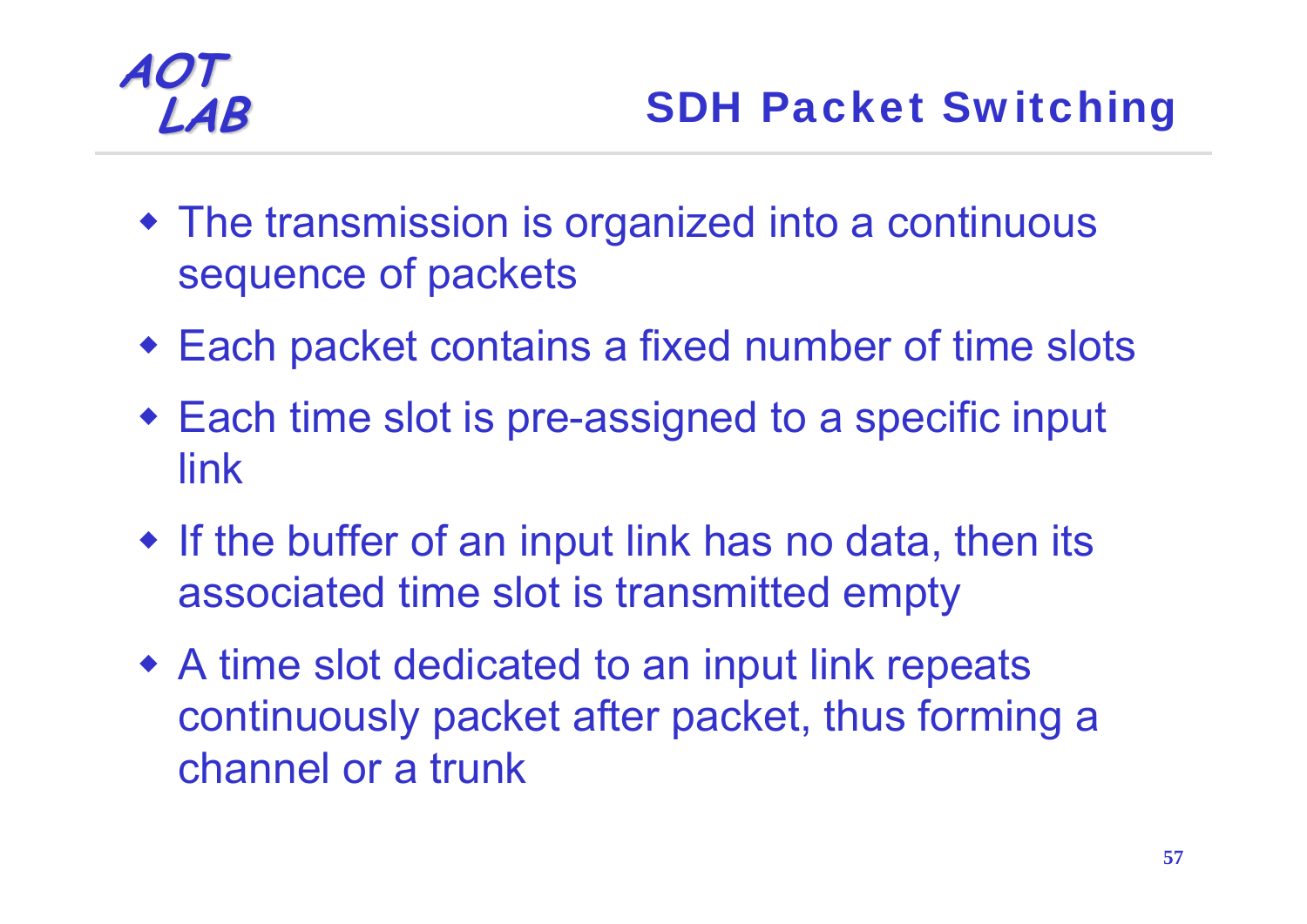

### **SDH Packet Switching**